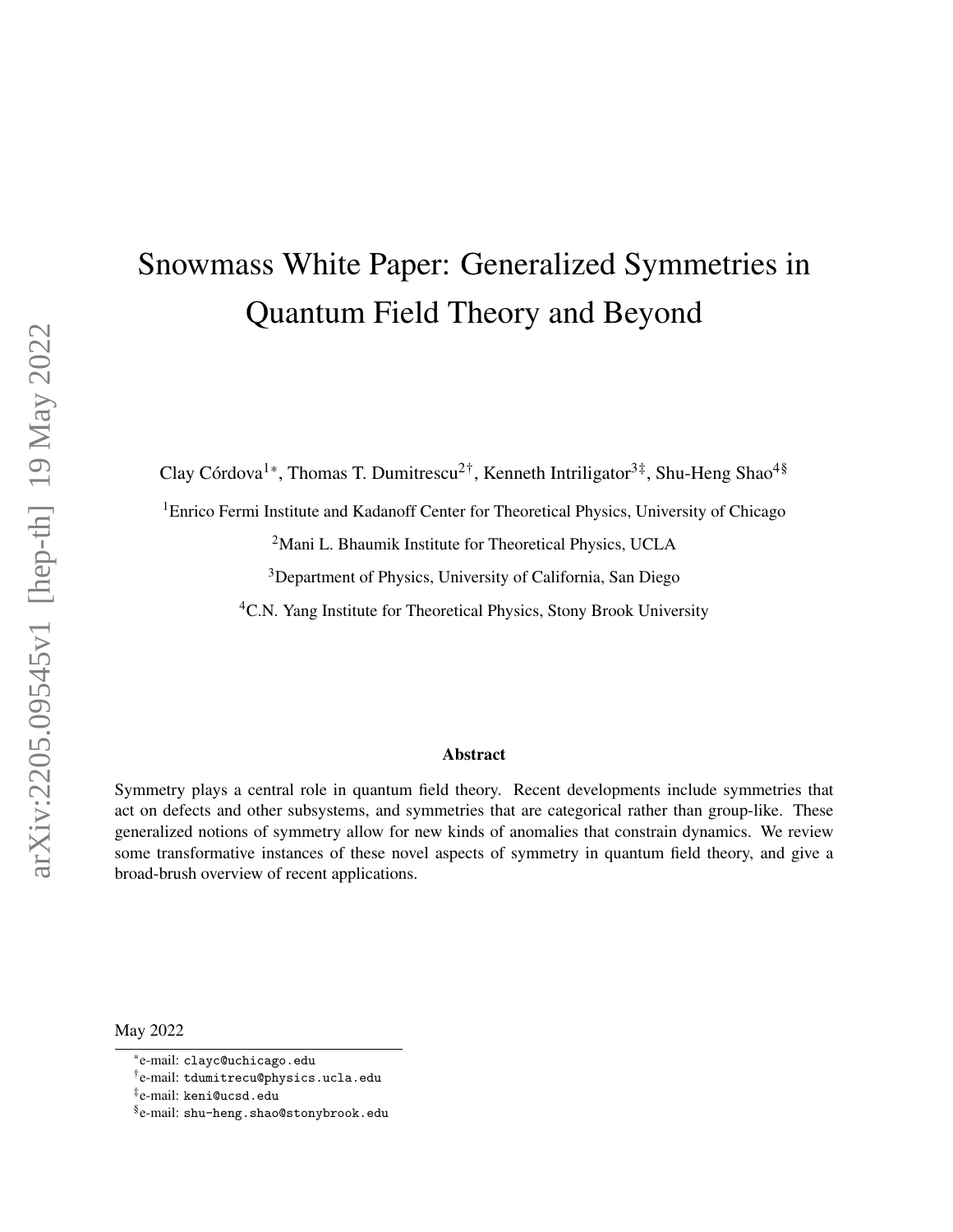# **Contents**

|                                                    |                                           | 1 Introduction |  |  |  |  |
|----------------------------------------------------|-------------------------------------------|----------------|--|--|--|--|
|                                                    | 2 From Ordinary to Generalized Symmetries |                |  |  |  |  |
|                                                    |                                           |                |  |  |  |  |
|                                                    |                                           |                |  |  |  |  |
|                                                    |                                           |                |  |  |  |  |
|                                                    |                                           |                |  |  |  |  |
|                                                    |                                           |                |  |  |  |  |
| 3 Anomalies and Dynamical Consequences of Symmetry |                                           |                |  |  |  |  |
|                                                    |                                           |                |  |  |  |  |
|                                                    |                                           |                |  |  |  |  |

## <span id="page-1-0"></span>1 Introduction

Symmetry has long been a transformative, development-guiding notion in physics. Examples include Noether's theorems [\[1,](#page-10-0) [2\]](#page-10-1) connecting symmetries and conservation laws, and Landau's symmetry-based theory of phase transitions  $[3]$ <sup>[1](#page-0-0)</sup>. Transitions between quantum states are constrained by the Wigner-Eckart theorem, which applies to quantum systems whose Hamiltonian is invariant under a symmetry group. Here we will discuss symmetry in the context of quantum field theory (QFT), where additional structures such as locality or Lorentz invariance lead to a rich set of refinements and generalizations of the notion of symmetry. The resulting generalized symmetries can act on lower-dimensional defects and subsystems within the QFT, and their properties are in general captured by higher categories rather than by groups.

Given that symmetry is such a vast subject, this overview will necessarily be an incomplete sketch of a few recent, selected lines of development, with many omissions. As advertised we primarily focus on symmetries in QFT, with emphasis on renormalization group (RG) flows and anomalies. The later are intimately related to the possibility of projectively realizing symmetries in quantum theory. For a different recent survey from a condensed matter perspective, see for instance [\[4\]](#page-10-3).

The fundamental forces are described via local gauge interactions. In that context, gauge invariance reflects a convenient but unphysical redundancy introduced to satisfy the requirements of locality and Lorentz invariance in relativistic QFT; as such it is exact, but has no observable consequences, e.g. it can famously not be spontaneously broken [\[5\]](#page-10-4).

By contrast, global symmetries imply relations between observable physical quantities; as such they may be spontaneously broken, and they are useful even if only approximate. Examples include the approximate unbroken  $SU(3)_{\text{flavor}}$  and  $SU(2)_{\text{isospin}}$  symmetries of QCD, as well as the approximate discrete symmetries *C* and *P*. QCD spontaneously breaks its approximate chiral quark flavor symmetries; the pions are the associated (pseudo-) Nambu-Goldstone bosons (NGBs). Such considerations led to the discovery of the Adler-Bell-Jackiw (ABJ) anomaly  $[6, 7]$  $[6, 7]$  $[6, 7]$  <sup>[2](#page-0-0)</sup> and the closely related explicit violation of ABJ-anomalous symmetries by instantons [\[10\]](#page-10-7).<sup>[3](#page-0-0)</sup> Global symmetries can powerfully constrain QFT dynamics, even in strongly coupled theories. 't Hooft noted in [\[12\]](#page-10-8) that anomalies involving only global currents (unlike the ABJ case) are obstructions to gauging and they must be constant on renormalization group (RG) flows; such anomalies are often now often referred to as *'t Hooft anomalies* and will be reviewed here.

<sup>&</sup>lt;sup>1</sup> This paper is one of Landau's famous contributions during his tenure at the Ukrainian Physico-Technical Institute in Kharkiv.

 $2$  It was recently pointed out that the ABJ anomaly actually leads to non-invertible global symmetries [\[8,](#page-10-9)[9\]](#page-10-10).

 $3$  See [\[11\]](#page-10-11) for an influential account of symmetry in the development of QFT.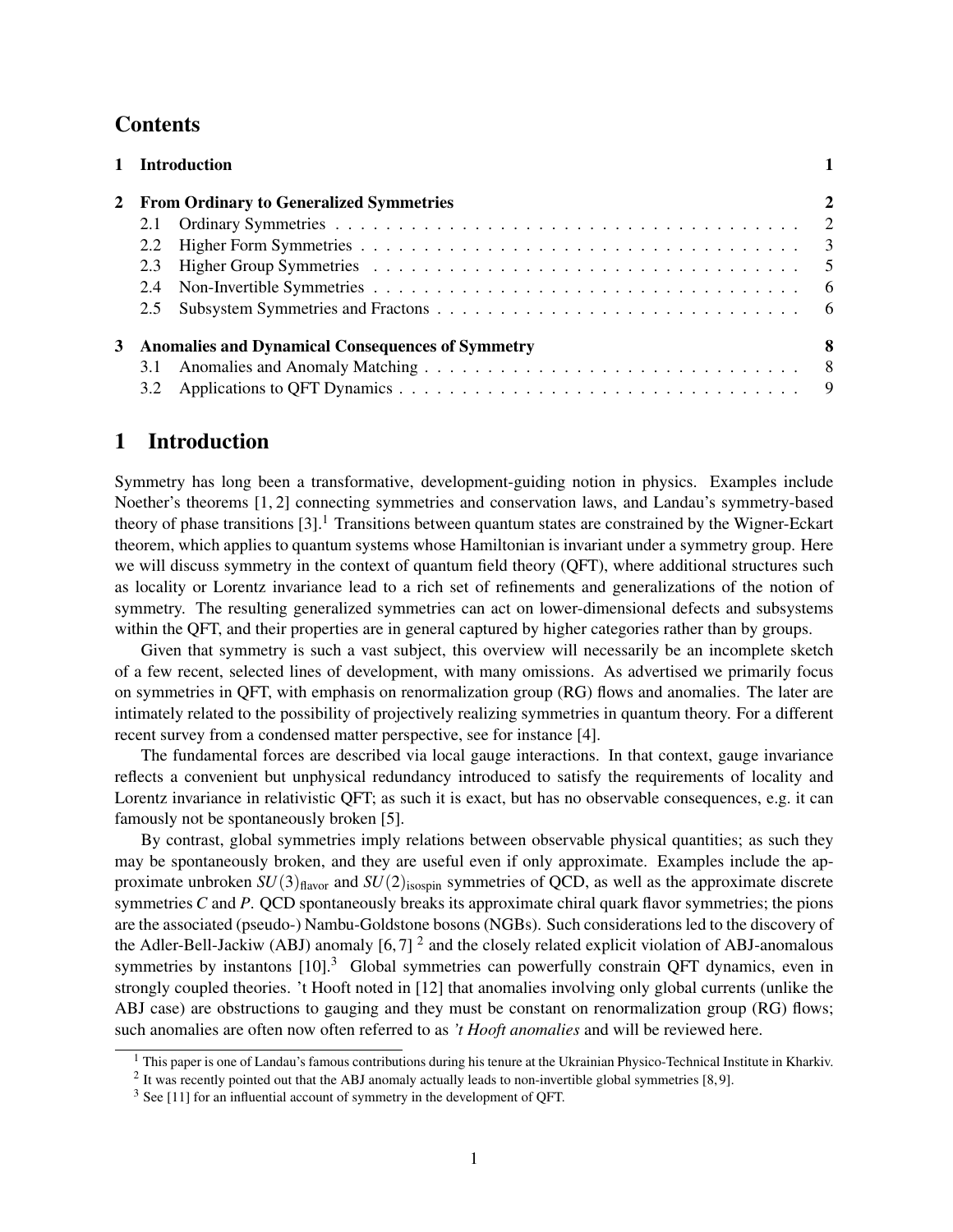Global symmetries are termed accidental (or emergent) when they arise or enhance in the deep IR and violated by higher dimension operators. Examples are  $U(1)_B$  baryon and  $U(1)_L$  lepton number, which are preserved by the dimension 4 operators of the Standard Model (SM) but are violated by higher dimension operators (as well as by electroweak instantons).[4](#page-0-0) All global symmetries are expected to be accidental in quantum gravity, see for instance the recent review [\[13\]](#page-10-12) and references therein.

There have been many attempts to generalize global symmetries in relativistic QFT, e.g. by combining internal and Lorentz symmetries, or by contemplating conserved currents of higher spin  $s > 3.5$  $s > 3.5$  The latter famously arise in the context of integrable QFTs in  $d = 2$  spacetime dimensions, as in [\[14\]](#page-10-13). For  $d > 2$ , the Coleman-Mandula (CM) theorem [\[15\]](#page-10-14) implies that higher spin conserved currents essentially render the theory free.

There are two interesting, broad classes of exceptions to the CM theorem: conformal field theories, where the Poincaré group is extended to the conformal group  $SO(d,2)$ , <sup>[6](#page-0-0)</sup> and supersymmetric field theories [\[17\]](#page-11-0); these two classes intersect in the superconformal theories [\[18\]](#page-11-1). We will not specifically focus on these classes of theories here; they are covered in other Snowmass white papers (see e.g. [\[19,](#page-11-2)[20\]](#page-11-3)). Instead, we will survey other large classes of generalized symmetries that are not ruled out by the CM-theorem and that require neither conformal symmetry nor supersymmetry (though they do occur in conformal and supersymmetric theories).

The remainder of this white paper is organized as follows:

In section [2](#page-2-0) we review basic aspects of ordinary symmetries (section [2.1\)](#page-2-1) before surveying four kinds of generalized global symmetries: higher form symmetries (section [2.2\)](#page-3-0), higher group symmetries (sec-tion [2.3\)](#page-5-0), non-invertible symmetries (section [2.4\)](#page-6-0) and subsystem symmetries (section [2.5\)](#page-6-1). The first three generalizations can arise in relativistic systems, while the fourth one is only known to occur in nonrelativistic contexts, notably in condensed matter models of fractons.

Section [3](#page-8-0) is concerned with 't Hooft anomaly matching and applications to QFT dynamics. In section [3.1](#page-8-1) we review the notion of an 't Hooft anomaly for ordinary global symmetries, as well as the closely associated concepts of anomaly matching and anomaly inflow. We then outline how these anomalies extend to the generalized symmetries introduced in section [2.](#page-2-0) In section [3.2](#page-9-0) we survey some recent applications of anomaly matching for ordinary and global symmetries.

# <span id="page-2-0"></span>2 From Ordinary to Generalized Symmetries

#### <span id="page-2-1"></span>2.1 Ordinary Symmetries

Here we summarize a few standard facts about ordinary global symmetries that will set the stage for subsequent generalizations. Throughout this paper, *d* stands for the spacetime dimension.

In a QFT with an ordinary, or 0-form, global symmetry  $G^{(0)}$ , there is a topological defect  $U^{(0)}(g,\Sigma_{d-1})$ for every group element  $g \in G^{(0)}$  that is supported on a closed codimension-1 submanifold  $\Sigma_{d-1}$  of space-time.<sup>[7](#page-0-0)</sup> The fusion of the  $U^{(0)}(g, \Sigma_{d-1})$  is governed by the group law for  $G^{(0)}$ .<sup>[8](#page-0-0)</sup> An elementary example is  $G^{(0)} = U(1)$ , in which case Noether's theorem implies a conserved 1-form current  $j^{(1)}$ ,

$$
d * j^{(1)} = 0.
$$
 (1)

<sup>&</sup>lt;sup>4</sup> The combination  $U(1)_{B-L}$  is exactly preserved in the SM, but is expected to be violated by physics beyond the SM (BSM).

<sup>&</sup>lt;sup>5</sup> These are symmetric tensors of the Lorentz group with  $s \geq 3$  indices. By contrast, the stress tensor  $T_{\mu\nu}$  is a two-index Lorentz tensor of spin  $s = 2$ .

<sup>6</sup> A CFT analogue of the CM theorem was proved in [\[16\]](#page-11-4).

<sup>&</sup>lt;sup>7</sup> We sometimes call  $U^{(0)}(g, \Sigma_{d-1})$  a symmetry defect. For an exposition of this perspective, see for instance [\[21\]](#page-11-5) and references therein. Throughout we use  $X^{(p)}$  to indicate that *X* is a *p*-form.

 $8$  If  $G^{(0)}$  has an 't Hooft anomaly, it shows up in more complicated configurations of the symmetry defects (see for instance [\[21\]](#page-11-5)).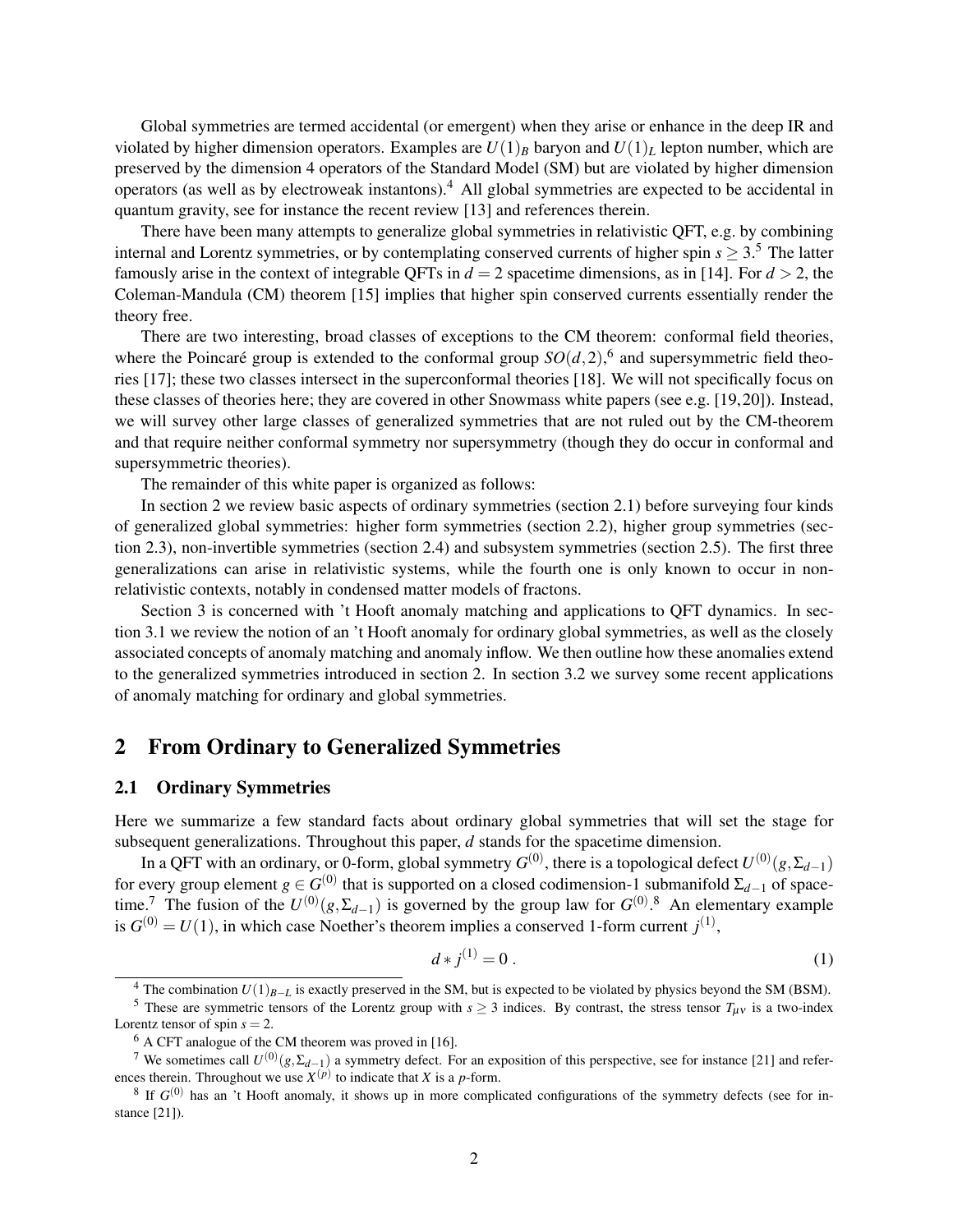We can then construct a conserved charge  $Q^{(0)}(\Sigma_{d-1})$ , whose exponential gives the  $U(g,\Sigma_{d-1})$ ,

$$
Q^{(0)}(\Sigma_{d-1}) = \int_{\Sigma_{d-1}} *j^{(1)}, \qquad U^{(0)}(g = e^{i\alpha}, \Sigma_{d-1}) = \exp(i\alpha Q^{(0)}(\Sigma_{d-1})) \tag{2}
$$

Current conservation and Stokes' theorem imply that the dependence on  $\Sigma_{d-1}$  is topological, as long as the deformation of Σ*d*−<sup>1</sup> does not collide with other insertions. The group multiplication law follows from the additivity of the charge. In the most familiar setup, Σ*d*−<sup>1</sup> is a spatial slice in Lorentzian signature; in Euclidean signature Σ*d*−<sup>1</sup> can be any suitable closed codimension-1 cycle. Some comments are in order:

• If  $G^{(0)}$  is non-Abelian and connected, the group law for the  $U^{(0)}(g, \Sigma_{d-1})$  can be deduced from the fact that the OPE of the currents  $j_a^{(1)}$  encodes the structure constants  $f_{abc}$  of the Lie algebra of  $G^{(0)}$ ,

$$
j_a^{(1)}(x)j_b^{(1)}(0) \sim C(x)f_{abc}j_c^{(1)}(0) + \cdots , \qquad (3)
$$

with  $C(x)$  a known, singular function depending on the Lorentz indices of the currents (which we suppress).

- If  $G^{(0)}$  is not connected (e.g. it could be a discrete group) then some of the symmetry defects  $U^{(0)}(g, \Sigma_{d-1})$ are not associated with conserved currents; nevertheless they typically exist and have the properties outlined above. This is a generalization of Noether's theorem.<sup>[9](#page-0-0)</sup>
- *G*<sup>(0)</sup> naturally acts on local operators by linking them with *U*<sup>(0)</sup>(*g*,Σ<sub>*d*−1</sub>). These operators in turn create states (e.g. point particles) charged under  $G^{(0)}$ . More generally,  $G^{(0)}$  acts on the Hilbert space  $\mathscr H$  in Lorentzian signature.
- If the vacuum is preserved by a subgroup  $H^{(0)} \subset G^{(0)}$ , then the  $G^{(0)}$  is spontaneously broken to  $H^{(0)}$ . This leads to a vacuum manifold  $\mathcal{M} = G^{(0)}/H^{(0)}$ , and hence to Nambu-Goldstone (NG) bosons (if  $M$  has positive dimension) or domain walls between the disconnected components of  $M$ . The Hilbert space  $\mathscr H$  in each vacuum furnishes a representation of  $H^{(0)}$ .
- A QFT<sub>d</sub> with  $G^{(0)}$  symmetry can be coupled to a non-dynamical background  $G^{(0)}$  connection  $A^{(1)}$  in a way that preserves background gauge invariance. If  $G^{(0)}$  has an 't Hooft anomaly this requires placing the theory at the boundary of an invertible anomaly theory  $\mathscr{A}_{d+1}[A^{(1)}]$  that depends on the  $G^{(0)}$ connection.<sup>[10](#page-0-0)</sup> The symmetry can then be gauged by path-integrating over  $A^{(1)}$ .

#### <span id="page-3-0"></span>2.2 Higher Form Symmetries

CM-like theorems famously limit possibly generalizations of  $G^{(0)}$  symmetry in relativistic QFT (see introduction; see below for a discussion of non-relativistic systems). One such generalization, suggested by experience from string theory and SUSY OFT,<sup>[11](#page-0-0)</sup> was spelled out in [\[24,](#page-11-6) [21\]](#page-11-5):<sup>[12](#page-0-0)</sup> replace the 1-form current  $j^{(1)}$  by a  $(p+1)$ -form current  $J^{(p)}$  satisfying

$$
d * J^{(p+1)} = 0.
$$
 (4)

<sup>&</sup>lt;sup>9</sup> See for instance [\[22\]](#page-11-7) for a recent discussion of possible failure modes, with references.

<sup>&</sup>lt;sup>10</sup> If one insists on a strictly *d*-dimensional description, the anomaly spoils background gauge-invariance in a mild and familiar way, e.g. the partition function is multiplied by complex phases under  $G^{(0)}$  gauge transformations.

<sup>&</sup>lt;sup>11</sup> In string theory, *p*-form symmetries (like all symmetries) are naturally gauged. In SUSY QFT's they can be global symmetries, and the associated charges can extend the SUSY algebra (see [\[23\]](#page-11-8) and references therein).

<sup>&</sup>lt;sup>12</sup> See [\[25–](#page-11-9)[32\]](#page-11-10) for a highly incomplete sampling of later work focusing on higher-form symmetries.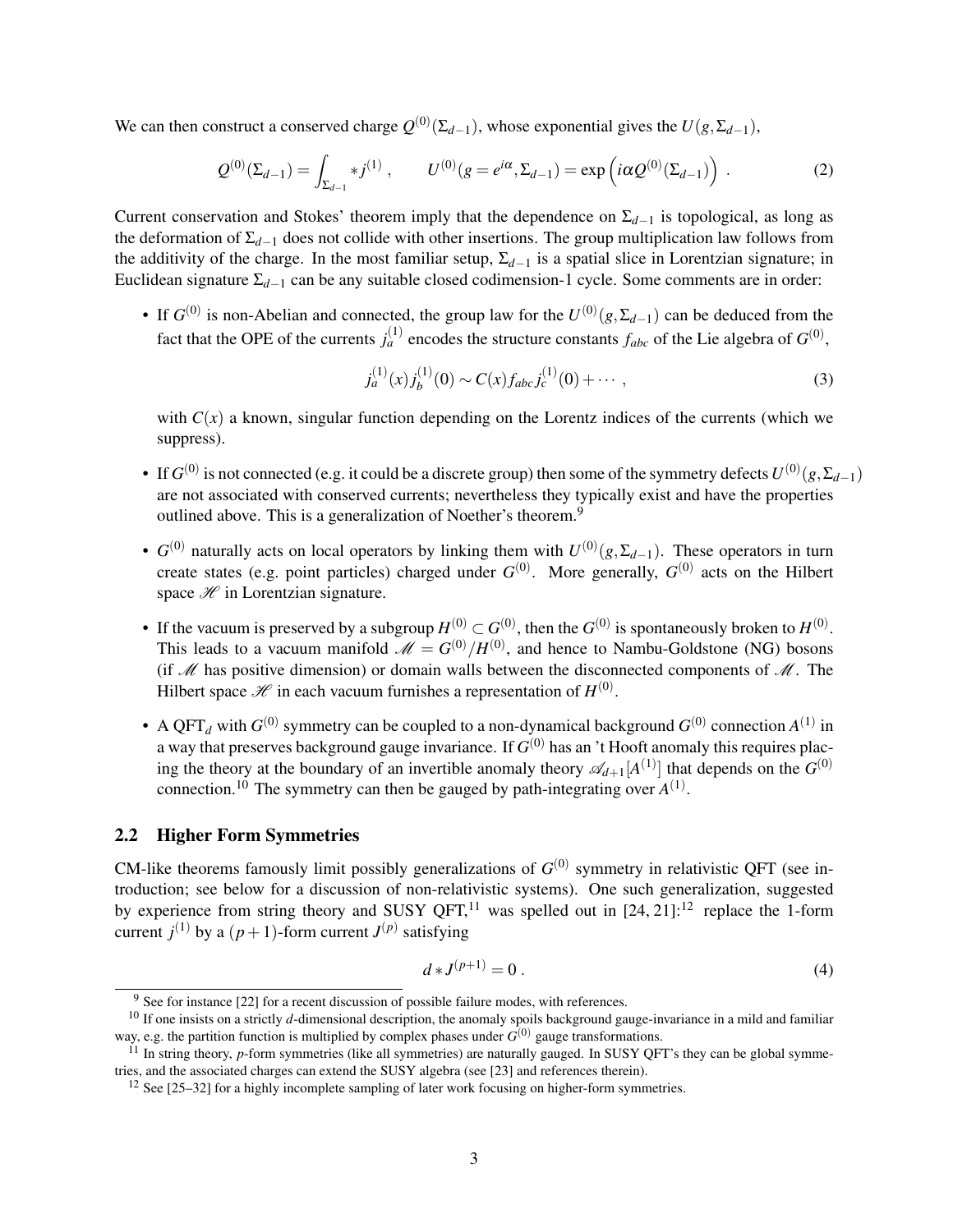As before we can construct a charge  $Q^{(p)} = \int_{\Sigma_{d-p-1}} * J^{(p+1)}$  by integrating over a codimension-(*p*+1) cycle, and a symmetry defect  $U^{(p)}(g=e^{i\alpha},\Sigma_{d-p-1})=\exp(i\alpha Q^{(p)}(\Sigma_{d-p-1}))$ , both of which depend topologically on  $\Sigma_{d-p-1}$ . The symmetry defects satisfy a *U*(1) group law, and we say that they generate a *U*(1) *p*-form symmetry, denoted  $U(1)^{(p)}$ . An important example is free Maxwell theory in any spacetime dimension *d*, based on a dynamical  $U(1)$  connection  $a^{(1)}$  with field strength  $f^{(2)} = da^{(1)}$ . The Maxwell equations,

$$
d * f^{(2)} = 0, \ \ df^{(2)} = 0 \ , \tag{5}
$$

can be read as conservation equations for an electric 2-form current  $f^{(2)}$  and a magnetic  $(d-2)$ -form current  $*f^{(2)}$ . Thus the theory has  $U(1)_e^{(1)} \times U(1)_m^{(d-3)}$  symmetry.<sup>[13](#page-0-0)</sup> Some comments are in order:

- In analogy with 0-form symmetries, we can also consider discrete  $(p \ge 1)$ -form symmetries  $G^{(p)}$ , which are necessarily abelian.<sup>[14](#page-0-0)</sup> For instance, adding fields of electric charge  $N$  to Maxwell theory breaks  $U(1)_{e}^{(1)} \rightarrow \mathbb{Z}_N^{(1)}$  $N^{(1)}$ . Another important example is the  $\mathbb{Z}_N^{(1)}$  $N$ <sup>(1)</sup> center symmetry of pure *SU*(*N*) Yang-Mills theory (and more generally, the center symmetry of any pure gauge theory).<sup>[15](#page-0-0)</sup> Due to their importance in gauge theory, we will mostly focus on 1-form symmetries, but the discussion holds for all *p*-form symmetries with  $p \geq 1$ .
- All 1-form symmetries  $G^{(1)}$  naturally act on line defects by linking them with the codimension-2 topological symmetry defects  $U^{(1)}(g, \Sigma_{d-2})$ . For instance, the line operators charged under the  $\mathbb{Z}_N^{(1)}$ *N* center symmetry of  $SU(N)$  gauge theory are the Wilson lines. However, the 1-form symmetry defects cannot link local operators, and hence such symmetries commute with local operators, as well as with the point particle states they create or with the *S*-matrix of these particles. This is how ( $p \ge 1$ )-form symmetries evade CM-like theorems.
- 1-form symmetries can spontaneously break. For instance, in dimension<sup>[16](#page-0-0)</sup>  $d \geq 4$  the photon of theories with an abelian Coulomb phase,<sup>[17](#page-0-0)</sup> is a NG boson for its spontaneously broken  $U(1)_{e}^{(1)}$ symmetry [\[35,](#page-12-0) [21,](#page-11-5) [36,](#page-12-1) [37\]](#page-12-2). A spontaneously broken discrete 1-form symmetry leads to deconfined line defects (i.e. defects obeying a perimeter law) at long distances. By contrast, unbroken 1-form symmetry implies confinement of the line operators charged under it.<sup>[18](#page-0-0)</sup> Thus, (un)broken 1-form symmetries characterize confined and deconfined phases in the spirit of the Landau paradigm.<sup>[19](#page-0-0)</sup>

<sup>&</sup>lt;sup>13</sup> The statement that these are compact  $U(1)$  symmetries is related to the fact that  $a^{(1)}$  is a  $U(1)$  connection, with quantized electric charges and magnetic fluxes. The  $U(1)^{(1)}_{e}$  and  $U(1)^{(d-3)}_{m}$  symmetries have a mixed 't Hooft anomaly [\[21\]](#page-11-5) that plays an important role in many applications.

<sup>&</sup>lt;sup>14</sup> This is because the associated codimension- $(p+1)$  symmetry defects can always be exchanged without crossing, leading to abelian fusion rules.

<sup>&</sup>lt;sup>15</sup> In these cases the reduction of the center symmetry to  $\mathbb{Z}_N^{(1)}$  can be understood in terms of screening of the Wilson lines by electrically charged matter.

<sup>&</sup>lt;sup>16</sup> Similar, long familiar results apply in  $d = 3$ , involving ordinary rather than higher-form symmetry: the 3d photon can be dualized to a compact scalar, which is the NG boson of spontaneously broken  $U(1)^{(0)}_m$  [\[33\]](#page-11-11). In  $d = 3$ , confinement arises either if  $U(1)_m^{(0)}$  is restored by the vacuum, or if it is explicitly broken, e.g. by 3d instantons (4d monopoles). Explicit breaking gives a mass to the pseudo-NG boson scalar photon [\[33,](#page-11-11) [34\]](#page-12-3). For spontaneously broken  $U(1)^{(p)}$  with  $p > 0$ , the spin- $p$  NG boson does not get a mass from explicit breaking of the symmetry, see [\[4\]](#page-10-3) and references cited therein for this *robustness* of higher-form symmetry. For  $d = 4$ , the photon can be viewed as the NG boson of spontaneous breaking of either  $U(1)_{e}^{(1)}$  or  $U(1)_{m}^{(1)}$ .

 $17$  The low-energy theory has the IR-free photon of Maxwell theory. The photon can have IR irrelevant, higher-derivative interactions if  $U(1)_{e}^{(1)}$  is accidental; e.g. this happens for supersymmetric theories on their Coulomb branch.

<sup>&</sup>lt;sup>18</sup> This extends Polyakov's description [\[38\]](#page-12-4), making the thermal circle there inessential [\[21\]](#page-11-5).

<sup>&</sup>lt;sup>19</sup> See [\[4\]](#page-10-3) for a recent discussion of generalized symmetries through the lens of condensed matter physics.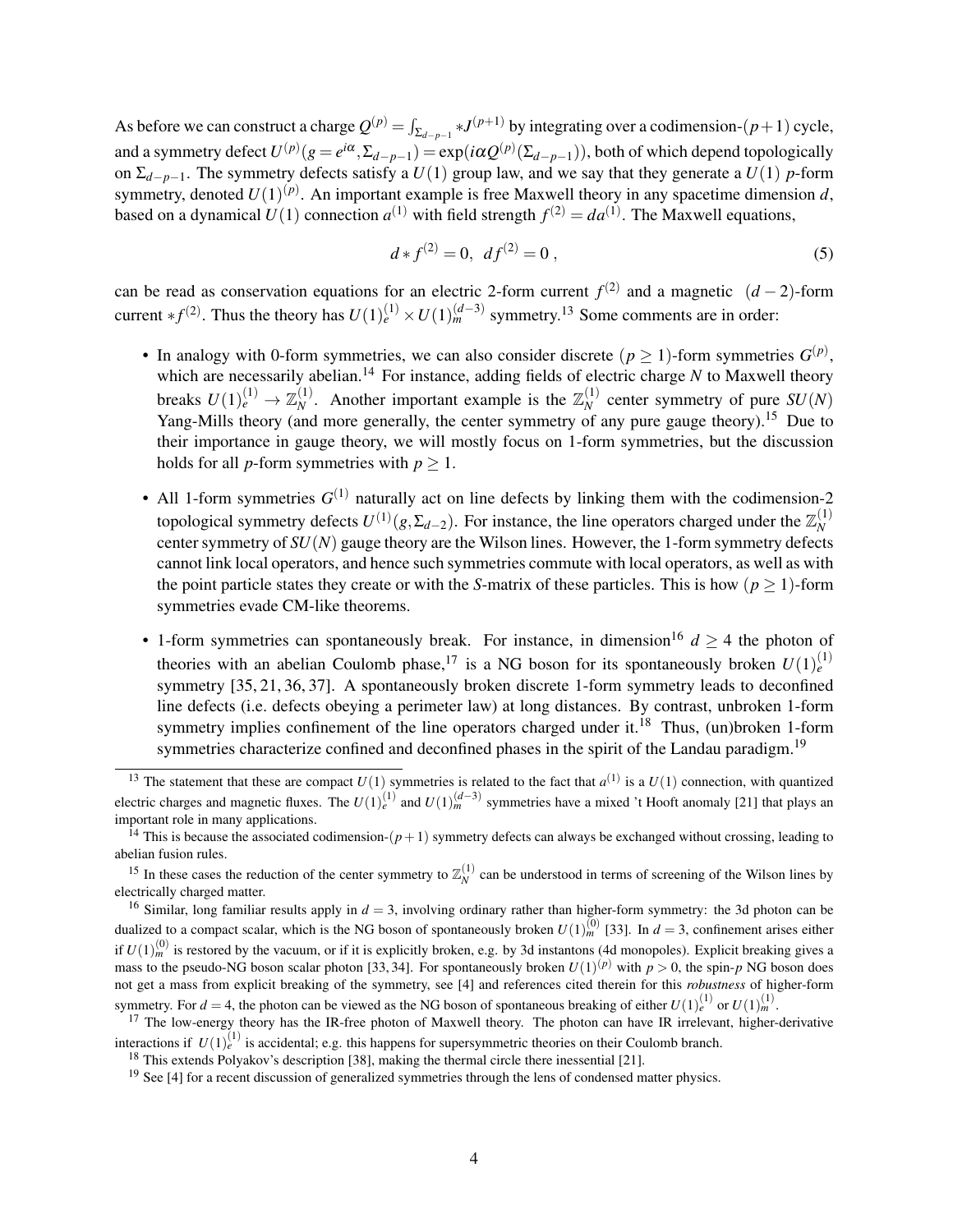- A suitable background field for a  $G^{(1)}$  symmetry is a 2-form gauge field  $B^{(2)},^{20}$  $B^{(2)},^{20}$  $B^{(2)},^{20}$  with its standard 1-form gauge transformations  $B^{(2)} \to B^{(2)} + d\Lambda^{(1)}$ .<sup>[21](#page-0-0)</sup> As for ordinary symmetries, the theory is invariant under such transformations up to possible 't Hooft anomalies, which can be cancelled by a suitable invertible anomaly theory  $\mathscr{A}_{d+1}[B^{(2)}]$ . In the absence of 't Hooft anomalies, the  $G^{(1)}$ symmetry can be gauged by path-integrating over  $B^{(2)}$ .
- Typically, gauging a *p*-form symmetry  $G^{(p)}$  in *d* spacetime dimensions gives rise to a new theory with a  $\tilde{G}^{(q)}$  global symmetry, whose degree *q* depends on whether *G* is discrete or continuous.<sup>[22](#page-0-0)</sup> For instance, gauging a  $\mathbb{Z}_n^{(p)}$  symmetry in *d* dimensions typically gives rise to a new theory with a  $\mathbb{Z}_n^{(q=d-p-2)}$  symmetry. This generalizes the familiar twisted sector (or quantum) symmetry of two-dimensional orbifolds, where  $d = 2$  and  $p = 0$ .
- More generally, one can gauge a discrete *p*-form symmetry only along a codimension-*q* submanifold in spacetime. This is known as higher gauging [\[41\]](#page-12-5) of a *p*-form global symmetry. Higher gauging does not change the bulk of the QFT, but generates a codimension-*q* topological defect, known as a condensation defect [\[42](#page-12-6)[–46,](#page-12-7)[41,](#page-12-5)[47\]](#page-12-8). Such condensation defects are generally not invertible, i.e. they generate a non-invertible global symmetry (see section [2.4](#page-6-0) below).

### <span id="page-5-0"></span>2.3 Higher Group Symmetries

Higher group symmetries arise when  $p$ -form symmetries  $G^{(p)}$  of different form degrees are present and can affect each other in various ways. Roughly speaking, if  $p < q$  then  $G^{(p)}$  can act on  $G^{(q)}$ , while if  $p > q$ the background field  $B^{(p+1)}$  for  $G^{(p)}$  can shift under background gauge transformations of the background field  $B^{(q+1)}$  for  $G^{(q)}$ . The precise form of the shift is determined by certain group cohomology (or Postnikov) classes.[23](#page-0-0)

Higher-group gauge symmetry has a long history in string theory, most famously in the context of the Green-Schwarz (GS) mechanism and its generalizations. The fact that higher groups can also furnish global symmetries of QFTs is a more recent observation that is actively being explored and applied in many contexts, see  $[51–54, 25, 55, 56, 40, 57–80]$  $[51–54, 25, 55, 56, 40, 57–80]$  $[51–54, 25, 55, 56, 40, 57–80]$  $[51–54, 25, 55, 56, 40, 57–80]$  $[51–54, 25, 55, 56, 40, 57–80]$  $[51–54, 25, 55, 56, 40, 57–80]$  $[51–54, 25, 55, 56, 40, 57–80]$  $[51–54, 25, 55, 56, 40, 57–80]$  $[51–54, 25, 55, 56, 40, 57–80]$  $[51–54, 25, 55, 56, 40, 57–80]$  $[51–54, 25, 55, 56, 40, 57–80]$  $[51–54, 25, 55, 56, 40, 57–80]$  $[51–54, 25, 55, 56, 40, 57–80]$  for an incomplete sampling of the recent literature.<sup>[24](#page-0-0)</sup>

Rather than discuss higher-group symmetries in general, we will focus on a concrete and elementary example: a 2-group symmetry involving  $G^{(0)} = U(1)_{A}^{(0)}$  $\binom{0}{A}$  and  $G^{(1)} = U(1)_{B}^{(1)}$  $B^{(1)}$ .<sup>[25](#page-0-0)</sup> The relevant Postnikov class resides in  $H^3(G^{(0)}, G^{(1)})$ , and we assume that it is non-vanishing.<sup>[26](#page-0-0)</sup> In this case the fusion of the  $U(1)_{A}^{(0)}$ *A* current  $j_A^{(1)}$  with itself contains the  $U(1)_B^{(1)}$  $\binom{1}{B}$  current  $J_B^{(2)}$  $B^{(2)}$ . Schematically,

$$
j^{(1)}(x)_{A}j^{(1)}_{A}(0) \sim K(x)J^{(2)}_{B}(0) + \cdots,
$$
\n(6)

where  $K(x)$  is a known, singular function depending on the Lorentz indices of the currents. Its overall normalization is determined by the Postnikov class. This fusion rule is reminiscent of the non-Abelian fusion rule for  $G^{(0)}$  currents above, except that it involves currents of different form degree. The structure of this OPE forces us to deform the algebra of background gauge transformations. In particular, we find that

<sup>&</sup>lt;sup>20</sup> If  $G^{(1)}$  is discrete, then  $B^{(2)}$  is valued in  $H^2(M_d, G^{(1)})$ , where  $M_d$  is the spacetime manifold.

<sup>&</sup>lt;sup>21</sup> Here  $\Lambda^{(1)}$  is the 1-form gauge parameter. Again a refinement is required if  $G^{(1)}$  is discrete.

<sup>&</sup>lt;sup>22</sup> More care is required if  $G^{(p)}$  has 't Hooft anomalies or if  $p = 0$  and G is non-Abelian. See for instance [\[39,](#page-12-11) [40\]](#page-12-10).

<sup>23</sup> See for instance [\[48–](#page-12-12)[50\]](#page-12-13) for a mathematical exposition of higher groups and related subjects.

<sup>&</sup>lt;sup>24</sup> Note that higher-form global symmetries are a special case of higher-group global symmetries.

<sup>&</sup>lt;sup>25</sup> Here we assume that  $d > 2$ . For comments on the  $d = 2$  case see for instance [\[25\]](#page-11-9).

<sup>&</sup>lt;sup>26</sup> Such examples can be engineered in 4d Abelian gauge theories with fermionic mater, where the Postnikov data is determined by certain mixed triangle anomaly coefficients involving two  $j_A^{(1)}$  currents and one abelian gauge field. In this case  $U(1)^{(1)}_B$  is the magnetic 1-form symmetry of that gauge field (assuming no magnetic matter).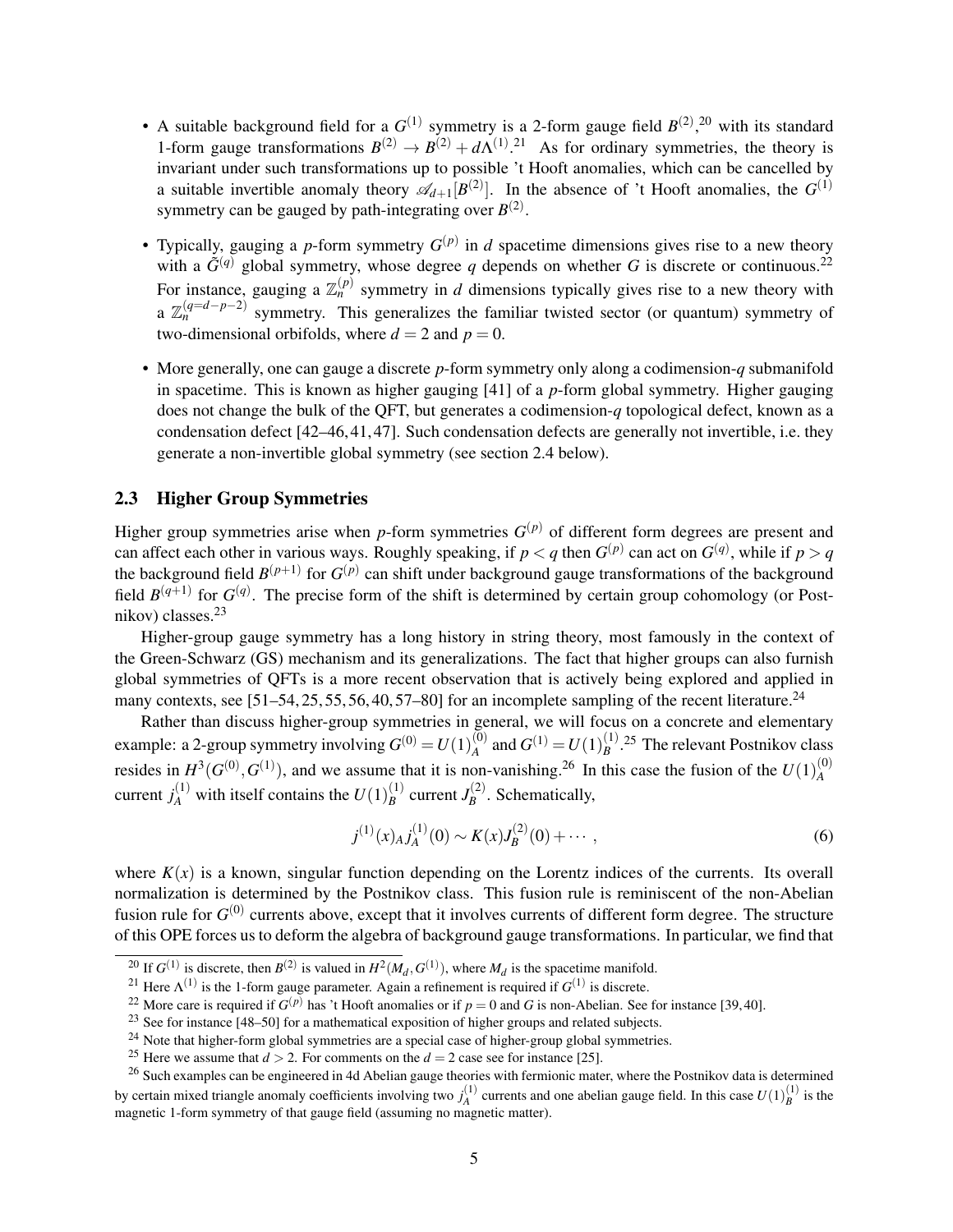the background field  $B^{(2)}$  that couples to  $J_B^{(2)}$  $B_B^{(2)}$  receives a background GS shift depending on the background field  $A^{(1)}$  that couples to  $j_A^{(1)}$  $A_A^{(1)}$ , as well as on the Postnikov class. Additional details can be found in [\[58,](#page-13-4)[64\]](#page-13-5).

#### <span id="page-6-0"></span>2.4 Non-Invertible Symmetries

As reviewed in Section [2.1,](#page-2-1) in relativistic systems, the modern characterization of an ordinary global symmetry is in terms of its topological symmetry operators and defects of codimension one in spacetime. A natural question then arises: While every ordinary global symmetry element is associated with a topological defect, is the converse true? This turns out *not* to be the case: there are topological defects not associated with any ordinary global symmetry. These defects are *non-invertible* because there is no inverse in the fusion algebra and their fusion can involve more than one operator.

In 1+1d, non-invertible topological lines are ubiquitous, especially in rational CFTs and integrable field theories.<sup>[27](#page-0-0)</sup> In rational CFT [\[81,](#page-14-1) [84,](#page-14-2) [85\]](#page-14-3), there is a general construction of topological lines that commute with the extended chiral algebra [\[86,](#page-14-4)[87\]](#page-14-5). The simplest example is the Kramers-Wannier duality line in the Ising CFT [\[88–](#page-14-6)[90\]](#page-14-7). The fusion of two non-invertible duality lines  $\mathcal N$  gives the sum of the identity line and the  $\mathbb{Z}_2$  symmetry line  $\eta$ :

$$
\mathcal{N} \times \mathcal{N} = 1 + \eta \,. \tag{7}
$$

As we bring the (local) order operator past this line, it becomes a (non-local) disorder operator on the other side.

In recent years, it has been advocated that these non-invertible topological defects should be viewed as a generalization of ordinary global symmetries [\[39,](#page-12-11) [91\]](#page-15-0). The fusion and crossing properties of these topological lines are mathematically captured by a fusion category. The generalized gauging of these lines in 1+1d has been developed in [\[90,](#page-14-7) [92,](#page-15-1) [93,](#page-15-2) [39,](#page-12-11) [94–](#page-15-3)[96\]](#page-15-4). When there is an obstruction to gauging, the corresponding anomalies lead to non-trivial dynamical constraints on the renormalization group flows [\[91,](#page-15-0) [97,](#page-15-5) [94,](#page-15-3) [98\]](#page-15-6). The relation to fermionic anomalies has been discussed in [\[99–](#page-15-7)[103\]](#page-15-8).

In higher spacetime dimensions, there are also examples of non-invertible defects of various codimensions. In 2+1d, the non-abelian anyons in a low-energy TQFT, described by the theory of modular tensor categories, can be viewed as the non-invertible generalization of one-form global symmetries (see [\[104](#page-15-9)[–107,](#page-15-10) [41\]](#page-12-5) for recent discussions). Recently, the non-invertible Kramer-Wannier duality defects have been generalized to 3+1d gauge theories [\[108,](#page-15-11) [109,](#page-15-12) [102,](#page-15-13) [110,](#page-16-0) [47,](#page-12-8) [111,](#page-16-1) [112\]](#page-16-2) via the gauging of higherform global symmetries. More generally, in any theory with a higher-form symmetry, the most fundamental non-invertible symmetries are condensation defects [\[42](#page-12-6)[–46\]](#page-12-7) arising from *higher gauging* [\[41\]](#page-12-5). Condensation defects in 2+1d were systematically analyzed in [\[41\]](#page-12-5), generalizing the results of [\[85,](#page-14-3) [113\]](#page-16-3). The non-invertible fusion "coefficients" of these *n*-dimensional topological defects are generally not numbers, but *n*-dimensional TQFTs [\[41,](#page-12-5) [47\]](#page-12-8). More recently, infinitely many non-invertible global symmetries were identified in the Standard Model and axion models from ABJ anomalies [\[8,](#page-10-9) [9\]](#page-10-10).

Non-invertible defects have also found applications in quantum gravity in the context of the completeness hypothesis [\[114](#page-16-4)[–118\]](#page-16-5). They have also been realized on the lattice [\[119](#page-16-6)[–125,](#page-16-7)[108](#page-15-11)[,126–](#page-16-8)[128\]](#page-17-0), sometimes under the name of "algebraic higher symmetry" [\[129,](#page-17-1) [45\]](#page-12-14).

#### <span id="page-6-1"></span>2.5 Subsystem Symmetries and Fractons

A novel kind of global symmetry, known as *subsystem global symmetry*, has featured prominently in many condensed matter systems, including the gapless model of [\[130\]](#page-17-2) and many gapped fracton models

<sup>&</sup>lt;sup>27</sup> The search for hidden symmetry has a long history in these theories. For instance, in rational CFTs any primary operator *g* with a fusion rule that only contains the identity operator on the right-hand side leads to an invertible abelian symmetry of the theory that can be used to extend the chiral algebra [\[81](#page-14-1)[–83\]](#page-14-8).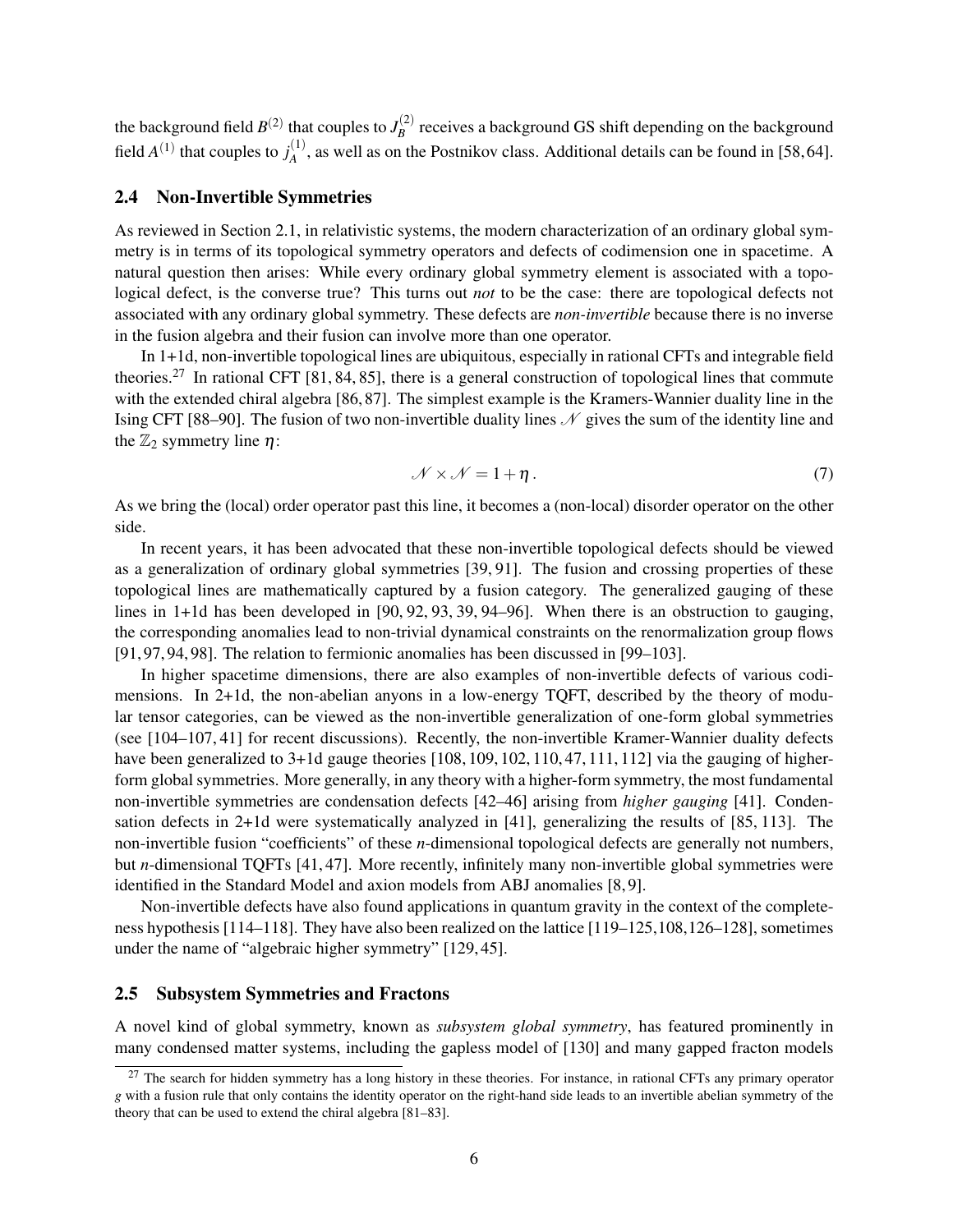[\[131–](#page-17-3)[133\]](#page-17-4). (See [\[134–](#page-17-5)[136\]](#page-17-6) for reviews on fractons, and [\[137\]](#page-17-7) for a Snowmass white paper on field theories for fractons.)

Subsystem symmetry is similar to the higher-form symmetry, but they differ in important ways (see [\[138,](#page-17-8) [139\]](#page-17-9) for related discussions). For both kinds of global symmetries, the conserved charges are supported on closed, higher-codimensional manifolds  $\mathscr S$  in space. Unlike the higher-form symmetry charge, the charge of a subsystem symmetry depends not only on the topology of  $\mathscr{S}$ , but possibly also on the shape and the location of  $\mathscr S$ . Furthermore, the charge might only be allowed to be on certain  $\mathscr S$  but not all manifolds of a given codimension. On a lattice, the number of independent conserved charges grows with the number of sites, leading to a huge global symmetry in the continuum limit.

Just like ordinary global symmetries, subsystem global symmetries can be spontaneously broken [\[140–](#page-17-10) [146\]](#page-18-0). They can also have 't Hooft anomalies [\[144,](#page-17-11) [147,](#page-18-1) [148\]](#page-18-2), which are obstructions to gauging them. These anomalies are captured by Subsystem Symmetry Protected Topological (SSPT) phases in one higher dimension [\[149–](#page-18-3)[154,](#page-18-4)[148,](#page-18-2)[155\]](#page-18-5). The symmetry fractionalization of subsystem symmetries has been recently discussed in [\[156\]](#page-18-6).

Fractons are a large class of lattice models with subsystem global and gauge symmetries. In 3+1 dimensions, fracton models are robust topological phases with many peculiar properties, including infinite ground state degeneracy that is sub-extensive in the system size, and excitations with restricted mobility. Because of these unusual characteristics, gapped fracton models cannot be described by conventional TQFT. Some fracton models can be realized by gauging a subsystem symmetry [\[133,](#page-17-4) [157–](#page-18-7)[160,](#page-18-8) [144,](#page-17-11) [161\]](#page-18-9). In the low-energy limit, they are typically described by certain exotic higher-rank tensor gauge theories [\[162–](#page-19-0)[170,](#page-19-1) [158,](#page-18-10) [171](#page-19-2)[–178,](#page-19-3) [138,](#page-17-8) [179](#page-20-0)[–181,](#page-20-1) [142–](#page-17-12)[144,](#page-17-11) [182–](#page-20-2)[191\]](#page-20-3).

The most significant consequence of subsystem symmetry is that the low-energy observables are sensitive to details of the short-distance physics. For instance, in fracton models the large ground state degeneracy is enforced by the subsystem global symmetries and their 't Hooft anomalies [\[144,](#page-17-11) [148\]](#page-18-2). Similarly, the restricted mobility of the fracton excitations is traced to the selection rules arising from a subsystem global symmetry, the *time-like global symmetry*, that acts on defects, rather than operators [\[190\]](#page-20-4). This surprising UV/IR mixing [\[142,](#page-17-12) [145,](#page-18-11) [192–](#page-20-5)[194\]](#page-20-6), which is reminiscent of that in quantum field theory on a non-commutative space [\[195\]](#page-20-7), is the main reason why these exotic systems defy a conventional continuum field theory description [\[158,](#page-18-10) [196,](#page-20-8) [197,](#page-20-9) [142–](#page-17-12)[144,](#page-17-11) [198,](#page-21-0) [199,](#page-21-1) [182,](#page-20-2) [161,](#page-18-9) [200,](#page-21-2) [147,](#page-18-1) [186,](#page-20-10) [145,](#page-18-11) [201,](#page-21-3) [202\]](#page-21-4).

<span id="page-7-0"></span>A summary of the various kinds of symmetry described above is given in Table [1.](#page-7-0)

| Properties of     | Ordinary | Higher-form | Non-invertible | Subsystem             |
|-------------------|----------|-------------|----------------|-----------------------|
| symmetry operator | symmetry | symmetry    | symmetry       | symmetry              |
| Codimension       |          | >1          | $\geq 1$       | >1                    |
| in spacetime      |          |             |                |                       |
| Topological       | yes      | yes         | yes            | not completely        |
|                   |          |             |                | but conserved in time |
| Fusion rule       | group    | group       | category       | group                 |
|                   |          |             |                |                       |

Table 1: Properties of symmetry defects for various kinds of global symmetry [\[203\]](#page-21-5).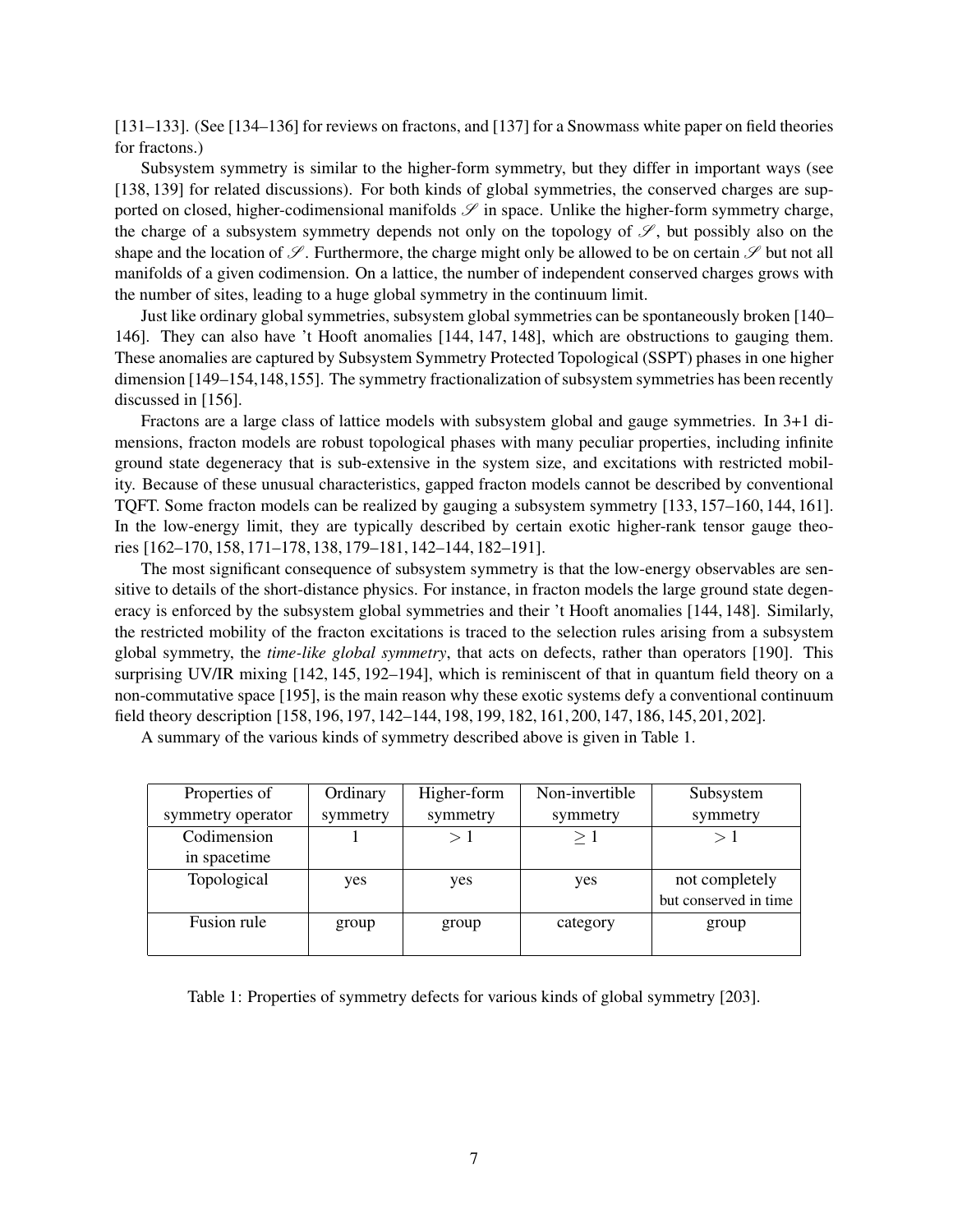## <span id="page-8-0"></span>3 Anomalies and Dynamical Consequences of Symmetry

#### <span id="page-8-1"></span>3.1 Anomalies and Anomaly Matching

The strong force, confinement, dualities, and emergent degrees of freedom illustrate how renormalization group (RG) flows can lead to surprising interconnections between classically very different UV descriptions of IR physics, or between the UV and IR limits of RG flows. A key feature of any concept of symmetry is how it survives continuous, symmetry preserving deformations of the theory. This includes in particular renormalization group flows: if at short distances a model supports a given symmetry, then the same symmetry must be present in any long distance effective field theory.<sup>[28](#page-0-0)</sup>

This idea of global symmetry matching between the ultraviolet and the infrared becomes remarkably powerful when extended to include 't Hooft anomalies of global symmetries. 't Hooft's pioneering idea [\[12\]](#page-10-8) was to view such anomalies as an obstruction to gauging a global symmetry, and to argue that they must be invariant under the renormalization group by coupling to a suitable set of spectator (i.e. weakly interacting) fermions. Subsequently, this idea of anomaly matching was understood as constraints on various structure functions of conserved current correlation functions [\[204,](#page-21-6) [205\]](#page-21-7).

The modern point of view of anomalies is that of anomaly inflow [\[206\]](#page-21-8) (see also [\[207\]](#page-21-9)) where an anomaly of a *d*-dimensional quantum field theory with spacetime  $X_d$  is presented via a theory  $\mathscr{A}_{d+1}$  in  $d+1$ spacetime dimensions, with bulk spacetime  $Y_{d+1}$  such that the original spacetime is the boundary of the bulk spacetime,  $X_d = \partial Y_{d+1}$ . In some contexts, e.g. [\[206,](#page-21-8) [208,](#page-21-10) [209\]](#page-21-11), the  $d+1$ -dimensional anomaly theory  $\mathcal{A}_{d+1}$  has a clear physical interpretation, with the lower dimensional anomalous theory arising as a defect in the ambient physical system.<sup>[29](#page-0-0)</sup> This point of view is conceptually similar to that of symmetry protected topological phases in condensed matter physics, where a trivially gapped system in bulk gives rise to anomalous edge modes on its boundary. From a more abstract perspective, the anomaly theory generalizes the concept of projective representations, which describe simple anomalies in quantum mechanics (see e.g. [\[26\]](#page-11-12)), to the quantum field theory setting. The anomaly theory can be taken as the definition of the anomaly, and this notation can be applied to generalized symmetries. The anomaly theory  $\mathcal{A}_{d+1}$  has been significantly developed and applied in recent years in the high energy, condensed matter, and mathematics communities. This includes results for familiar continuous global symmetries [\[214](#page-21-12)[–220\]](#page-22-0), discrete global symmetries [\[221](#page-22-1)[–225,](#page-22-2)[56,](#page-13-2)[226](#page-22-3)[–230\]](#page-22-4), higher-form and higher-group symmetries [\[52,](#page-12-15)[54,](#page-13-0)[58,](#page-13-4)[59,](#page-13-6)[231,](#page-22-5)[74\]](#page-14-9), and subsystem symmetries [\[144,](#page-17-11) [147,](#page-18-1) [148\]](#page-18-2), families of quantum field theories [\[232](#page-22-6)[–241\]](#page-23-0), as well as structural developments [\[242–](#page-23-1)[244,](#page-23-2) [40,](#page-12-10) [99,](#page-15-7) [245](#page-23-3)[–249,](#page-23-4) [55,](#page-13-1) [250,](#page-23-5) [251\]](#page-23-6).

For continuous global symmetries in even *d*, the anomaly theory  $\mathscr{A}_{d+1}$  is often a Chern-Simons-type TQFT, as in the descent formalism of [\[252\]](#page-24-0) and references therein. More generally, global or nonperturbative anomalies can be described via the  $\eta$ -invariant [\[253\]](#page-24-1) which can also be described via in-flow [\[254,](#page-24-2) [255\]](#page-24-3). In the context of  $AdS_{d+1} \leftrightarrow CFT_d$  duality, the anomaly theory  $\mathscr{A}_{d+1}$  is a topological subsector of the  $AdS_{d+1}$  bulk gravity theory [\[256\]](#page-24-4). The anomaly theory  $\mathcal{A}_{d+1}$  for a traditional QFT merely encodes an overall phase, so it is associated with a one-dimensional Hilbert space. The anomaly theory in such cases is called *invertible* [\[257,](#page-24-5) [258\]](#page-24-6) (see also [\[55,](#page-13-1) [259,](#page-24-7) [260\]](#page-24-8)).<sup>[30](#page-0-0)</sup>

<sup>&</sup>lt;sup>28</sup> Of course symmetries can be enhanced in the IR, by additional, accidental components. Moreover, symmetries can decouple in the IR if they only act non-trivially on degrees of freedom that have been decoupled from the low-energy theory. Most precisely, there is a homomorphism from the symmetry group of the UV to that of the IR.

 $29$  If the anomalous symmetries are gauged on the defect, the bulk theory is physical and cannot be decoupled; there is no "genuine" *d* dimensional theory in this case. For 't Hooft anomalies, the dynamics of the bulk  $d+1$  dimensional theory can decoupled, leaving only the anomaly. A classic example are the *d* + 1 dimensional Wess-Zumino-Witten terms for the pions of 4d QCD in the chiral symmetry broken phase [\[210,](#page-21-13) [211\]](#page-21-14) and 2d non-linear sigma models [\[212\]](#page-21-15). Another example are the chiral, domain wall fermions of [\[213\]](#page-21-16), where the defect arises via spatially dependent backgrounds (the Dirac mass) in the bulk.

<sup>30</sup> There are also more exotic *d*-dimensional QFTs, sometimes called relative [\[261\]](#page-24-9) or meta or non-genuine theories, where the  $\mathcal{A}_{d+1}$  theory plays a more essential role than just a projective phase and is instead associated with a multi-dimensional Hilbert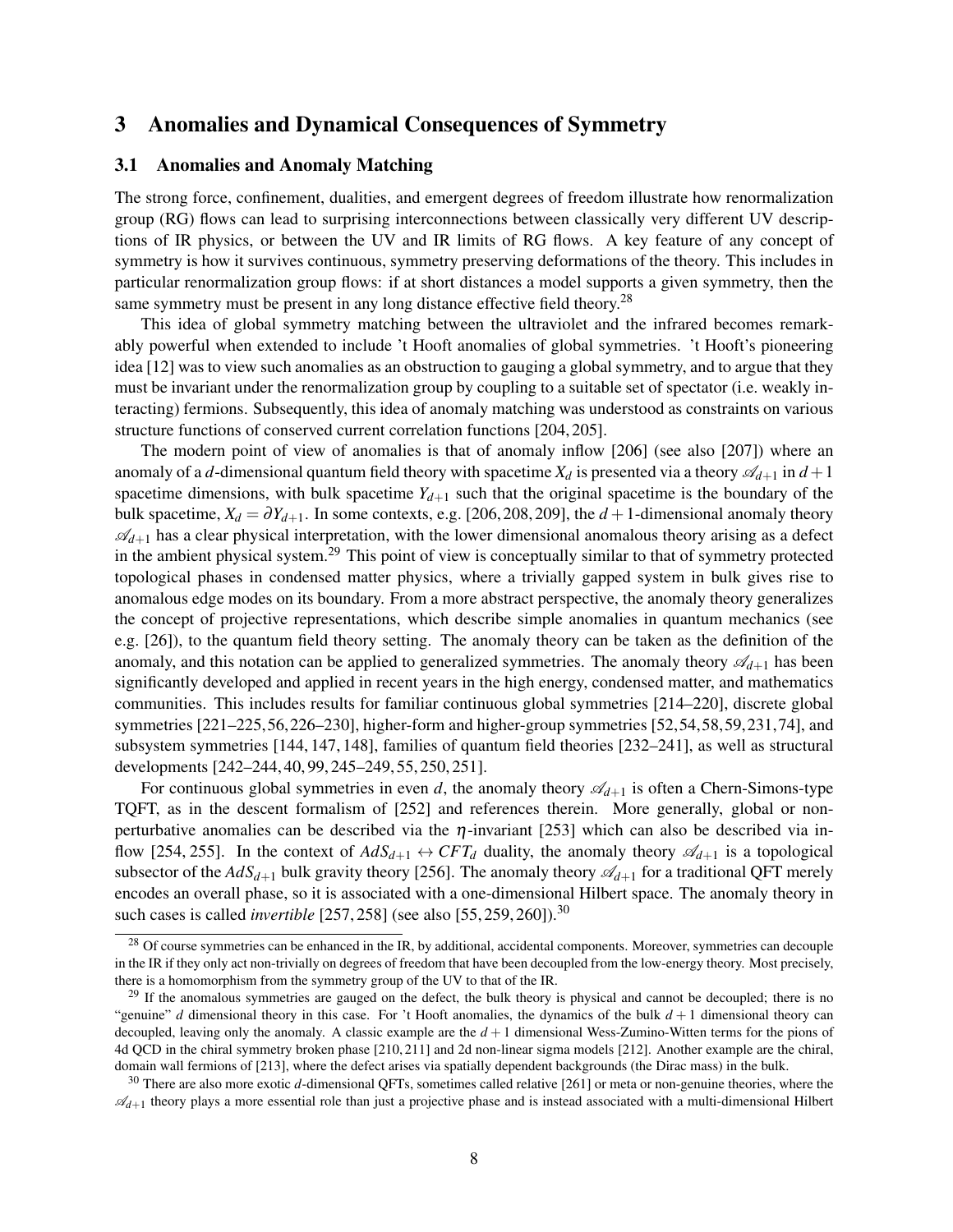#### <span id="page-9-0"></span>3.2 Applications to QFT Dynamics

There are a wide variety of applications of anomalies and symmetry to the dynamics of quantum field theory. Due to their robust nature, symmetries and their associated anomalies can often be reliably computed in weakly coupled limits of a theory, and then applied to constrain the dynamics of strongly coupled phases. For ordinary continuous global symmetries, non-zero 't Hooft anomalies preclude a mass gap: the IR theory must have massless chiral fields that saturate the anomalies in the unbroken case, or massless NGBs (with a WZW-type term) in the spontaneously broken case. For discrete global symmetries, nonzero 't Hooft anomalies can also in some cases be matched by a gapped TQFT (if an obstruction [\[265,](#page-24-10)[266\]](#page-24-11) vanishes). 't Hooft anomaly matching played a key role in the discovery of electromagnetic dualities in four-dimensional gauge theories [\[267–](#page-24-12)[269\]](#page-24-13) and has since become an essential field theory technique. Modern applications are inspired by this example but expand the logic to the more general concepts of symmetry described above, and hence to the more general class of invertible field theories encoding their anomalies. Below we highlight several classes of examples.

Higher form symmetry has been crucial in understanding the infrared behavior of Chern-Simons matter theories in three dimensions. In this context one also finds a close link to fundamental concepts in threedimensional topological field theory where one-form symmetry generators can be interpreted as abelian anyons [\[24,](#page-11-6) [21,](#page-11-5) [270–](#page-25-0)[273,](#page-25-1) [28,](#page-11-13) [274,](#page-25-2) [275\]](#page-25-3). The language of higher form symmetry then gives a way to understand the properties of these line defects in a broader context of non-topological field theories. In particular this has given rise to an explosion of new level-rank and boson-fermion dualities for such interacting phases [\[276,](#page-25-4) [273,](#page-25-1) [277](#page-25-5)[–284\]](#page-25-6), as well as new results for the phase diagrams of strongly interacting gauge theories [\[285–](#page-25-7)[288,](#page-26-0) [279,](#page-25-8) [281,](#page-25-9) [289,](#page-26-1) [290,](#page-26-2) [283,](#page-25-10) [291\]](#page-26-3).

In four spacetime dimensions there have also been extensive recent applications of symmetry to constrain the dynamics of gauge theories [\[53,](#page-13-7)[271,](#page-25-11)[292](#page-26-4)[–298,](#page-26-5)[60,](#page-13-8)[299–](#page-26-6)[304,](#page-27-0)[31,](#page-11-14)[63,](#page-13-9)[305–](#page-27-1)[310,](#page-27-2)[69,](#page-13-10)[311,](#page-27-3)[72,](#page-14-10)[312,](#page-27-4)[310,](#page-27-2) [313–](#page-27-5)[316\]](#page-27-6). In these gauge theory contexts, one-form symmetry finds a natural utilization as the symmetry governing the transition between confinement and deconfinement [\[21\]](#page-11-5). A highlight is the identification of an anomaly at  $\theta = \pi$  in certain pure Yang-Mills theories implying non-trivial long-distance dynamics of these models [\[26\]](#page-11-12). There is also a natural link to the three-dimensional Chern-Simons matter results which often manifest on domain walls in four dimensions [\[317–](#page-27-7)[322\]](#page-28-0). Further there is a sharp interplay between anomalies, spontaneous symmetry breaking, and the mass gap in such theories [\[323–](#page-28-1)[327,](#page-28-2) [265,](#page-24-10) [266,](#page-24-11) [328\]](#page-28-3).

The extensive appearance of higher-form symmetry in quantum field theory means that frequently one finds higher group global symetries, which have their own anomalies and dynamical implications. Highergroup global symmetry has also been extensively explored in five and six-dimensional quantum field theory and little string theories [\[329,](#page-28-4) [32,](#page-11-10) [61,](#page-13-11) [30,](#page-11-15) [330,](#page-28-5) [71,](#page-14-11) [331,](#page-28-6) [75,](#page-14-12) [76,](#page-14-13) [79,](#page-14-14) [332\]](#page-28-7), where in the latter continuous higher symmetry is particularly natural due to the presence of a conserved string number [\[333,](#page-28-8) [64\]](#page-13-5). In particular, these ideas have been applied to better understand certain supersymmetric dualities [\[334–](#page-28-9)[336,](#page-28-10)[65,](#page-13-12)[337–](#page-28-11)[339\]](#page-29-0), and to derive universal constraints on renormalization group flows [\[340](#page-29-1)[–342\]](#page-29-2).

Similar to the anomaly constraints from an ordinary symmetry, the non-invertible symmetries also have dramatic consequences on renormalization group flows. In two-dimensional QFT, invertible and noninvertible topological lines have been explored extensively in [\[39,](#page-12-11)[91,](#page-15-0)[343,](#page-29-3)[97,](#page-15-5)[246,](#page-23-7)[101,](#page-15-14)[94,](#page-15-3)[344](#page-29-4)[–351,](#page-29-5)[229,](#page-22-7)[98,](#page-15-6) [352,](#page-29-6)[96,](#page-15-4)[353\]](#page-29-7) in recent years with various dynamical applications. In particular, using a modular invariance argument, it was shown in [\[91\]](#page-15-0) (see also [\[97\]](#page-15-5) for generalizations) that the existence of certain non-invertible topological lines is incompatible with a trivially gapped phase. There are also recent applications to 2d adjoint QCD, clarifying the infrared behavior [\[94\]](#page-15-3). In four-dimensional theories the dynamical implications of non-invertible symmetry are just beginning to emerge with recent results on anomalies of such symmetries [\[109,](#page-15-12) [47\]](#page-12-8) and applications to Yang-Mills theory [\[102\]](#page-15-13).

space. This was seen in the context of 2d chiral RCFTs, where the bulk is a 3d Chern-Simons theory [\[81,](#page-14-1) [262\]](#page-24-14). Other examples include certain 6d  $\mathcal{N} = (2,0)$  theories, which arise at the boundary of 7d Chern-Simons type theories, see e.g. [\[263,](#page-24-15) [21,](#page-11-5) [264,](#page-24-16) [32\]](#page-11-10).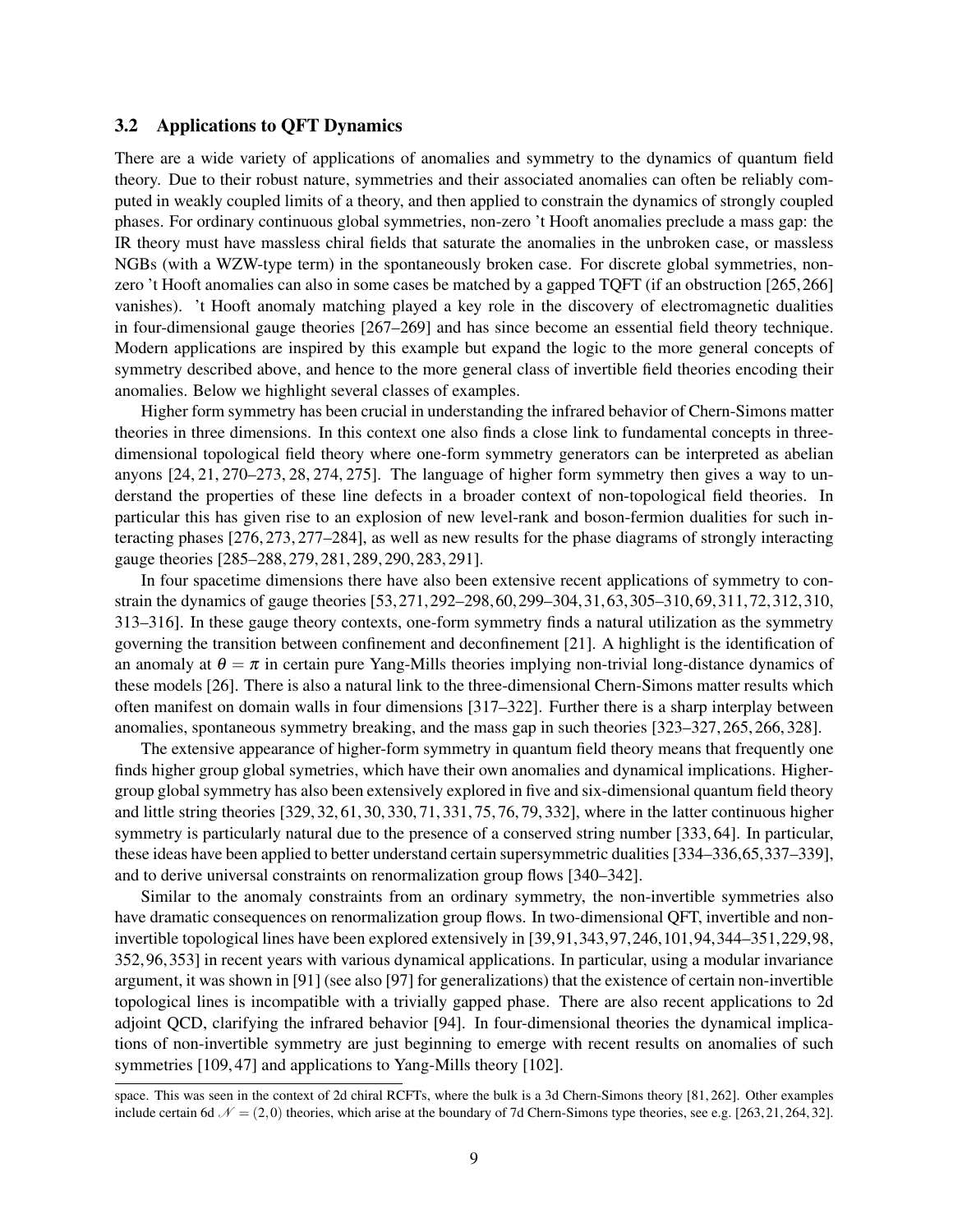## Acknowledgements

We are grateful to our collaborators and colleagues who have helped shape this exciting subject, and to the organizers of the formal theory Snowmass process, L. Rastelli, and D. Poland, for inviting us to contribute this white paper. CC, TD, and KI acknowledge support from the Simons Collaboration on Global Categorical Symmetries. In addition CC is supported by the US Department of Energy DE-SC0021432; TD is supported by a DOE Early Career Award under DE-SC0020421 and the Mani L. Bhaumik Presidential Chair in Theoretical Physics at UCLA; KI is supported by DOE award DE-SC0009919 and Simons Foundation award 568420.

# References

- <span id="page-10-0"></span>[1] E. Noether, *Invariant Variation Problems*, *Gott. Nachr.* 1918 (1918) 235–257, [physics/0503066].
- <span id="page-10-1"></span>[2] N. Byers, *E. Noether's discovery of the deep connection between symmetries and conservation laws*, in *Symposium on the Heritage of Emmy Noether*, 7, 1998. physics/9807044.
- <span id="page-10-2"></span>[3] L. D. Landau, *On the theory of phase transitions*, *Zh. Eksp. Teor. Fiz.* 7 (1937) 19–32.
- <span id="page-10-3"></span>[4] J. McGreevy, *Generalized Symmetries in Condensed Matter*, arXiv:2204.03045.
- <span id="page-10-4"></span>[5] S. Elitzur, *Impossibility of Spontaneously Breaking Local Symmetries*, *Phys. Rev. D* 12 (1975) 3978–3982.
- <span id="page-10-5"></span>[6] S. L. Adler, *Axial vector vertex in spinor electrodynamics*, *Phys. Rev.* 177 (1969) 2426–2438.
- <span id="page-10-6"></span>[7] J. S. Bell and R. Jackiw, *A PCAC puzzle:*  $\pi^0 \to \gamma \gamma$  *in the*  $\sigma$  *model*, *Nuovo Cim.* A 60 (1969) 47–61.
- <span id="page-10-9"></span>[8] Y. Choi, H. T. Lam, and S.-H. Shao, *Non-invertible Global Symmetries in the Standard Model*, arXiv:2205.05086.
- <span id="page-10-10"></span>[9] C. Córdova and K. Ohmori, *Non-Invertible Chiral Symmetry and Exponential Hierarchies*, arXiv:2205.06243.
- <span id="page-10-7"></span>[10] G. 't Hooft, *How Instantons Solve the U(1) Problem*, *Phys. Rept.* 142 (1986) 357–387.
- <span id="page-10-11"></span>[11] S. Coleman, *Aspects of Symmetry: Selected Erice Lectures*. Cambridge University Press, Cambridge, U.K., 1985.
- <span id="page-10-8"></span>[12] G. 't Hooft, *Naturalness, chiral symmetry, and spontaneous chiral symmetry breaking*, *NATO Sci. Ser. B* 59 (1980) 135–157.
- <span id="page-10-12"></span>[13] D. Harlow, B. Heidenreich, M. Reece, and T. Rudelius, *The Weak Gravity Conjecture: A Review*, arXiv:2201.08380.
- <span id="page-10-13"></span>[14] A. B. Zamolodchikov and A. B. Zamolodchikov, *Factorized s Matrices in Two-Dimensions as the Exact Solutions of Certain Relativistic Quantum Field Models*, *Annals Phys.* 120 (1979) 253–291.
- <span id="page-10-14"></span>[15] S. R. Coleman and J. Mandula, *All Possible Symmetries of the S Matrix*, *Phys. Rev.* 159 (1967) 1251–1256.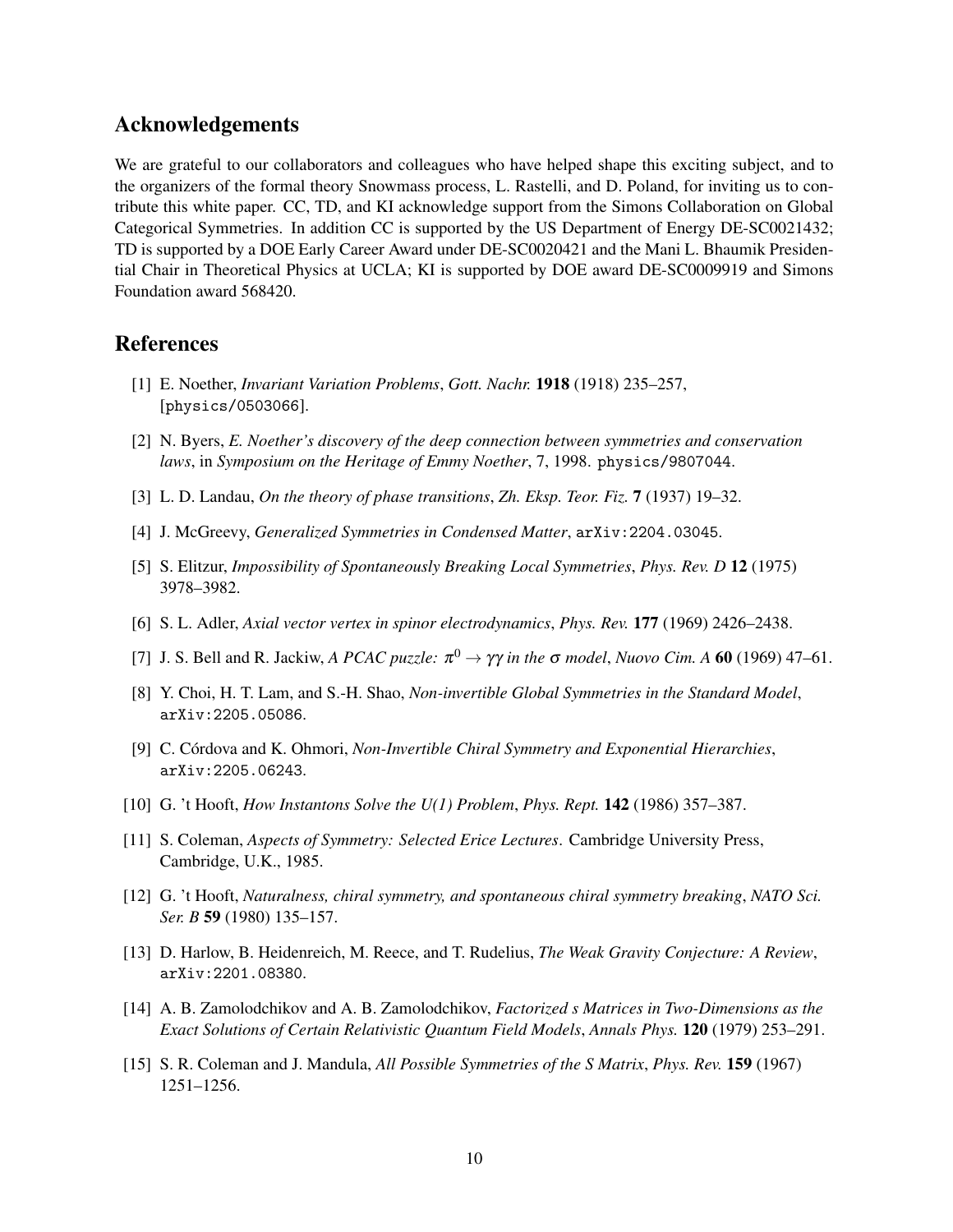- <span id="page-11-4"></span>[16] J. Maldacena and A. Zhiboedov, *Constraining Conformal Field Theories with A Higher Spin Symmetry*, *J. Phys. A* 46 (2013) 214011, [arXiv:1112.1016].
- <span id="page-11-0"></span>[17] R. Haag, J. T. Lopuszanski, and M. Sohnius, *All Possible Generators of Supersymmetries of the s Matrix*, *Nucl. Phys. B* 88 (1975) 257.
- <span id="page-11-1"></span>[18] W. Nahm, *Supersymmetries and their Representations*, *Nucl. Phys. B* 135 (1978) 149.
- <span id="page-11-2"></span>[19] P. C. Argyres, J. J. Heckman, K. Intriligator, and M. Martone, *Snowmass White Paper on SCFTs*, arXiv:2202.07683.
- <span id="page-11-3"></span>[20] D. Poland and D. Simmons-Duffin, *Snowmass White Paper: The Numerical Conformal Bootstrap*, in *2022 Snowmass Summer Study*, 3, 2022. arXiv:2203.08117.
- <span id="page-11-5"></span>[21] D. Gaiotto, A. Kapustin, N. Seiberg, and B. Willett, *Generalized Global Symmetries*, *JHEP* 02 (2015) 172, [arXiv:1412.5148].
- <span id="page-11-7"></span>[22] D. Harlow and H. Ooguri, *Symmetries in quantum field theory and quantum gravity*, *Commun. Math. Phys.* 383 (2021), no. 3 1669–1804, [arXiv:1810.05338].
- <span id="page-11-8"></span>[23] T. T. Dumitrescu and N. Seiberg, *Supercurrents and Brane Currents in Diverse Dimensions*, *JHEP* 07 (2011) 095, [arXiv:1106.0031].
- <span id="page-11-6"></span>[24] A. Kapustin and N. Seiberg, *Coupling a QFT to a TQFT and Duality*, *JHEP* 04 (2014) 001, [arXiv:1401.0740].
- <span id="page-11-9"></span>[25] E. Sharpe, *Notes on generalized global symmetries in QFT*, *Fortsch. Phys.* 63 (2015) 659–682, [arXiv:1508.04770].
- <span id="page-11-12"></span>[26] D. Gaiotto, A. Kapustin, Z. Komargodski, and N. Seiberg, *Theta, Time Reversal, and Temperature*, *JHEP* 05 (2017) 091, [arXiv:1703.00501].
- [27] D. M. Hofman and N. Iqbal, *Generalized global symmetries and holography*, *SciPost Phys.* 4 (2018), no. 1 005, [arXiv:1707.08577].
- <span id="page-11-13"></span>[28] P.-S. Hsin, H. T. Lam, and N. Seiberg, *Comments on One-Form Global Symmetries and Their Gauging in 3d and 4d*, *SciPost Phys.* 6 (2019), no. 3 039, [arXiv:1812.04716].
- [29] P.-S. Hsin and S.-H. Shao, *Lorentz Symmetry Fractionalization and Dualities in (2+1)d*, *SciPost Phys.* 8 (2020) 018, [arXiv:1909.07383].
- <span id="page-11-15"></span>[30] D. R. Morrison, S. Schafer-Nameki, and B. Willett, *Higher-Form Symmetries in 5d*, *JHEP* 09 (2020) 024, [arXiv:2005.12296].
- <span id="page-11-14"></span>[31] M. Del Zotto, I. n. García Etxebarria, and S. S. Hosseini, *Higher form symmetries of Argyres-Douglas theories*, *JHEP* 10 (2020) 056, [arXiv:2007.15603].
- <span id="page-11-10"></span>[32] S. Gukov, P.-S. Hsin, and D. Pei, *Generalized global symmetries of T*[*M*] *theories. Part I*, *JHEP* 04 (2021) 232, [arXiv:2010.15890].
- <span id="page-11-11"></span>[33] A. M. Polyakov, *Quark Confinement and Topology of Gauge Groups*, *Nucl. Phys. B* 120 (1977) 429–458.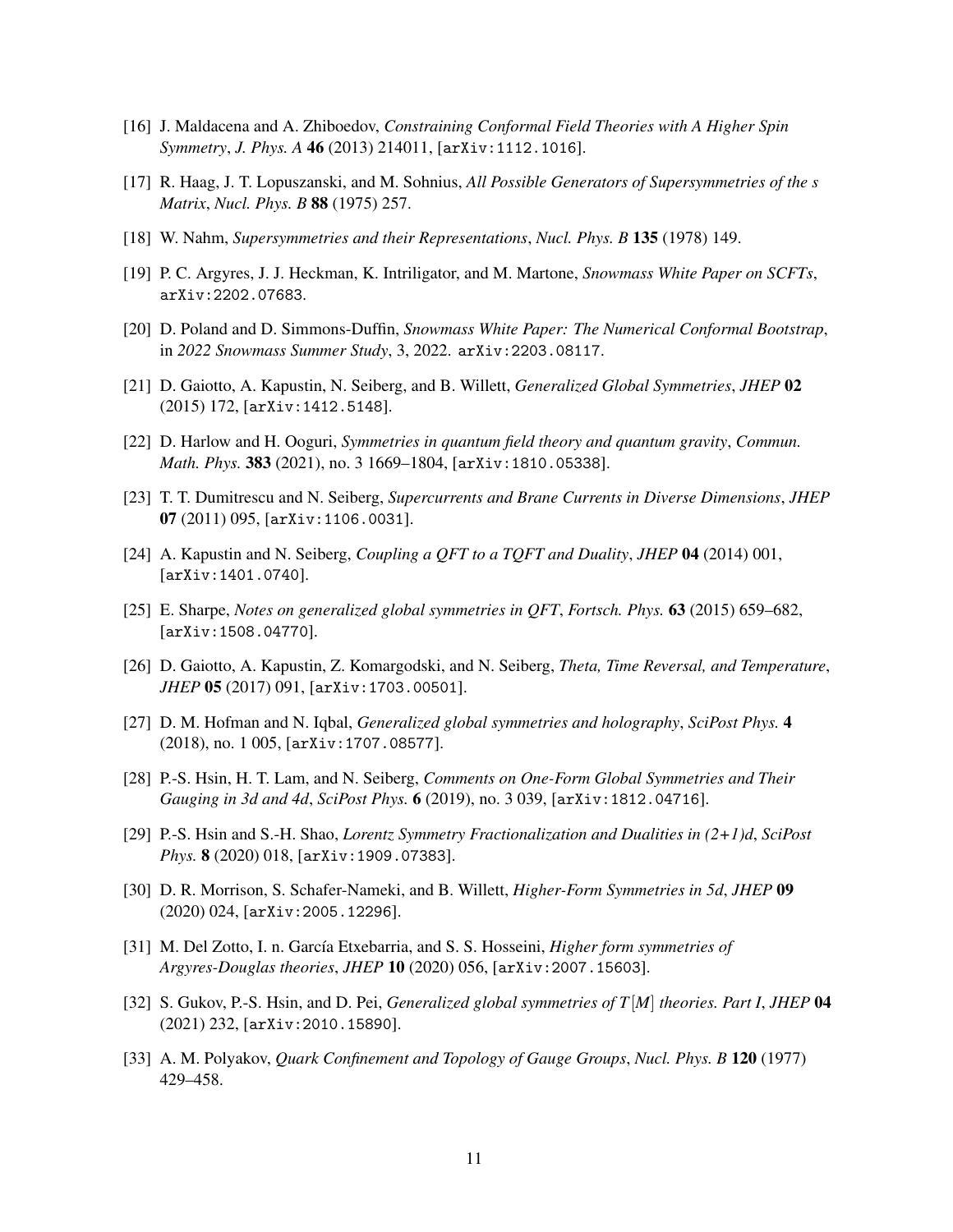- <span id="page-12-3"></span>[34] I. Affleck, J. A. Harvey, and E. Witten, *Instantons and (Super)Symmetry Breaking in (2+1)-Dimensions*, *Nucl. Phys. B* 206 (1982) 413–439.
- <span id="page-12-0"></span>[35] A. Kovner and B. Rosenstein, *New look at QED in four-dimensions: The Photon as a Goldstone boson and the topological interpretation of electric charge*, *Phys. Rev. D* 49 (1994) 5571–5581, [hep-th/9210154].
- <span id="page-12-1"></span>[36] D. M. Hofman and N. Iqbal, *Goldstone modes and photonization for higher form symmetries*, *SciPost Phys.* 6 (2019), no. 1 006, [arXiv:1802.09512].
- <span id="page-12-2"></span>[37] E. Lake, *Higher-form symmetries and spontaneous symmetry breaking*, arXiv:1802.07747.
- <span id="page-12-4"></span>[38] A. M. Polyakov, *Thermal Properties of Gauge Fields and Quark Liberation*, *Phys. Lett. B* 72 (1978) 477–480.
- <span id="page-12-11"></span>[39] L. Bhardwaj and Y. Tachikawa, *On finite symmetries and their gauging in two dimensions*, *JHEP* 03 (2018) 189, [arXiv:1704.02330].
- <span id="page-12-10"></span>[40] Y. Tachikawa, *On gauging finite subgroups*, *SciPost Phys.* 8 (2020), no. 1 015, [arXiv:1712.09542].
- <span id="page-12-5"></span>[41] K. Roumpedakis, S. Seifnashri, and S.-H. Shao, *Higher Gauging and Non-invertible Condensation Defects*, arXiv:2204.02407.
- <span id="page-12-6"></span>[42] L. Kong and X.-G. Wen, *Braided fusion categories, gravitational anomalies, and the mathematical framework for topological orders in any dimensions*, arXiv:1405.5858.
- [43] D. V. Else and C. Nayak, *Cheshire charge in (3+1)-dimensional topological phases*, *Phys. Rev. B* 96 (2017), no. 4 045136, [arXiv:1702.02148].
- [44] D. Gaiotto and T. Johnson-Freyd, *Condensations in higher categories*, arXiv:1905.09566.
- <span id="page-12-14"></span>[45] L. Kong, T. Lan, X.-G. Wen, Z.-H. Zhang, and H. Zheng, *Algebraic higher symmetry and categorical symmetry – a holographic and entanglement view of symmetry*, *Phys. Rev. Res.* 2 (2020), no. 4 043086, [arXiv:2005.14178].
- <span id="page-12-7"></span>[46] T. Johnson-Freyd,  $(3+1)D$  topological orders with only a  $\mathbb{Z}_2$ -charged particle, arXiv:2011.11165.
- <span id="page-12-8"></span>[47] Y. Choi, C. Córdova, P.-S. Hsin, H. T. Lam, and S.-H. Shao, *Non-invertible Condensation, Duality, and Triality Defects in 3+1 Dimensions*, arXiv:2204.09025.
- <span id="page-12-12"></span>[48] J. C. Baez and A. D. Lauda, *Higher-dimensional algebra v: 2-groups*, *Version* 3 (2004) 423–491.
- [49] J. Baez and U. Schreiber, *Higher gauge theory: 2-connections on 2-bundles*, hep-th/0412325.
- <span id="page-12-13"></span>[50] U. Schreiber and K. Waldorf, *Connections on non-Abelian Gerbes and their Holonomy*, *Theory Appl. Categ.* 28 (2013) 476–540, [arXiv:0808.1923].
- <span id="page-12-9"></span>[51] A. Kapustin and R. Thorngren, *Topological Field Theory on a Lattice, Discrete Theta-Angles and Confinement*, *Adv. Theor. Math. Phys.* 18 (2014), no. 5 1233–1247, [arXiv:1308.2926].
- <span id="page-12-15"></span>[52] A. Kapustin and R. Thorngren, *Higher symmetry and gapped phases of gauge theories*, arXiv:1309.4721.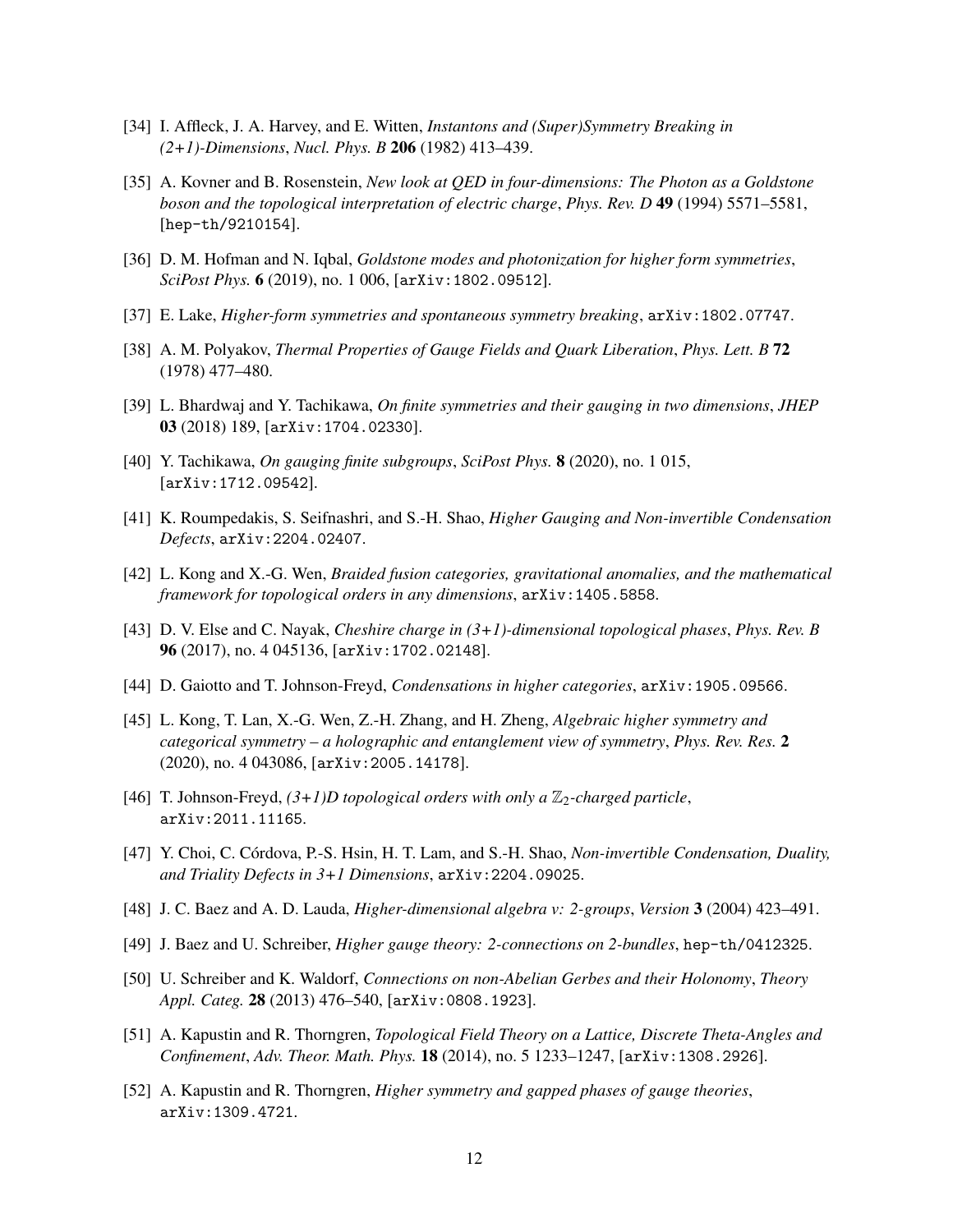- <span id="page-13-7"></span>[53] S. Gukov and A. Kapustin, *Topological Quantum Field Theory, Nonlocal Operators, and Gapped Phases of Gauge Theories*, arXiv:1307.4793.
- <span id="page-13-0"></span>[54] R. Thorngren and C. von Keyserlingk, *Higher SPT's and a generalization of anomaly in-flow*, arXiv:1511.02929.
- <span id="page-13-1"></span>[55] D. Gaiotto and T. Johnson-Freyd, *Symmetry Protected Topological phases and Generalized Cohomology*, *JHEP* 05 (2019) 007, [arXiv:1712.07950].
- <span id="page-13-2"></span>[56] L. Bhardwaj, D. Gaiotto, and A. Kapustin, *State sum constructions of spin-TFTs and string net constructions of fermionic phases of matter*, *JHEP* 04 (2017) 096, [arXiv:1605.01640].
- <span id="page-13-3"></span>[57] C. Delcamp and A. Tiwari, *From gauge to higher gauge models of topological phases*, *JHEP* 10 (2018) 049, [arXiv:1802.10104].
- <span id="page-13-4"></span>[58] C. Córdova, T. T. Dumitrescu, and K. Intriligator, *Exploring 2-Group Global Symmetries*, *JHEP* 02 (2019) 184, [arXiv:1802.04790].
- <span id="page-13-6"></span>[59] F. Benini, C. Córdova, and P.-S. Hsin, *On 2-Group Global Symmetries and their Anomalies*, *JHEP* 03 (2019) 118, [arXiv:1803.09336].
- <span id="page-13-8"></span>[60] Y. Tanizaki and M. Unsal, *Modified instanton sum in QCD and higher-groups*, *JHEP* 03 (2020) 123, [arXiv:1912.01033].
- <span id="page-13-11"></span>[61] I. Bah, F. Bonetti, and R. Minasian, *Discrete and higher-form symmetries in SCFTs from wrapped M5-branes*, *JHEP* 03 (2021) 196, [arXiv:2007.15003].
- [62] L. Bhardwaj and S. Schäfer-Nameki, *Higher-form symmetries of 6d and 5d theories*, *JHEP* 02 (2021) 159, [arXiv:2008.09600].
- <span id="page-13-9"></span>[63] P.-S. Hsin and H. T. Lam, *Discrete theta angles, symmetries and anomalies*, *SciPost Phys.* 10 (2021), no. 2 032, [arXiv:2007.05915].
- <span id="page-13-5"></span>[64] C. Córdova, T. T. Dumitrescu, and K. Intriligator, 2-Group Global Symmetries and Anomalies in *Six-Dimensional Quantum Field Theories*, *JHEP* 04 (2021) 252, [arXiv:2009.00138].
- <span id="page-13-12"></span>[65] M. Del Zotto and K. Ohmori, *2-Group Symmetries of 6D Little String Theories and T-Duality*, *Annales Henri Poincare* 22 (2021), no. 7 2451–2474, [arXiv:2009.03489].
- [66] N. Iqbal and N. Poovuttikul, *2-group global symmetries, hydrodynamics and holography*, arXiv:2010.00320.
- [67] Y. Hidaka, M. Nitta, and R. Yokokura, *Global 3-group symmetry and 't Hooft anomalies in axion electrodynamics*, *JHEP* 01 (2021) 173, [arXiv:2009.14368].
- [68] T. D. Brennan and C. Córdova, *Axions, higher-groups, and emergent symmetry*, *JHEP* 02 (2022) 145, [arXiv:2011.09600].
- <span id="page-13-10"></span>[69] Y. Lee, K. Ohmori, and Y. Tachikawa, *Matching higher symmetries across Intriligator-Seiberg duality*, *JHEP* 10 (2021) 114, [arXiv:2108.05369].
- [70] F. Apruzzi, L. Bhardwaj, J. Oh, and S. Schafer-Nameki, *The Global Form of Flavor Symmetries and 2-Group Symmetries in 5d SCFTs*, arXiv:2105.08724.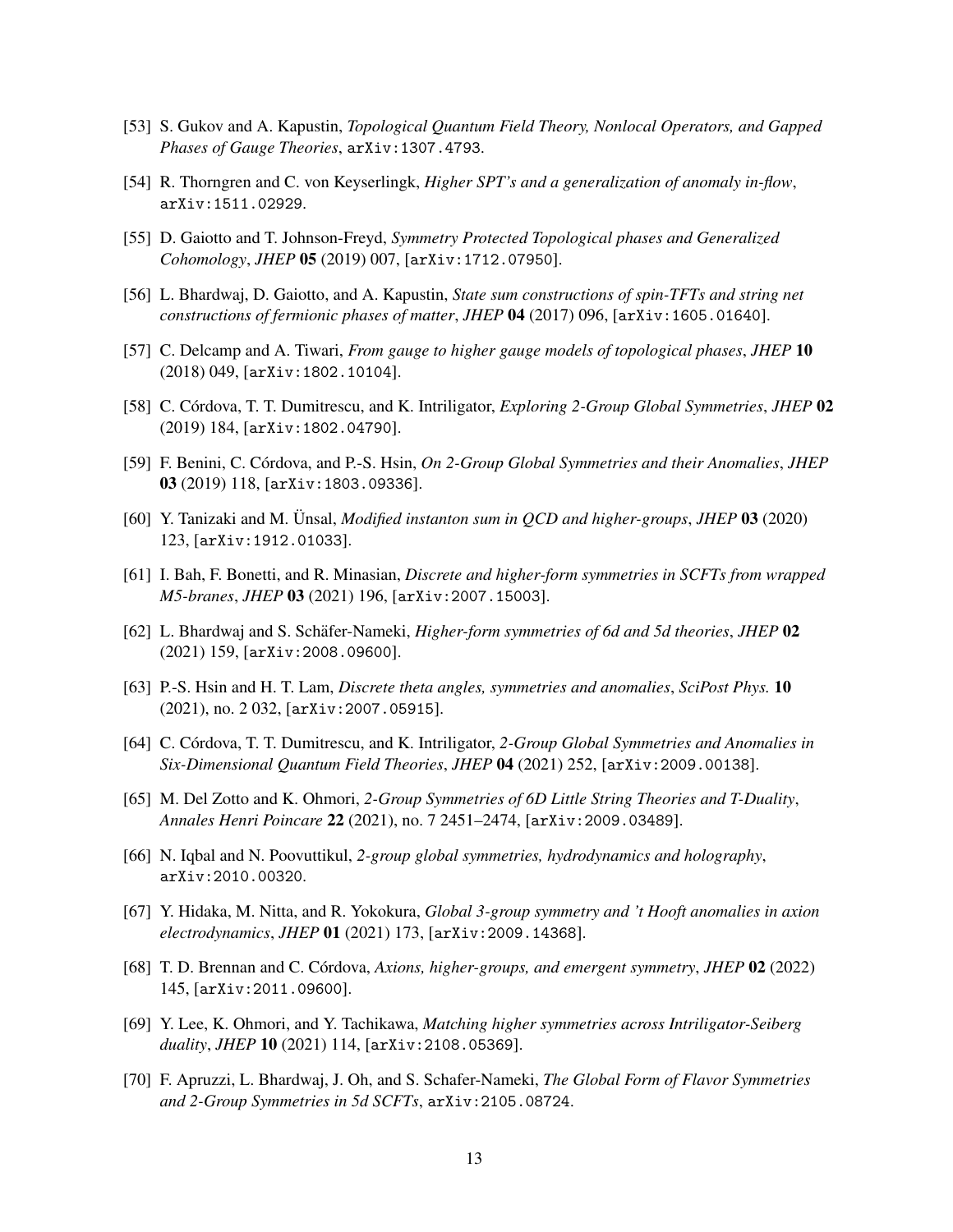- <span id="page-14-11"></span>[71] F. Apruzzi, F. Bonetti, I. n. G. Etxebarria, S. S. Hosseini, and S. Schafer-Nameki, *Symmetry TFTs from String Theory*, arXiv:2112.02092.
- <span id="page-14-10"></span>[72] L. Bhardwaj, *2-Group Symmetries in Class S*, arXiv:2107.06816.
- [73] F. Apruzzi, L. Bhardwaj, D. S. W. Gould, and S. Schafer-Nameki, *2-Group Symmetries and their Classification in 6d*, arXiv:2110.14647.
- <span id="page-14-9"></span>[74] P.-S. Hsin, W. Ji, and C.-M. Jian, *Exotic Invertible Phases with Higher-Group Symmetries*, arXiv:2105.09454.
- <span id="page-14-12"></span>[75] M. Del Zotto, I. n. G. Etxebarria, and S. Schafer-Nameki, *2-Group Symmetries and M-Theory*, arXiv:2203.10097.
- <span id="page-14-13"></span>[76] M. Cvetič, J. J. Heckman, M. Hübner, and E. Torres, *0-Form, 1-Form and 2-Group Symmetries via Cutting and Gluing of Orbifolds*, arXiv:2203.10102.
- [77] E. Sharpe, *An introduction to decomposition*, arXiv:2204.09117.
- [78] T. Pantev, D. Robbins, E. Sharpe, and T. Vandermeulen, *Orbifolds by 2-groups and decomposition*, arXiv:2204.13708.
- <span id="page-14-14"></span>[79] M. Del Zotto, J. J. Heckman, S. N. Meynet, R. Moscrop, and H. Y. Zhang, *Higher Symmetries of 5d Orbifold SCFTs*, arXiv:2201.08372.
- <span id="page-14-0"></span>[80] M. Del Zotto and I. n. G. Etxebarria, *Global Structures from the Infrared*, arXiv:2204.06495.
- <span id="page-14-1"></span>[81] G. W. Moore and N. Seiberg, *Classical and Quantum Conformal Field Theory*, *Commun. Math. Phys.* 123 (1989) 177.
- [82] K. A. Intriligator, *Bonus Symmetry in Conformal Field Theory*, *Nucl. Phys. B* 332 (1990) 541–565.
- <span id="page-14-8"></span>[83] A. N. Schellekens and S. Yankielowicz, *Extended Chiral Algebras and Modular Invariant Partition Functions*, *Nucl. Phys. B* 327 (1989) 673–703.
- <span id="page-14-2"></span>[84] G. W. Moore and N. Seiberg, *Taming the Conformal Zoo*, *Phys. Lett. B* 220 (1989) 422–430.
- <span id="page-14-3"></span>[85] J. Fuchs, I. Runkel, and C. Schweigert, *TFT construction of RCFT correlators 1. Partition functions*, *Nucl. Phys. B* 646 (2002) 353–497, [hep-th/0204148].
- <span id="page-14-4"></span>[86] E. P. Verlinde, *Fusion Rules and Modular Transformations in 2D Conformal Field Theory*, *Nucl. Phys. B* 300 (1988) 360–376.
- <span id="page-14-5"></span>[87] V. B. Petkova and J. B. Zuber, *Generalized twisted partition functions*, *Phys. Lett. B* 504 (2001) 157–164, [hep-th/0011021].
- <span id="page-14-6"></span>[88] J. Frohlich, J. Fuchs, I. Runkel, and C. Schweigert, *Kramers-Wannier duality from conformal defects*, *Phys. Rev. Lett.* 93 (2004) 070601, [cond-mat/0404051].
- [89] J. Frohlich, J. Fuchs, I. Runkel, and C. Schweigert, *Duality and defects in rational conformal field theory*, *Nucl. Phys.* B763 (2007) 354–430, [hep-th/0607247].
- <span id="page-14-7"></span>[90] J. Frohlich, J. Fuchs, I. Runkel, and C. Schweigert, *Defect lines, dualities, and generalised orbifolds*, in *Proceedings, 16th International Congress on Mathematical Physics (ICMP09): Prague, Czech Republic, August 3-8, 2009*, 2009. arXiv:0909.5013.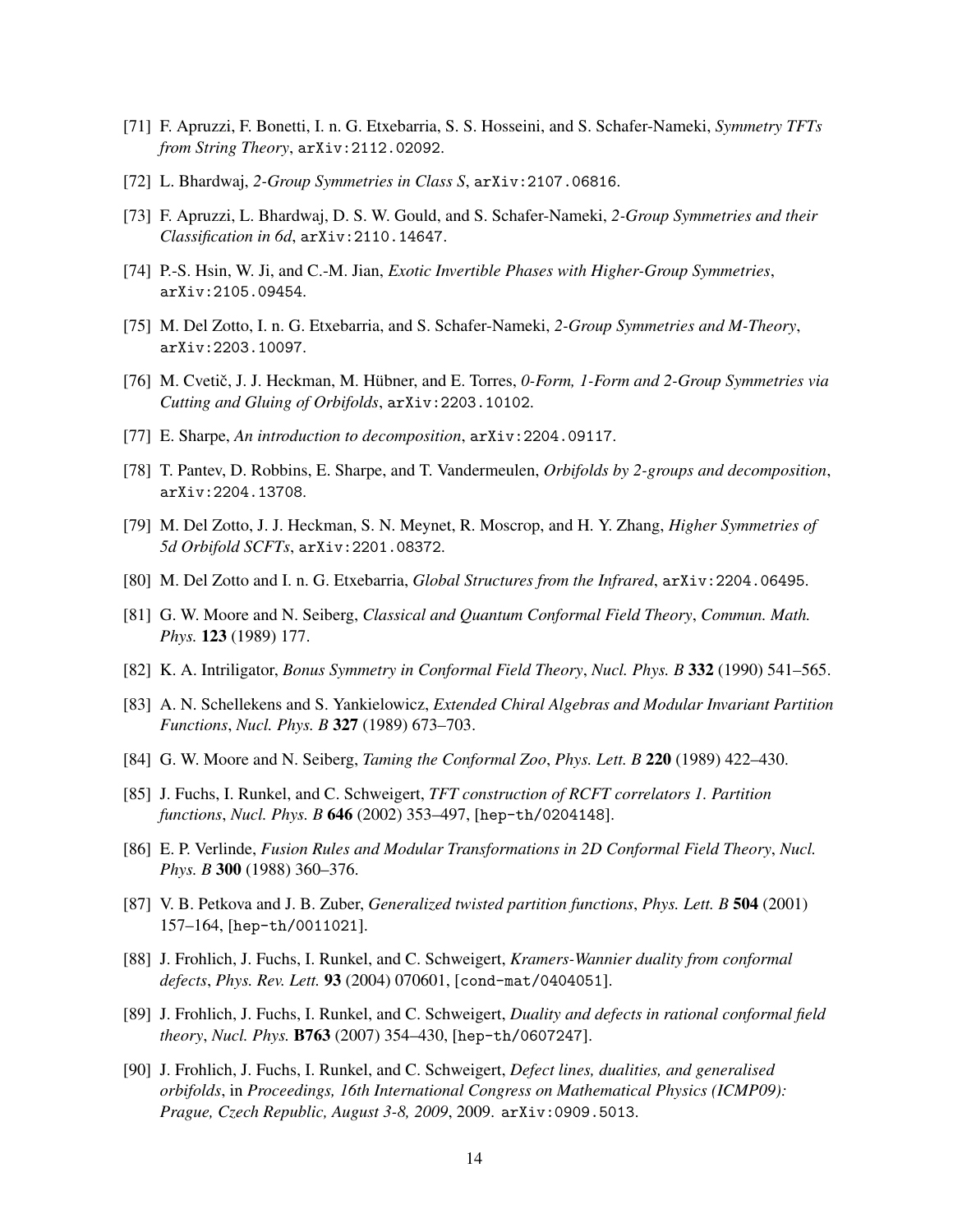- <span id="page-15-0"></span>[91] C.-M. Chang, Y.-H. Lin, S.-H. Shao, Y. Wang, and X. Yin, *Topological Defect Lines and Renormalization Group Flows in Two Dimensions*, *JHEP* 01 (2019) 026, [arXiv:1802.04445].
- <span id="page-15-1"></span>[92] N. Carqueville and I. Runkel, *Orbifold completion of defect bicategories*, *Quantum Topol.* 7 (2016) 203, [arXiv:1210.6363].
- <span id="page-15-2"></span>[93] I. Brunner, N. Carqueville, and D. Plencner, *A quick guide to defect orbifolds*, *Proc. Symp. Pure Math.* 88 (2014) 231–242, [arXiv:1310.0062].
- <span id="page-15-3"></span>[94] Z. Komargodski, K. Ohmori, K. Roumpedakis, and S. Seifnashri, *Symmetries and strings of adjoint QCD*2, *JHEP* 03 (2021) 103, [arXiv:2008.07567].
- [95] D. Gaiotto and J. Kulp, *Orbifold groupoids*, *JHEP* 02 (2021) 132, [arXiv:2008.05960].
- <span id="page-15-4"></span>[96] T.-C. Huang, Y.-H. Lin, and S. Seifnashri, *Construction of two-dimensional topological field theories with non-invertible symmetries*, arXiv:2110.02958.
- <span id="page-15-5"></span>[97] R. Thorngren and Y. Wang, *Fusion Category Symmetry I: Anomaly In-Flow and Gapped Phases*, arXiv:1912.02817.
- <span id="page-15-6"></span>[98] R. Thorngren and Y. Wang, *Fusion Category Symmetry II: Categoriosities at c = 1 and Beyond*, arXiv:2106.12577.
- <span id="page-15-7"></span>[99] R. Thorngren, *Anomalies and Bosonization*, *Commun. Math. Phys.* 378 (2020), no. 3 1775–1816, [arXiv:1810.04414].
- [100] W. Ji, S.-H. Shao, and X.-G. Wen, *Topological Transition on the Conformal Manifold*, *Phys. Rev. Res.* 2 (2020), no. 3 033317, [arXiv:1909.01425].
- <span id="page-15-14"></span>[101] Y.-H. Lin and S.-H. Shao, *Duality Defect of the Monster CFT*, *J. Phys. A* 54 (2021), no. 6 065201, [arXiv:1911.00042].
- <span id="page-15-13"></span>[102] J. Kaidi, K. Ohmori, and Y. Zheng, *Kramers-Wannier-like Duality Defects in (3+1)D Gauge Theories*, *Phys. Rev. Lett.* 128 (2022), no. 11 111601, [arXiv:2111.01141].
- <span id="page-15-8"></span>[103] I. M. Burbano, J. Kulp, and J. Neuser, *Duality Defects in E*8, arXiv:2112.14323.
- <span id="page-15-9"></span>[104] J. Kaidi, Z. Komargodski, K. Ohmori, S. Seifnashri, and S.-H. Shao, *Higher central charges and topological boundaries in 2+1-dimensional TQFTs*, arXiv:2107.13091.
- [105] M. Buican and R. Radhakrishnan, *Galois orbits of TQFTs: symmetries and unitarity*, *JHEP* 01 (2022) 004, [arXiv:2109.02766].
- [106] M. Yu, *Gauging Categorical Symmetries in 3d Topological Orders and Bulk Reconstruction*, arXiv:2111.13697.
- <span id="page-15-10"></span>[107] F. Benini, C. Copetti, and L. Di Pietro, *Factorization and Global Symmetries in Holography*, arXiv:2203.09537.
- <span id="page-15-11"></span>[108] M. Koide, Y. Nagoya, and S. Yamaguchi, *Non-invertible topological defects in 4-dimensional*  $\mathbb{Z}_2$ *pure lattice gauge theory*, arXiv:2109.05992.
- <span id="page-15-12"></span>[109] Y. Choi, C. Córdova, P.-S. Hsin, H. T. Lam, and S.-H. Shao, *Non-Invertible Duality Defects in*  $3+1$ *Dimensions*, arXiv:2111.01139.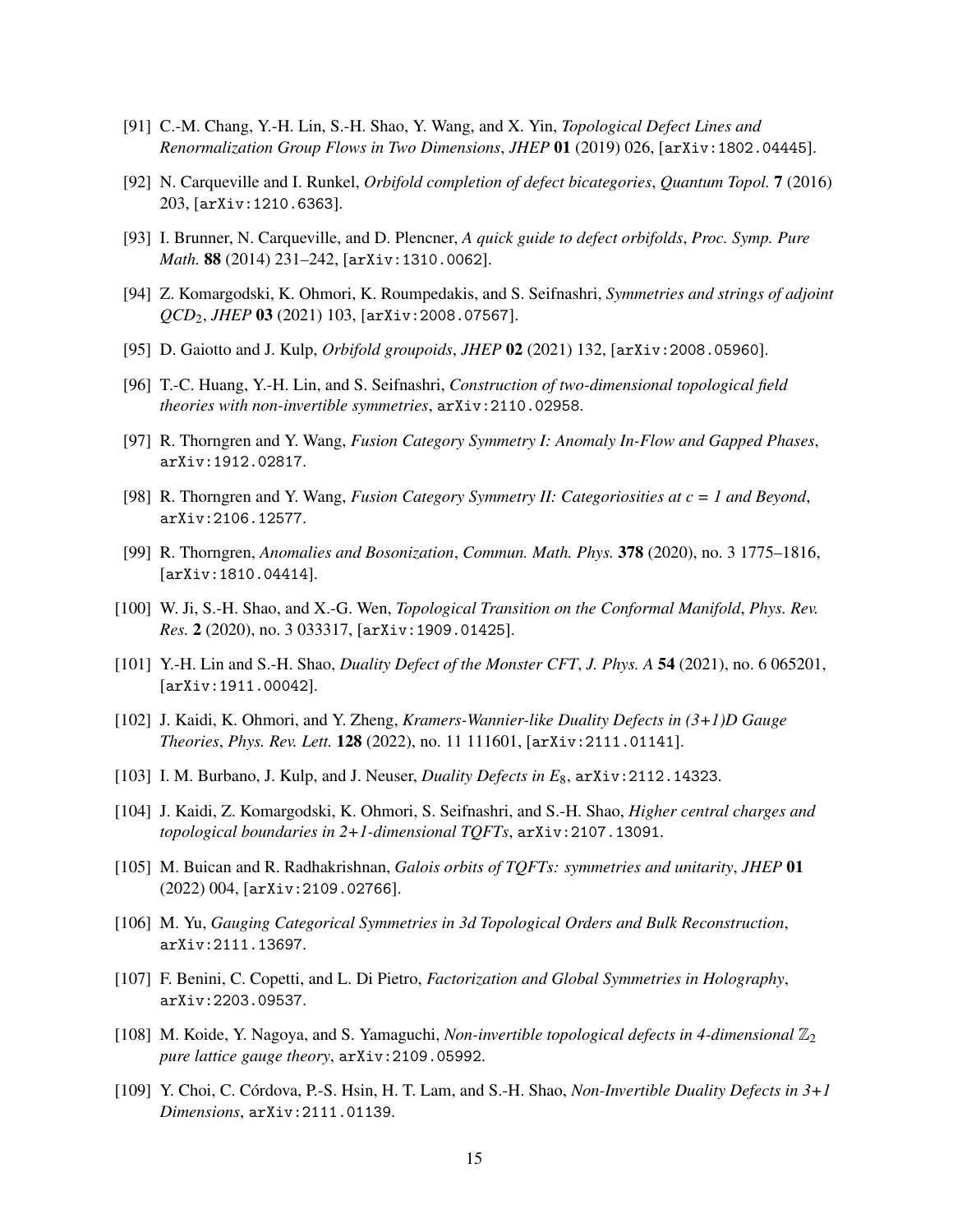- <span id="page-16-0"></span>[110] Y. Hayashi and Y. Tanizaki, *Non-invertible self-duality defects of Cardy-Rabinovici model and mixed gravitational anomaly*, arXiv:2204.07440.
- <span id="page-16-1"></span>[111] L. Bhardwaj, L. Bottini, S. Schafer-Nameki, and A. Tiwari, *Non-Invertible Higher-Categorical Symmetries*, arXiv:2204.06564.
- <span id="page-16-2"></span>[112] J. Kaidi, G. Zafrir, and Y. Zheng, *Non-Invertible Symmetries of*  $\mathcal{N} = 4$  *SYM and Twisted Compactification*, arXiv:2205.01104.
- <span id="page-16-3"></span>[113] A. Kapustin and N. Saulina, *Surface operators in 3d Topological Field Theory and 2d Rational Conformal Field Theory*, arXiv:1012.0911.
- <span id="page-16-4"></span>[114] T. Rudelius and S.-H. Shao, *Topological Operators and Completeness of Spectrum in Discrete Gauge Theories*, *JHEP* 12 (2020) 172, [arXiv:2006.10052].
- [115] B. Heidenreich, J. McNamara, M. Montero, M. Reece, T. Rudelius, and I. Valenzuela, *Non-Invertible Global Symmetries and Completeness of the Spectrum*, *JHEP* 09 (2021) 203, [arXiv:2104.07036].
- [116] J. McNamara, *Gravitational Solitons and Completeness*, arXiv:2108.02228.
- [117] C. Córdova, K. Ohmori, and T. Rudelius, *Generalized Symmetry Breaking Scales and Weak Gravity Conjectures*, arXiv:2202.05866.
- <span id="page-16-5"></span>[118] G. Arias-Tamargo and D. Rodriguez-Gomez, *Non-Invertible Symmetries from Discrete Gauging and Completeness of the Spectrum*, arXiv:2204.07523.
- <span id="page-16-6"></span>[119] U. Grimm and G. M. Schutz, *The Spin 1/2 XXZ Heisenberg chain, the quantum algebra U(q)[sl(2)], and duality transformations for minimal models*, *J. Statist. Phys.* 71 (1993) 921–964, [hep-th/0111083].
- [120] A. Feiguin, S. Trebst, A. W. W. Ludwig, M. Troyer, A. Kitaev, Z. Wang, and M. H. Freedman, *Interacting anyons in topological quantum liquids: The golden chain*, *Phys. Rev. Lett.* 98 (2007), no. 16 160409, [cond-mat/0612341].
- [121] M. Hauru, G. Evenbly, W. W. Ho, D. Gaiotto, and G. Vidal, *Topological conformal defects with tensor networks*, *Phys. Rev. B* 94 (2016), no. 11 115125, [arXiv:1512.03846].
- [122] D. Aasen, R. S. K. Mong, and P. Fendley, *Topological Defects on the Lattice I: The Ising model*, *J. Phys. A* 49 (2016), no. 35 354001, [arXiv:1601.07185].
- [123] M. Buican and A. Gromov, *Anyonic Chains, Topological Defects, and Conformal Field Theory*, *Commun. Math. Phys.* 356 (2017), no. 3 1017–1056, [arXiv:1701.02800].
- [124] D. Aasen, P. Fendley, and R. S. K. Mong, *Topological Defects on the Lattice: Dualities and Degeneracies*, arXiv:2008.08598.
- <span id="page-16-7"></span>[125] K. Inamura, *On lattice models of gapped phases with fusion category symmetries*, arXiv:2110.12882.
- <span id="page-16-8"></span>[126] T.-C. Huang, Y.-H. Lin, K. Ohmori, Y. Tachikawa, and M. Tezuka, *Numerical evidence for a Haagerup conformal field theory*, arXiv:2110.03008.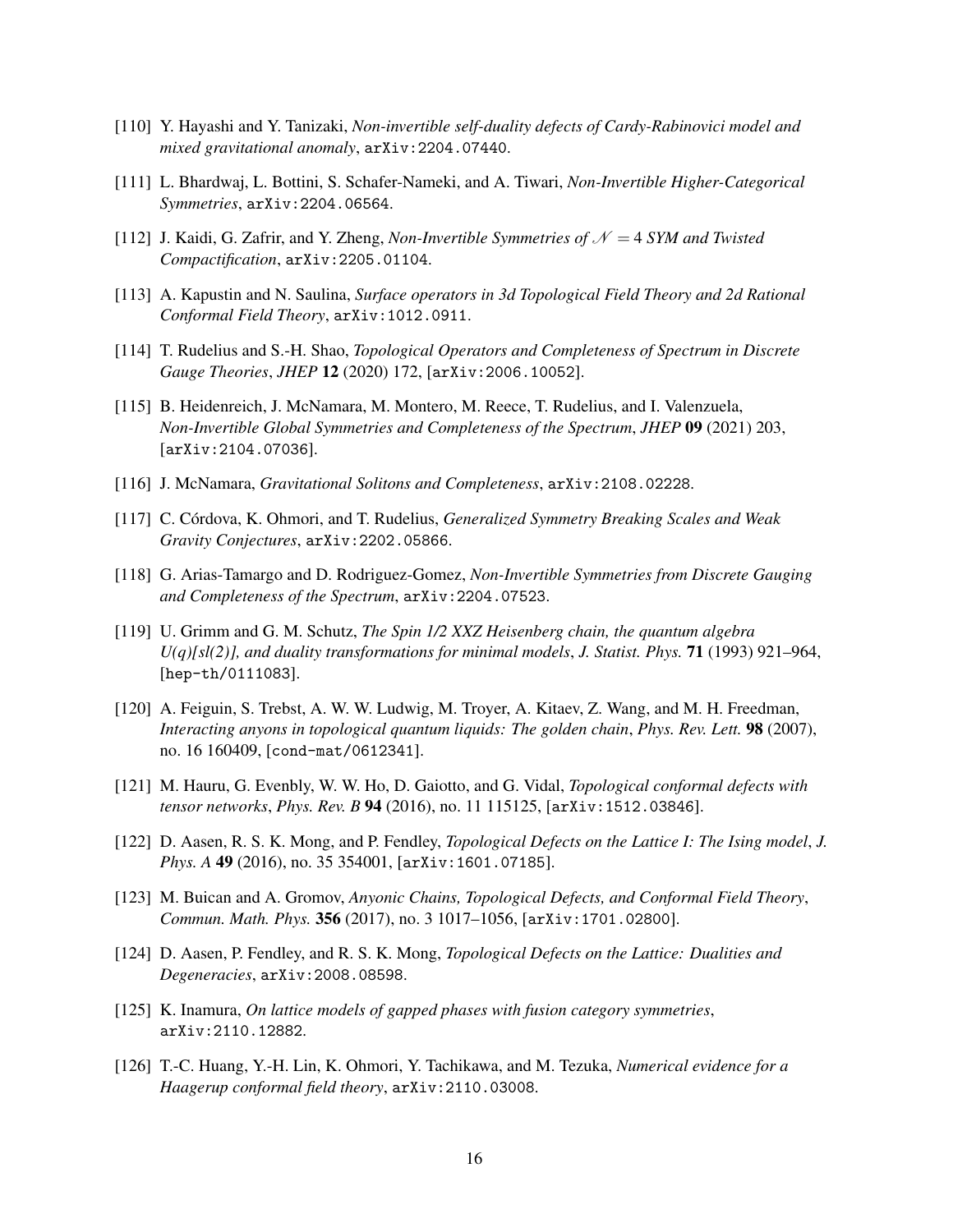- [127] R. Vanhove, L. Lootens, M. Van Damme, R. Wolf, T. Osborne, J. Haegeman, and F. Verstraete, *A critical lattice model for a Haagerup conformal field theory*, arXiv:2110.03532.
- <span id="page-17-0"></span>[128] Y. Liu, Y. Zou, and S. Ryu, *Operator fusion from wavefunction overlaps: Universal finite-size corrections and application to Haagerup model*, arXiv:2203.14992.
- <span id="page-17-1"></span>[129] W. Ji and X.-G. Wen, *Categorical symmetry and noninvertible anomaly in symmetry-breaking and topological phase transitions*, *Phys. Rev. Res.* 2 (2020), no. 3 033417, [arXiv:1912.13492].
- <span id="page-17-2"></span>[130] A. Paramekanti, L. Balents, and M. P. A. Fisher, *Ring exchange, the exciton bose liquid, and bosonization in two dimensions*, *Phys. Rev. B* 66 (Aug, 2002) 054526.
- <span id="page-17-3"></span>[131] C. Chamon, *Quantum glassiness in strongly correlated clean systems: An example of topological overprotection*, *Phys. Rev. Lett.* 94 (Jan, 2005) 040402.
- [132] J. Haah, *Local stabilizer codes in three dimensions without string logical operators*, *Phys. Rev. A* 83 (Apr, 2011) 042330.
- <span id="page-17-4"></span>[133] S. Vijay, J. Haah, and L. Fu, *Fracton Topological Order, Generalized Lattice Gauge Theory and Duality*, *Phys. Rev. B* 94 (2016), no. 23 235157, [arXiv:1603.04442].
- <span id="page-17-5"></span>[134] R. M. Nandkishore and M. Hermele, *Fractons*, *Ann. Rev. Condensed Matter Phys.* 10 (2019) 295–313, [arXiv:1803.11196].
- [135] M. Pretko, X. Chen, and Y. You, *Fracton Phases of Matter*, *Int. J. Mod. Phys. A* 35 (2020), no. 06 2030003, [arXiv:2001.01722].
- <span id="page-17-6"></span>[136] K. T. Grosvenor, C. Hoyos, F. Peña Benitez, and P. Surówka, *Space-dependent symmetries and fractons*, arXiv:2112.00531.
- <span id="page-17-7"></span>[137] T. Brauner, S. A. Hartnoll, P. Kovtun, H. Liu, M. Mezei, A. Nicolis, R. Penco, S.-H. Shao, and D. T. Son, *Snowmass White Paper: Effective Field Theories for Condensed Matter Systems*, in *2022 Snowmass Summer Study*, 3, 2022. arXiv:2203.10110.
- <span id="page-17-8"></span>[138] N. Seiberg, *Field Theories With a Vector Global Symmetry*, *SciPost Phys.* 8 (2020), no. 4 050, [arXiv:1909.10544].
- <span id="page-17-9"></span>[139] M. Qi, L. Radzihovsky, and M. Hermele, *Fracton phases via exotic higher-form symmetry-breaking*, *Annals Phys.* 424 (2021) 168360, [arXiv:2010.02254].
- <span id="page-17-10"></span>[140] C. D. Batista and Z. Nussinov, *Generalized Elitzur's theorem and dimensional reduction*, *Phys. Rev. B* 72 (2005) 045137, [cond-mat/0410599].
- [141] D. A. Johnston, M. Mueller, and W. Janke, *Plaquette Ising models, degeneracy and scaling*, *European Physical Journal Special Topics* 226 (Mar., 2017) [arXiv:1612.00060].
- <span id="page-17-12"></span>[142] N. Seiberg and S.-H. Shao, *Exotic Symmetries, Duality, and Fractons in 2+1-Dimensional Quantum Field Theory*, *SciPost Phys.* 10 (2021), no. 2 027, [arXiv:2003.10466].
- [143] N. Seiberg and S.-H. Shao, *Exotic U*(1) *Symmetries, Duality, and Fractons in 3+1-Dimensional Quantum Field Theory*, *SciPost Phys.* 9 (2020), no. 4 046, [arXiv:2004.00015].
- <span id="page-17-11"></span>[144] N. Seiberg and S.-H. Shao, *Exotic* Z*<sup>N</sup> symmetries, duality, and fractons in 3+1-dimensional quantum field theory*, *SciPost Phys.* 10 (2021), no. 1 003, [arXiv:2004.06115].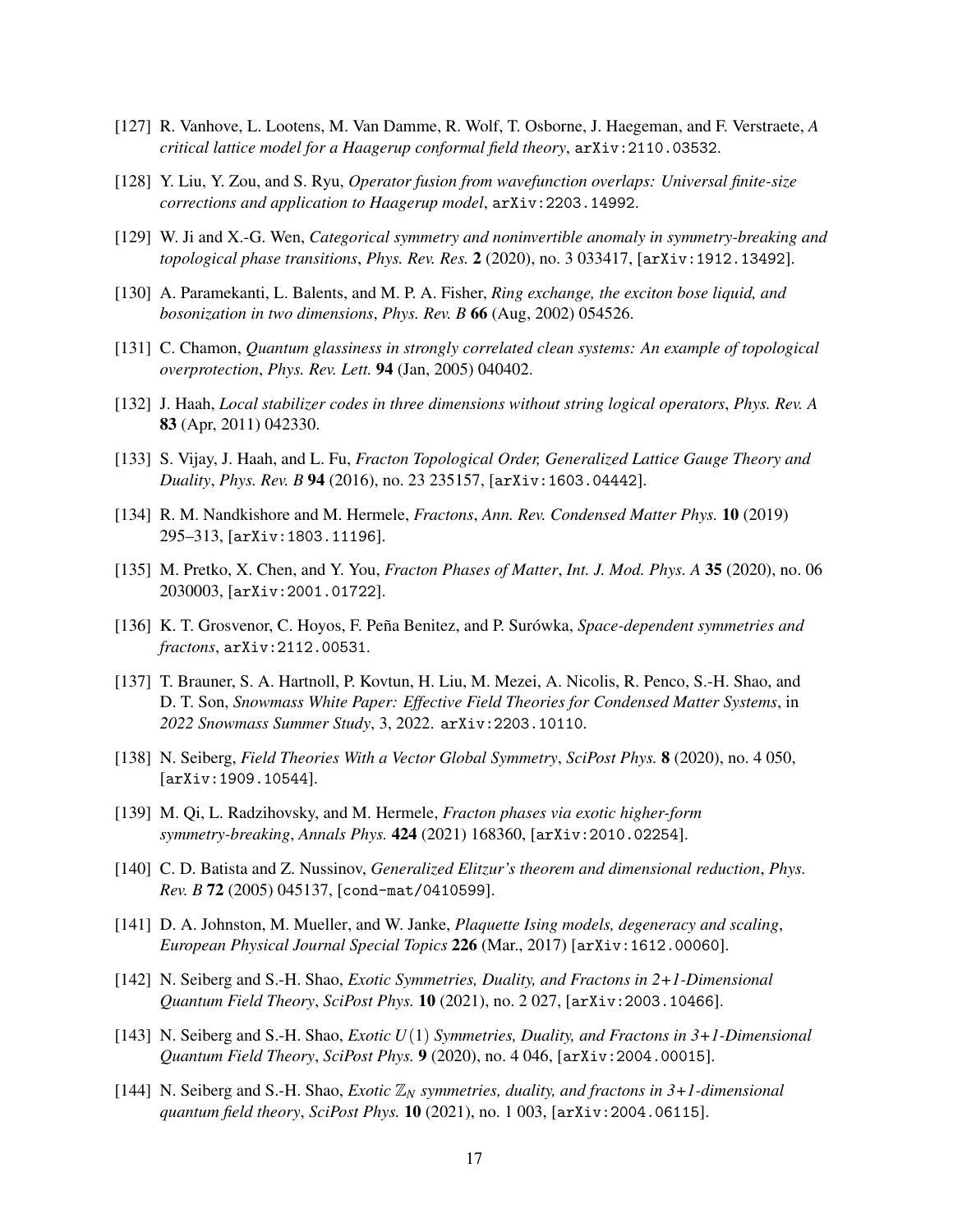- <span id="page-18-11"></span>[145] P. Gorantla, H. T. Lam, N. Seiberg, and S.-H. Shao, *Low-energy limit of some exotic lattice theories and UV/IR mixing*, *Phys. Rev. B* 104 (2021), no. 23 235116, [arXiv:2108.00020].
- <span id="page-18-0"></span>[146] J. Distler, A. Karch, and A. Raz, *Spontaneously Broken Subsystem Symmetries*, arXiv:2110.12611.
- <span id="page-18-1"></span>[147] P. Gorantla, H. T. Lam, N. Seiberg, and S.-H. Shao, *A modified Villain formulation of fractons and other exotic theories*, *J. Math. Phys.* 62 (2021), no. 10 102301, [arXiv:2103.01257].
- <span id="page-18-2"></span>[148] F. J. Burnell, T. Devakul, P. Gorantla, H. T. Lam, and S.-H. Shao, *Anomaly Inflow for Subsystem Symmetries*, arXiv:2110.09529.
- <span id="page-18-3"></span>[149] R. Raussendorf, C. Okay, D.-S. Wang, D. T. Stephen, and H. P. Nautrup, *Computationally universal phase of quantum matter*, *Phys. Rev. Lett.* 122 (Mar, 2019) 090501.
- [150] Y. You, T. Devakul, F. J. Burnell, and S. L. Sondhi, *Subsystem symmetry protected topological order*, *Phys. Rev. B* 98 (Jul, 2018) 035112.
- [151] Y. You, T. Devakul, F. J. Burnell, and S. L. Sondhi, *Symmetric Fracton Matter: Twisted and Enriched*, *Annals Phys.* 416 (2020) 168140, [arXiv:1805.09800].
- [152] T. Devakul, D. J. Williamson, and Y. You, *Classification of subsystem symmetry-protected topological phases*, *Phys. Rev. B* 98 (2018), no. 23 235121, [arXiv:1808.05300].
- [153] D. T. Stephen, H. P. Nautrup, J. Bermejo-Vega, J. Eisert, and R. Raussendorf, *Subsystem symmetries, quantum cellular automata, and computational phases of quantum matter*, *Quantum* 3 (May, 2019) 142.
- <span id="page-18-4"></span>[154] T. Devakul, W. Shirley, and J. Wang, *Strong planar subsystem symmetry-protected topological phases and their dual fracton orders*, *Phys. Rev. Res.* 2 (2020), no. 1 012059, [arXiv:1910.01630].
- <span id="page-18-5"></span>[155] S. Yamaguchi, *Gapless edge modes in (4+1)-dimensional topologically massive tensor gauge theory and anomaly inflow for subsystem symmetry*, arXiv:2110.12861.
- <span id="page-18-6"></span>[156] D. T. Stephen, A. Dua, J. Garre-Rubio, D. J. Williamson, and M. Hermele, *Fractionalization of subsystem symmetries in two dimensions*, arXiv:2203.13244.
- <span id="page-18-7"></span>[157] D. J. Williamson, *Fractal symmetries: Ungauging the cubic code*, *Phys. Rev. B* 94 (2016), no. 15 155128, [arXiv:1603.05182].
- <span id="page-18-10"></span>[158] K. Slagle and Y. B. Kim, *Quantum Field Theory of X-Cube Fracton Topological Order and Robust Degeneracy from Geometry*, *Phys. Rev. B* 96 (2017), no. 19 195139, [arXiv:1708.04619].
- [159] W. Shirley, K. Slagle, and X. Chen, *Foliated fracton order from gauging subsystem symmetries*, *SciPost Phys.* 6 (2019), no. 4 041, [arXiv:1806.08679].
- <span id="page-18-8"></span>[160] A. Gromov, *Towards classification of Fracton phases: the multipole algebra*, *Phys. Rev. X* 9 (2019), no. 3 031035, [arXiv:1812.05104].
- <span id="page-18-9"></span>[161] P. Gorantla, H. T. Lam, N. Seiberg, and S.-H. Shao, *fcc lattice, checkerboards, fractons, and quantum field theory*, *Phys. Rev. B* 103 (2021), no. 20 205116, [arXiv:2010.16414].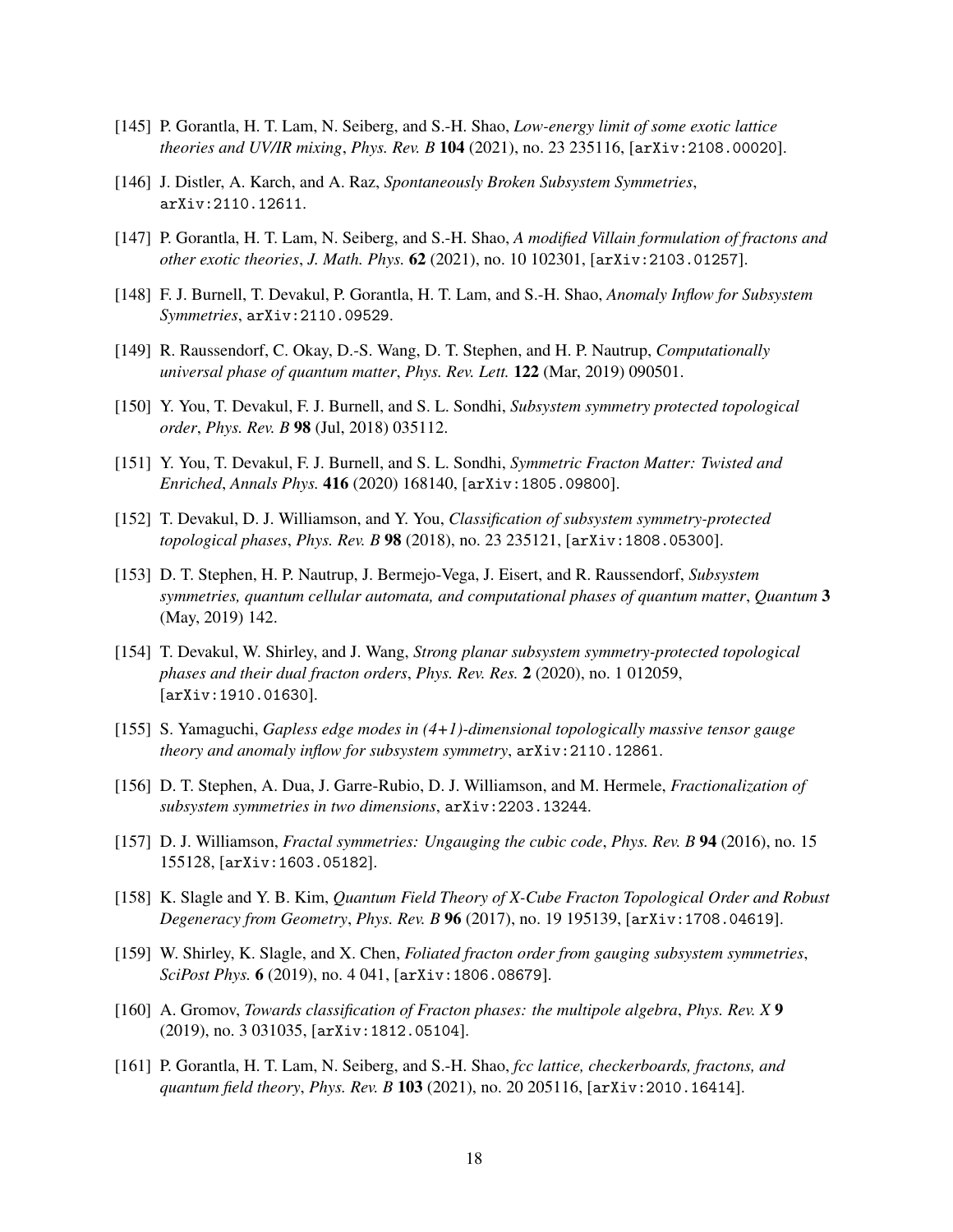- <span id="page-19-0"></span>[162] Z.-C. Gu and X.-G. Wen, *A Lattice bosonic model as a quantum theory of gravity*, gr-qc/0606100.
- [163] C. Xu, *Gapless bosonic excitation without symmetry breaking: An algebraic spin liquid with soft gravitons*, *Physical Review B* 74 (Dec, 2006) [cond-mat/0609595].
- [164] S. Pankov, R. Moessner, and S. L. Sondhi, *Resonating singlet valence plaquettes*, *Physical Review B* 76 (Sep, 2007) [arXiv:0705.0846].
- [165] C. Xu and C. Wu, *Resonating plaquette phases in su(4) heisenberg antiferromagnet*, *Physical Review B* 77 (Apr, 2008) [arXiv:0801.0744].
- [166] Z.-C. Gu and X.-G. Wen, *Emergence of helicity +- 2 modes (gravitons) from qbit models*, *Nucl. Phys. B* 863 (2012) 90–129, [arXiv:0907.1203].
- [167] A. Rasmussen, Y.-Z. You, and C. Xu, *Stable Gapless Bose Liquid Phases without any Symmetry*, *arXiv e-prints* (Jan., 2016) arXiv:1601.08235, [arXiv:1601.08235].
- [168] M. Pretko, *Subdimensional Particle Structure of Higher Rank U(1) Spin Liquids*, *Phys. Rev. B* 95 (2017), no. 11 115139, [arXiv:1604.05329].
- [169] M. Pretko, *Generalized Electromagnetism of Subdimensional Particles: A Spin Liquid Story*, *Phys. Rev. B* 96 (2017), no. 3 035119, [arXiv:1606.08857].
- <span id="page-19-1"></span>[170] A. Prem, M. Pretko, and R. Nandkishore, *Emergent Phases of Fractonic Matter*, *Phys. Rev. B* 97 (2018), no. 8 085116, [arXiv:1709.09673].
- <span id="page-19-2"></span>[171] M. Pretko and L. Radzihovsky, *Symmetry-Enriched Fracton Phases from Supersolid Duality*, *Phys.Rev.Lett.* 121 (Dec., 2018) 235301, [arXiv:1808.05616].
- [172] H. Ma and M. Pretko, *Higher-rank deconfined quantum criticality at the Lifshitz transition and the exciton Bose condensate*, *Phys.Rev.B* 98 (Sept., 2018) 125105, [arXiv:1803.04980].
- [173] D. Bulmash and M. Barkeshli, *The Higgs Mechanism in Higher-Rank Symmetric U*(1) *Gauge Theories*, *Phys. Rev. B* 97 (2018), no. 23 235112, [arXiv:1802.10099].
- [174] H. Ma, M. Hermele, and X. Chen, *Fracton topological order from the Higgs and partial-confinement mechanisms of rank-two gauge theory*, *Phys.Rev.B* 98 (July, 2018) 035111, [arXiv:1802.10108].
- [175] K. Slagle, A. Prem, and M. Pretko, *Symmetric Tensor Gauge Theories on Curved Spaces*, *Annals Phys.* 410 (2019) 167910, [arXiv:1807.00827].
- [176] M. Pretko, *The Fracton Gauge Principle*, *Phys. Rev. B* 98 (2018), no. 11 115134, [arXiv:1807.11479].
- [177] D. J. Williamson, Z. Bi, and M. Cheng, *Fractonic Matter in Symmetry-Enriched U(1) Gauge Theory*, *Phys. Rev. B* 100 (2019), no. 12 125150, [arXiv:1809.10275].
- <span id="page-19-3"></span>[178] Y. You, T. Devakul, S. L. Sondhi, and F. J. Burnell, *Fractonic Chern-Simons and BF theories*, *Physical Review Research* 2 (May, 2020) 023249, [arXiv:1904.11530].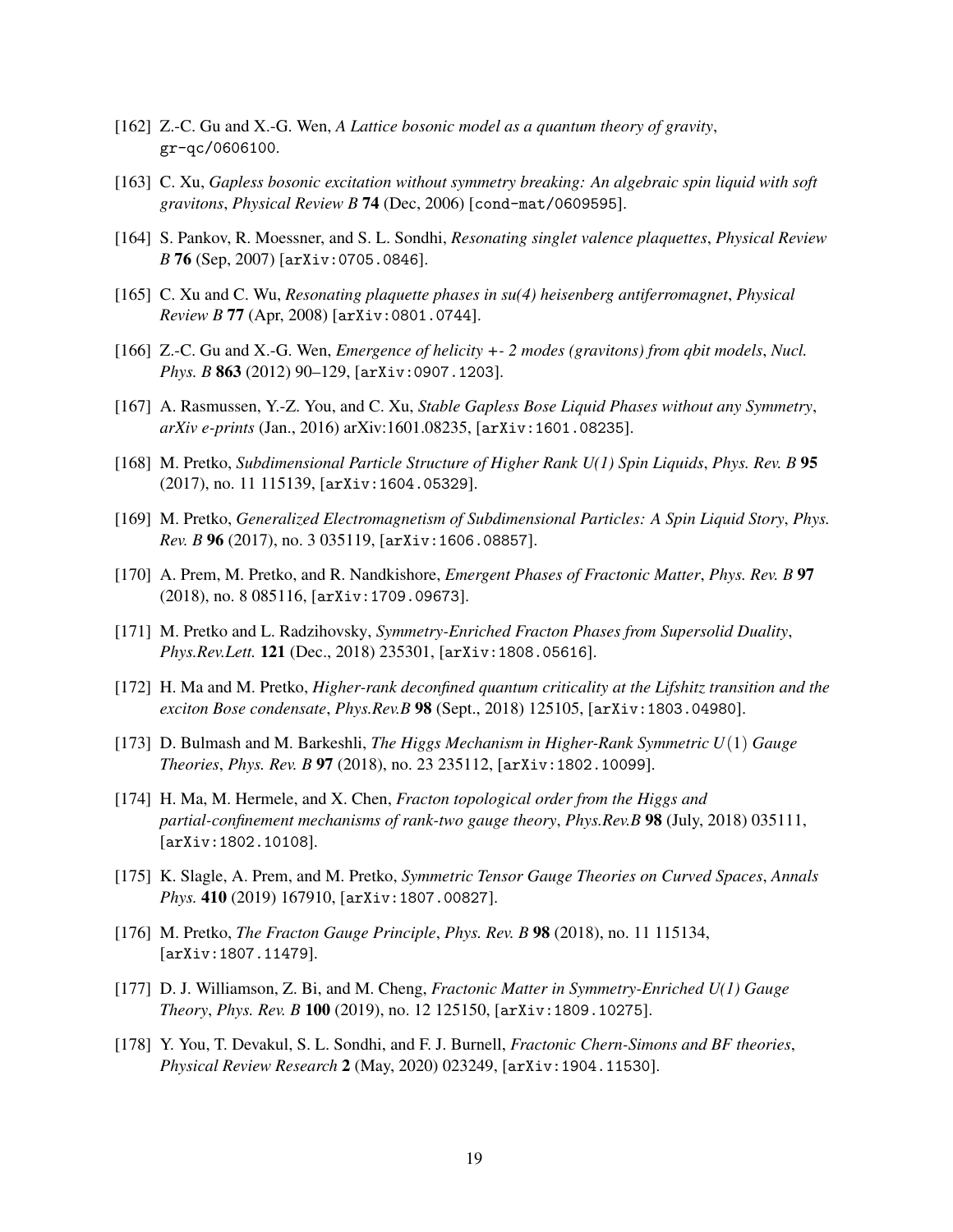- <span id="page-20-0"></span>[179] Y. You, F. J. Burnell, and T. L. Hughes, *Multipolar Topological Field Theories: Bridging Higher Order Topological Insulators and Fractons*, *Phys. Rev. B* 103 (2021), no. 24 245128, [arXiv:1909.05868].
- [180] A. Gromov, *A Duality Between U*(1) *Haah Code and 3D Smectic A Phase*, arXiv:2002.11817.
- <span id="page-20-1"></span>[181] A. Gromov, A. Lucas, and R. M. Nandkishore, *Fracton hydrodynamics*, *Phys. Rev. Res.* 2 (2020), no. 3 033124, [arXiv:2003.09429].
- <span id="page-20-2"></span>[182] K. Slagle, *Foliated Quantum Field Theory of Fracton Order*, *Phys. Rev. Lett.* 126 (2021), no. 10 101603, [arXiv:2008.03852].
- [183] A. Karch and A. Raz, *Reduced Conformal Symmetry*, *JHEP* 04 (2021) 182, [arXiv:2009.12308].
- [184] S. Yamaguchi, *Supersymmetric quantum field theory with exotic symmetry in 3+1 dimensions and fermionic fracton phases*, *PTEP* 2021 (2021), no. 6 063B04, [arXiv:2102.04768].
- [185] H. Geng, S. Kachru, A. Karch, R. Nally, and B. C. Rayhaun, *Fractons and Exotic Symmetries from Branes*, *Fortsch. Phys.* 69 (2021), no. 11-12 2100133, [arXiv:2108.08322].
- <span id="page-20-10"></span>[186] P.-S. Hsin and K. Slagle, *Comments on foliated gauge theories and dualities in 3+1d*, *SciPost Phys.* 11 (2021), no. 2 032, [arXiv:2105.09363].
- [187] Y.-H. Du, U. Mehta, D. X. Nguyen, and D. T. Son, *Volume-preserving diffeomorphism as nonabelian higher-rank gauge symmetry*, arXiv:2103.09826.
- [188] L. Bidussi, J. Hartong, E. Have, J. Musaeus, and S. Prohazka, *Fractons, dipole symmetries and curved spacetime*, arXiv:2111.03668.
- [189] A. Jain and K. Jensen, *Fractons in curved space*, arXiv:2111.03973.
- <span id="page-20-4"></span>[190] P. Gorantla, H. T. Lam, N. Seiberg, and S.-H. Shao, *Global Dipole Symmetry, Compact Lifshitz Theory, Tensor Gauge Theory, and Fractons*, arXiv:2201.10589.
- <span id="page-20-3"></span>[191] A. Pérez and S. Prohazka, *Asymptotic symmetries and soft charges of fractons*, arXiv:2203.02817.
- <span id="page-20-5"></span>[192] Y. You, J. Bibo, T. L. Hughes, and F. Pollmann, *Fractonic critical point proximate to a higher-order topological insulator: How does UV blend with IR?*, arXiv:2101.01724.
- [193] Z. Zhou, X.-F. Zhang, F. Pollmann, and Y. You, *Fractal Quantum Phase Transitions: Critical Phenomena Beyond Renormalization*, arXiv:2105.05851.
- <span id="page-20-6"></span>[194] Y. You and R. Moessner, *Fractonic plaquette-dimer liquid beyond renormalization*, arXiv:2106.07664.
- <span id="page-20-7"></span>[195] S. Minwalla, M. Van Raamsdonk, and N. Seiberg, *Noncommutative perturbative dynamics*, *JHEP* 02 (2000) 020, [hep-th/9912072].
- <span id="page-20-8"></span>[196] D. Bulmash and M. Barkeshli, *Generalized U*(1) *Gauge Field Theories and Fractal Dynamics*, arXiv:1806.01855.
- <span id="page-20-9"></span>[197] K. Slagle, D. Aasen, and D. Williamson, *Foliated Field Theory and String-Membrane-Net Condensation Picture of Fracton Order*, *SciPost Phys.* 6 (2019), no. 4 043, [arXiv:1812.01613].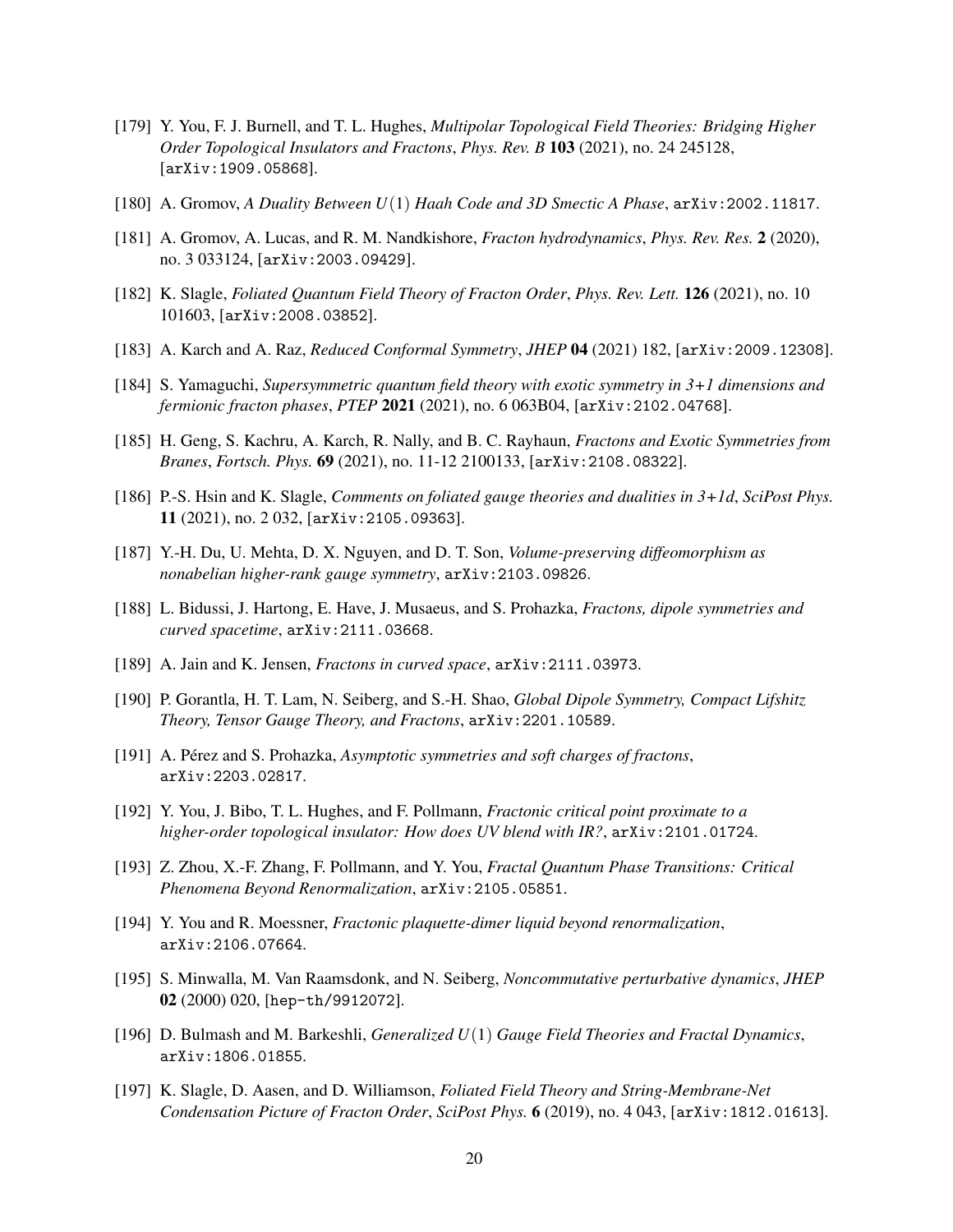- <span id="page-21-0"></span>[198] P. Gorantla, H. T. Lam, N. Seiberg, and S.-H. Shao, *More Exotic Field Theories in 3+1 Dimensions*, *SciPost Phys.* 9 (2020) 073, [arXiv:2007.04904].
- <span id="page-21-1"></span>[199] D. Aasen, D. Bulmash, A. Prem, K. Slagle, and D. J. Williamson, *Topological Defect Networks for Fractons of all Types*, *Phys. Rev. Res.* 2 (2020) 043165, [arXiv:2002.05166].
- <span id="page-21-2"></span>[200] T. Rudelius, N. Seiberg, and S.-H. Shao, *Fractons with Twisted Boundary Conditions and Their Symmetries*, *Phys. Rev. B* 103 (2021), no. 19 195113, [arXiv:2012.11592].
- <span id="page-21-3"></span>[201] J. Distler, M. Jafry, A. Karch, and A. Raz, *Interacting Fractons in 2+1-Dimensional Quantum Field Theory*, arXiv:2112.05726.
- <span id="page-21-4"></span>[202] E. Lake, *RG and Stability in the Exciton Bose Liquid*, arXiv:2110.02986.
- <span id="page-21-5"></span>[203] S.-H. Shao, *Symmetries and their generalizations in topological phases of matter*, *Strings 2021 Review Talk*.
- <span id="page-21-6"></span>[204] Y. Frishman, A. Schwimmer, T. Banks, and S. Yankielowicz, *The Axial Anomaly and the Bound State Spectrum in Confining Theories*, *Nucl. Phys. B* 177 (1981) 157–171.
- <span id="page-21-7"></span>[205] S. R. Coleman and B. Grossman, *'t Hooft's Consistency Condition as a Consequence of Analyticity and Unitarity*, *Nucl. Phys. B* 203 (1982) 205–220.
- <span id="page-21-8"></span>[206] C. G. Callan, Jr. and J. A. Harvey, *Anomalies and Fermion Zero Modes on Strings and Domain Walls*, *Nucl. Phys. B* 250 (1985) 427–436.
- <span id="page-21-9"></span>[207] L. D. Faddeev and S. L. Shatashvili, *Algebraic and Hamiltonian Methods in the Theory of Nonabelian Anomalies*, *Teor. Mat. Fiz.* 60 (1984) 206–217.
- <span id="page-21-10"></span>[208] D. Freed, J. A. Harvey, R. Minasian, and G. W. Moore, *Gravitational anomaly cancellation for M theory five-branes*, *Adv. Theor. Math. Phys.* 2 (1998) 601–618, [hep-th/9803205].
- <span id="page-21-11"></span>[209] J. A. Harvey, *TASI 2003 lectures on anomalies*, 9, 2005. hep-th/0509097.
- <span id="page-21-13"></span>[210] E. Witten, *Global Aspects of Current Algebra*, *Nucl. Phys. B* 223 (1983) 422–432.
- <span id="page-21-14"></span>[211] E. Witten, *Current Algebra, Baryons, and Quark Confinement*, *Nucl. Phys. B* 223 (1983) 433–444.
- <span id="page-21-15"></span>[212] E. Witten, *Nonabelian Bosonization in Two-Dimensions*, *Commun. Math. Phys.* 92 (1984) 455–472.
- <span id="page-21-16"></span>[213] D. B. Kaplan, *A Method for simulating chiral fermions on the lattice*, *Phys. Lett. B* 288 (1992) 342–347, [hep-lat/9206013].
- <span id="page-21-12"></span>[214] R. Thorngren, *Framed Wilson Operators, Fermionic Strings, and Gravitational Anomaly in 4d*, *JHEP* 02 (2015) 152, [arXiv:1404.4385].
- [215] K. Ohmori, H. Shimizu, Y. Tachikawa, and K. Yonekura, *Anomaly polynomial of general 6d SCFTs*, *PTEP* 2014 (2014), no. 10 103B07, [arXiv:1408.5572].
- [216] J. Wang, X.-G. Wen, and E. Witten, *A New SU(2) Anomaly*, *J. Math. Phys.* 60 (2019), no. 5 052301, [arXiv:1810.00844].
- [217] Y. Lee, K. Ohmori, and Y. Tachikawa, *Revisiting Wess-Zumino-Witten terms*, *SciPost Phys.* 10 (2021), no. 3 061, [arXiv:2009.00033].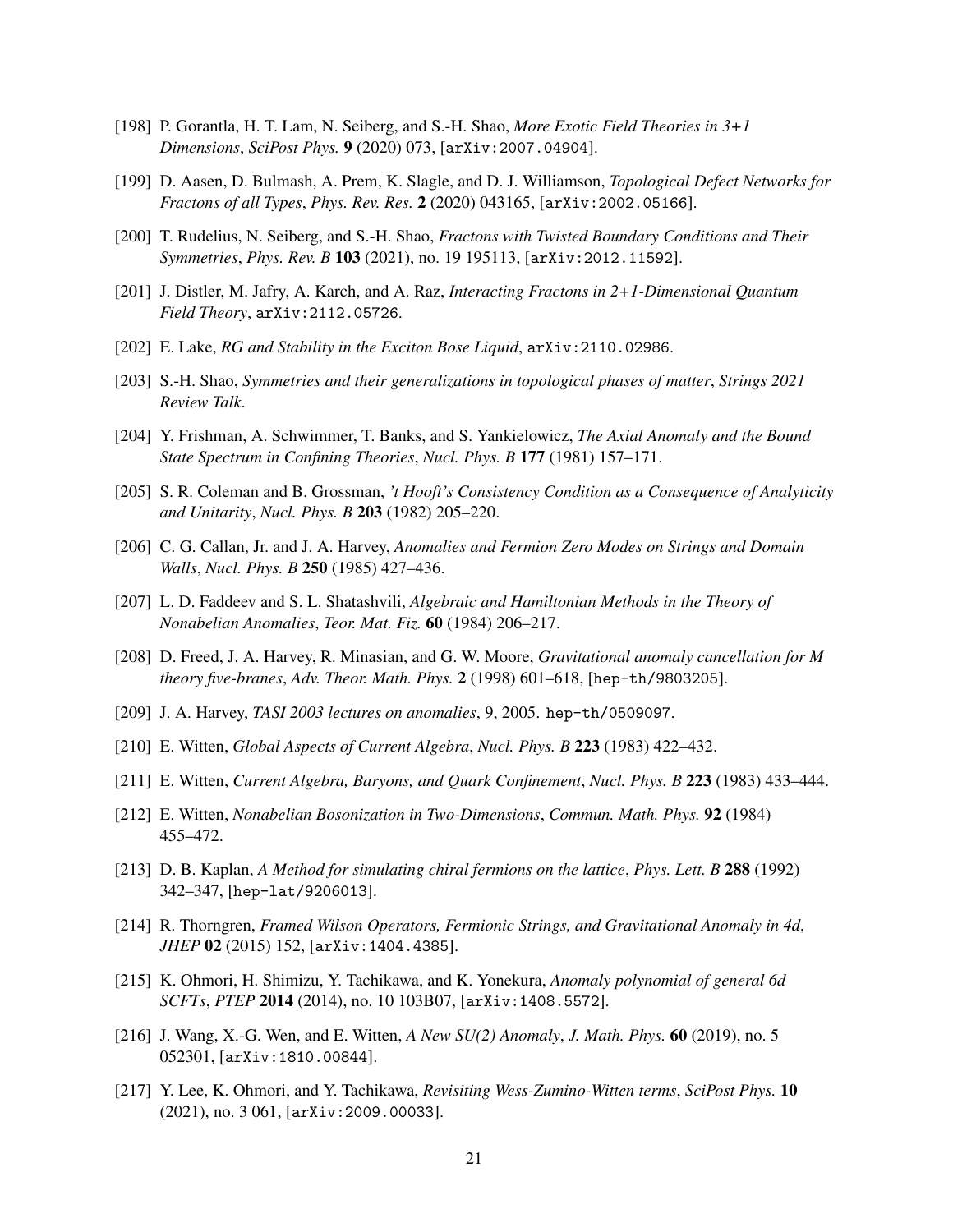- [218] Y. Lee and Y. Tachikawa, *Some comments on 6D global gauge anomalies*, *PTEP* 2021 (2021), no. 8 08B103, [arXiv:2012.11622].
- [219] M. M. Anber and E. Poppitz, *Generalized 't Hooft anomalies on non-spin manifolds*, *JHEP* 04 (2020) 097, [arXiv:2002.02037].
- <span id="page-22-0"></span>[220] Y. Lee and K. Yonekura, *Global anomalies in 8d supergravity*, arXiv:2203.12631.
- <span id="page-22-1"></span>[221] A. Kapustin and R. Thorngren, *Anomalies of discrete symmetries in three dimensions and group cohomology*, *Phys. Rev. Lett.* 112 (2014), no. 23 231602, [arXiv:1403.0617].
- [222] A. Kapustin and R. Thorngren, *Anomalies of discrete symmetries in various dimensions and group cohomology*, arXiv:1404.3230.
- [223] A. Kapustin, R. Thorngren, A. Turzillo, and Z. Wang, *Fermionic Symmetry Protected Topological Phases and Cobordisms*, *JHEP* 12 (2015) 052, [arXiv:1406.7329].
- [224] J. C. Wang, Z.-C. Gu, and X.-G. Wen, *Field theory representation of gauge-gravity symmetry-protected topological invariants, group cohomology and beyond*, *Phys. Rev. Lett.* 114 (2015), no. 3 031601, [arXiv:1405.7689].
- <span id="page-22-2"></span>[225] D. Gaiotto and A. Kapustin, *Spin TQFTs and fermionic phases of matter*, *Int. J. Mod. Phys. A* 31 (2016), no. 28n29 1645044, [arXiv:1505.05856].
- <span id="page-22-3"></span>[226] M. Guo, P. Putrov, and J. Wang, *Time reversal, SU(N) Yang–Mills and cobordisms: Interacting topological superconductors/insulators and quantum spin liquids in 3+1D*, *Annals Phys.* 394 (2018) 244–293, [arXiv:1711.11587].
- [227] M. Guo, K. Ohmori, P. Putrov, Z. Wan, and J. Wang, *Fermionic Finite-Group Gauge Theories and Interacting Symmetric/Crystalline Orders via Cobordisms*, *Commun. Math. Phys.* 376 (2020), no. 2 1073–1154, [arXiv:1812.11959].
- [228] D. Tong and C. Turner, *Notes on 8 Majorana Fermions*, *SciPost Phys. Lect. Notes* 14 (2020) 1, [arXiv:1906.07199].
- <span id="page-22-7"></span>[229] A. Grigoletto and P. Putrov, *Spin-cobordisms, surgeries and fermionic modular bootstrap*, arXiv:2106.16247.
- <span id="page-22-4"></span>[230] P. B. Smith, A. Karasik, N. Lohitsiri, and D. Tong, *On discrete anomalies in chiral gauge theories*, *JHEP* 01 (2022) 112, [arXiv:2106.06402].
- <span id="page-22-5"></span>[231] C.-T. Hsieh, Y. Tachikawa, and K. Yonekura, *Anomaly Inflow and p-Form Gauge Theories*, *Commun. Math. Phys.* 391 (2022), no. 2 495–608, [arXiv:2003.11550].
- <span id="page-22-6"></span>[232] Y. Kikuchi and Y. Tanizaki, *Global inconsistency, 't Hooft anomaly, and level crossing in quantum mechanics*, *PTEP* 2017 (2017), no. 11 113B05, [arXiv:1708.01962].
- [233] R. Thorngren, *Topological Terms and Phases of Sigma Models*, arXiv:1710.02545.
- [234] Y. Tachikawa and K. Yonekura, *Anomalies involving the space of couplings and the Zamolodchikov metric*, *JHEP* 12 (2017) 140, [arXiv:1710.03934].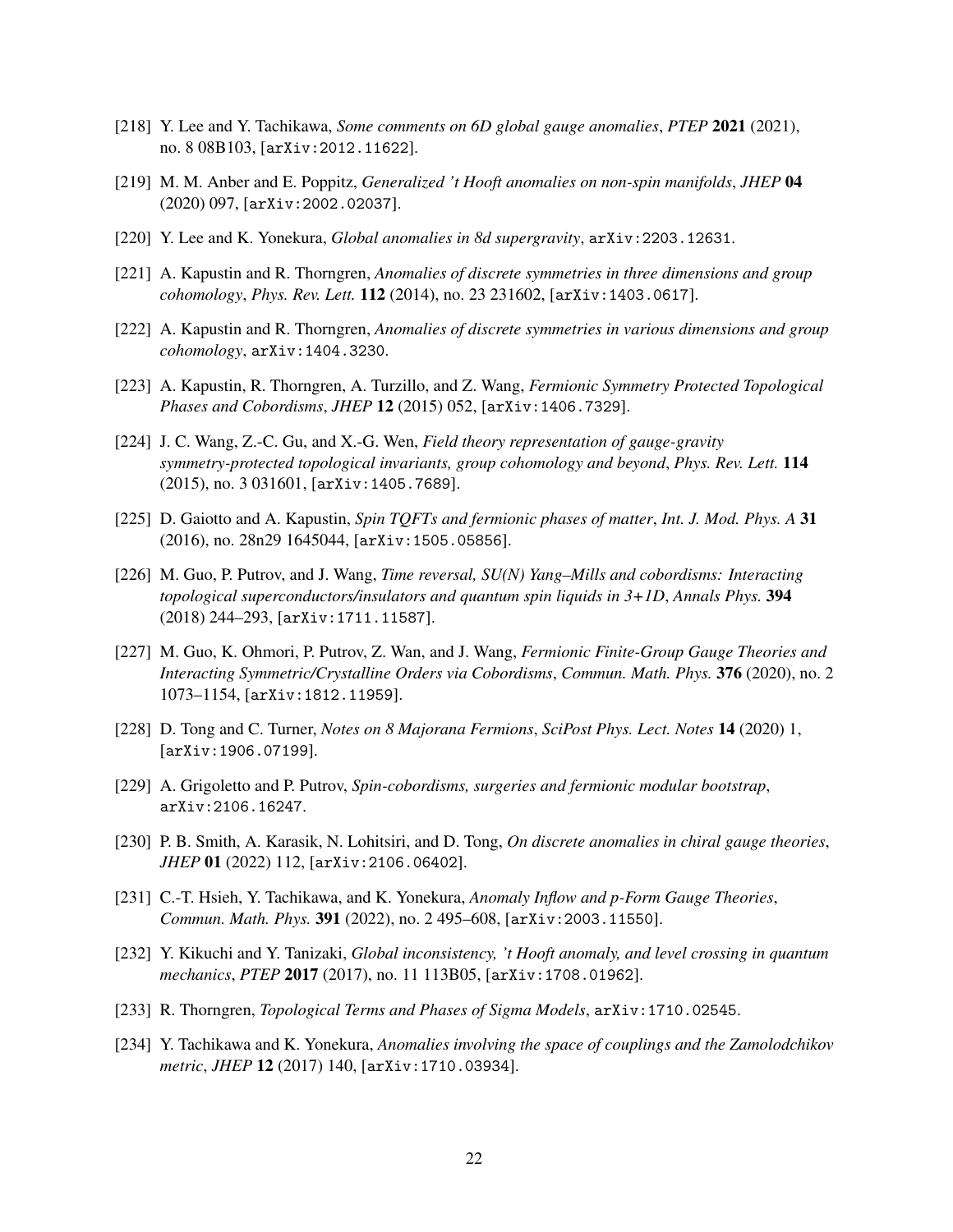- [235] Y. Tanizaki and T. Sulejmanpasic, *Anomaly and global inconsistency matching:* θ*-angles, SU*(3)/*U*(1) <sup>2</sup> *nonlinear sigma model, SU*(3) *chains and its generalizations*, *Phys. Rev. B* 98 (2018), no. 11 115126, [arXiv:1805.11423].
- [236] N. Seiberg, Y. Tachikawa, and K. Yonekura, *Anomalies of Duality Groups and Extended Conformal Manifolds*, *PTEP* 2018 (2018), no. 7 073B04, [arXiv:1803.07366].
- [237] C.-T. Hsieh, Y. Tachikawa, and K. Yonekura, *Anomaly of the Electromagnetic Duality of Maxwell Theory*, *Phys. Rev. Lett.* 123 (2019), no. 16 161601, [arXiv:1905.08943].
- [238] C. Córdova, D. S. Freed, H. T. Lam, and N. Seiberg, *Anomalies in the Space of Coupling Constants and Their Dynamical Applications I*, *SciPost Phys.* 8 (2020), no. 1 001, [arXiv:1905.09315].
- [239] C. Córdova, D. S. Freed, H. T. Lam, and N. Seiberg, *Anomalies in the Space of Coupling Constants and Their Dynamical Applications II*, *SciPost Phys.* 8 (2020), no. 1 002, [arXiv:1905.13361].
- [240] P.-S. Hsin, A. Kapustin, and R. Thorngren, *Berry Phase in Quantum Field Theory: Diabolical Points and Boundary Phenomena*, *Phys. Rev. B* 102 (2020) 245113, [arXiv:2004.10758].
- <span id="page-23-0"></span>[241] Y. Choi and K. Ohmori, *Higher Berry Phase of Fermions and Index Theorem*, arXiv:2205.02188.
- <span id="page-23-1"></span>[242] A. Kapustin, *Symmetry Protected Topological Phases, Anomalies, and Cobordisms: Beyond Group Cohomology*, arXiv:1403.1467.
- [243] A. Kapustin, *Bosonic Topological Insulators and Paramagnets: a view from cobordisms*, arXiv:1404.6659.
- <span id="page-23-2"></span>[244] N. Seiberg and E. Witten, *Gapped Boundary Phases of Topological Insulators via Weak Coupling*, *PTEP* 2016 (2016), no. 12 12C101, [arXiv:1602.04251].
- <span id="page-23-3"></span>[245] Z. Wan and J. Wang, *Higher anomalies, higher symmetries, and cobordisms I: classification of higher-symmetry-protected topological states and their boundary fermionic/bosonic anomalies via a generalized cobordism theory*, *Ann. Math. Sci. Appl.* 4 (2019), no. 2 107–311, [arXiv:1812.11967].
- <span id="page-23-7"></span>[246] C. Córdova, K. Ohmori, S.-H. Shao, and F. Yan, *Decorated*  $\mathbb{Z}_2$  *symmetry defects and their time-reversal anomalies*, *Phys. Rev. D* 102 (2020), no. 4 045019, [arXiv:1910.14046].
- [247] K. Yonekura, *General anomaly matching by Goldstone bosons*, *JHEP* 03 (2021) 057, [arXiv:2009.04692].
- [248] I. Hason, Z. Komargodski, and R. Thorngren, *Anomaly Matching in the Symmetry Broken Phase: Domain Walls, CPT, and the Smith Isomorphism*, *SciPost Phys.* 8 (2020), no. 4 062, [arXiv:1910.14039].
- <span id="page-23-4"></span>[249] R. Thorngren and Y. Wang, *Anomalous symmetries end at the boundary*, *JHEP* 09 (2021) 017, [arXiv:2012.15861].
- <span id="page-23-5"></span>[250] D. Delmastro, D. Gaiotto, and J. Gomis, *Global anomalies on the Hilbert space*, *JHEP* 11 (2021) 142, [arXiv:2101.02218].
- <span id="page-23-6"></span>[251] A. Cherman, T. Jacobson, and M. Neuzil, *Universal Deformations*, *SciPost Phys.* 12 (2022) 116, [arXiv:2111.00078].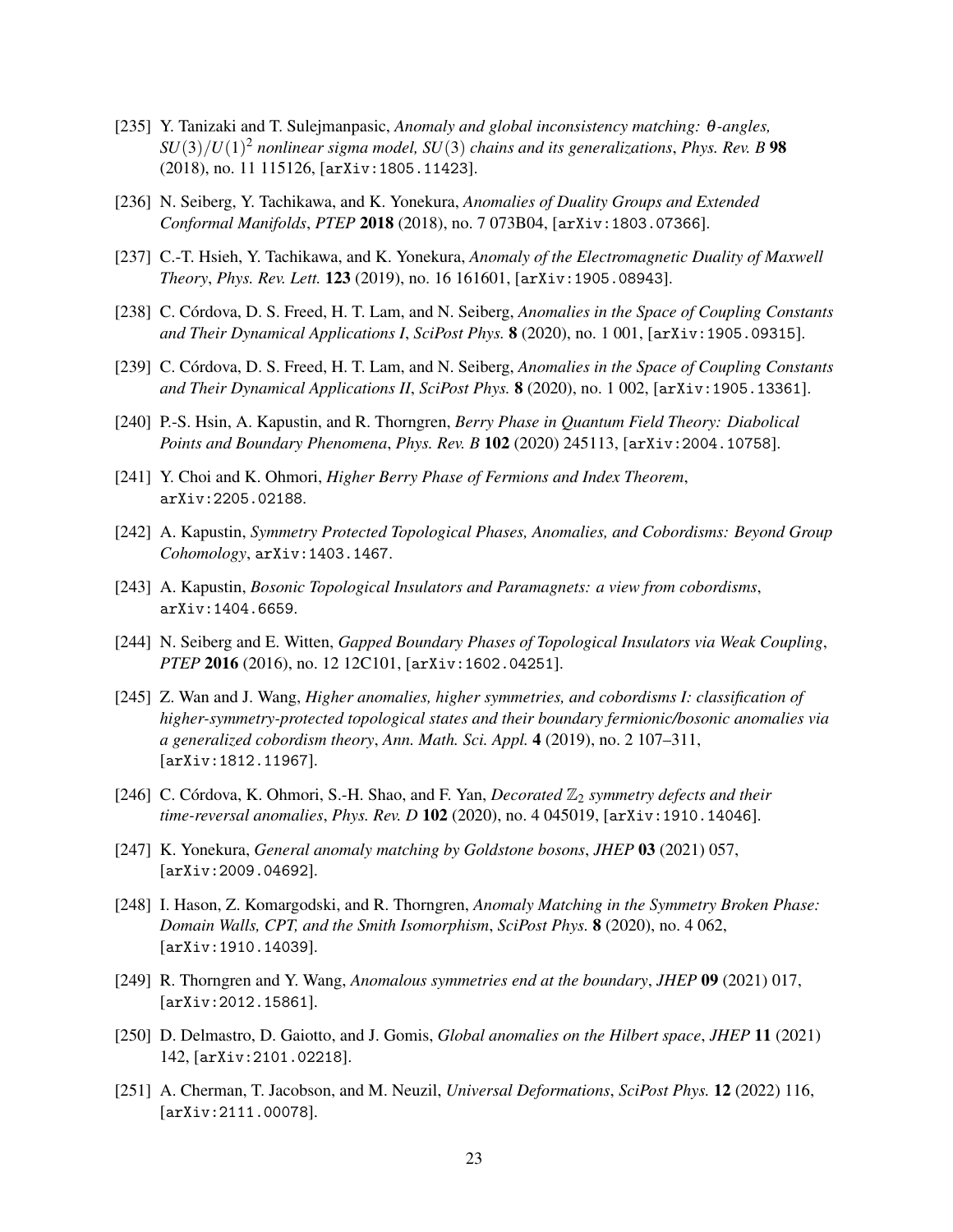- <span id="page-24-0"></span>[252] L. Alvarez-Gaume and P. H. Ginsparg, *The Structure of Gauge and Gravitational Anomalies*, *Annals Phys.* 161 (1985) 423. [Erratum: Annals Phys. 171, 233 (1986)].
- <span id="page-24-1"></span>[253] X.-z. Dai and D. S. Freed, *eta invariants and determinant lines*, *J. Math. Phys.* 35 (1994) 5155–5194, [hep-th/9405012]. [Erratum: J.Math.Phys. 42, 2343–2344 (2001)].
- <span id="page-24-2"></span>[254] K. Yonekura, *Dai-Freed theorem and topological phases of matter*, *JHEP* 09 (2016) 022, [arXiv:1607.01873].
- <span id="page-24-3"></span>[255] E. Witten and K. Yonekura, *Anomaly Inflow and the* η*-Invariant*, in *The Shoucheng Zhang Memorial Workshop*, 9, 2019. arXiv:1909.08775.
- <span id="page-24-4"></span>[256] E. Witten, *Anti-de Sitter space and holography*, *Adv. Theor. Math. Phys.* 2 (1998) 253–291, [hep-th/9802150].
- <span id="page-24-5"></span>[257] D. S. Freed, *Anomalies and Invertible Field Theories*, *Proc. Symp. Pure Math.* 88 (2014) 25–46, [arXiv:1404.7224].
- <span id="page-24-6"></span>[258] D. S. Freed, *Short-range entanglement and invertible field theories*, arXiv:1406.7278.
- <span id="page-24-7"></span>[259] K. Yonekura, *On the cobordism classification of symmetry protected topological phases*, *Commun. Math. Phys.* 368 (2019), no. 3 1121–1173, [arXiv:1803.10796].
- <span id="page-24-8"></span>[260] M. Yamashita and K. Yonekura, *Differential models for the Anderson dual to bordism theories and invertible QFT's, I*, arXiv:2106.09270.
- <span id="page-24-9"></span>[261] D. S. Freed and C. Teleman, *Relative quantum field theory*, *Commun. Math. Phys.* 326 (2014) 459–476, [arXiv:1212.1692].
- <span id="page-24-14"></span>[262] S. Elitzur, G. W. Moore, A. Schwimmer, and N. Seiberg, *Remarks on the Canonical Quantization of the Chern-Simons-Witten Theory*, *Nucl. Phys. B* 326 (1989) 108–134.
- <span id="page-24-15"></span>[263] E. Witten, *AdS / CFT correspondence and topological field theory*, *JHEP* 12 (1998) 012, [hep-th/9812012].
- <span id="page-24-16"></span>[264] S. Monnier, *The anomaly field theories of six-dimensional (2,0) superconformal theories*, *Adv. Theor. Math. Phys.* 22 (2018) 2035–2089, [arXiv:1706.01903].
- <span id="page-24-10"></span>[265] C. Córdova and K. Ohmori, *Anomaly Obstructions to Symmetry Preserving Gapped Phases*, arXiv:1910.04962.
- <span id="page-24-11"></span>[266] C. Córdova and K. Ohmori, *Anomaly Constraints on Gapped Phases with Discrete Chiral Symmetry*, *Phys. Rev. D* 102 (2020), no. 2 025011, [arXiv:1912.13069].
- <span id="page-24-12"></span>[267] N. Seiberg, *Electric - magnetic duality in supersymmetric nonAbelian gauge theories*, *Nucl. Phys. B* 435 (1995) 129–146, [hep-th/9411149].
- [268] K. A. Intriligator and N. Seiberg, *Duality, monopoles, dyons, confinement and oblique confinement in supersymmetric*  $SO(N(c))$  gauge theories, *Nucl. Phys. B* 444 (1995) 125–160, [hep-th/9503179].
- <span id="page-24-13"></span>[269] K. A. Intriligator and N. Seiberg, *Lectures on supersymmetric gauge theories and electric-magnetic duality*, *Nucl. Phys. B Proc. Suppl.* 45BC (1996) 1–28, [hep-th/9509066].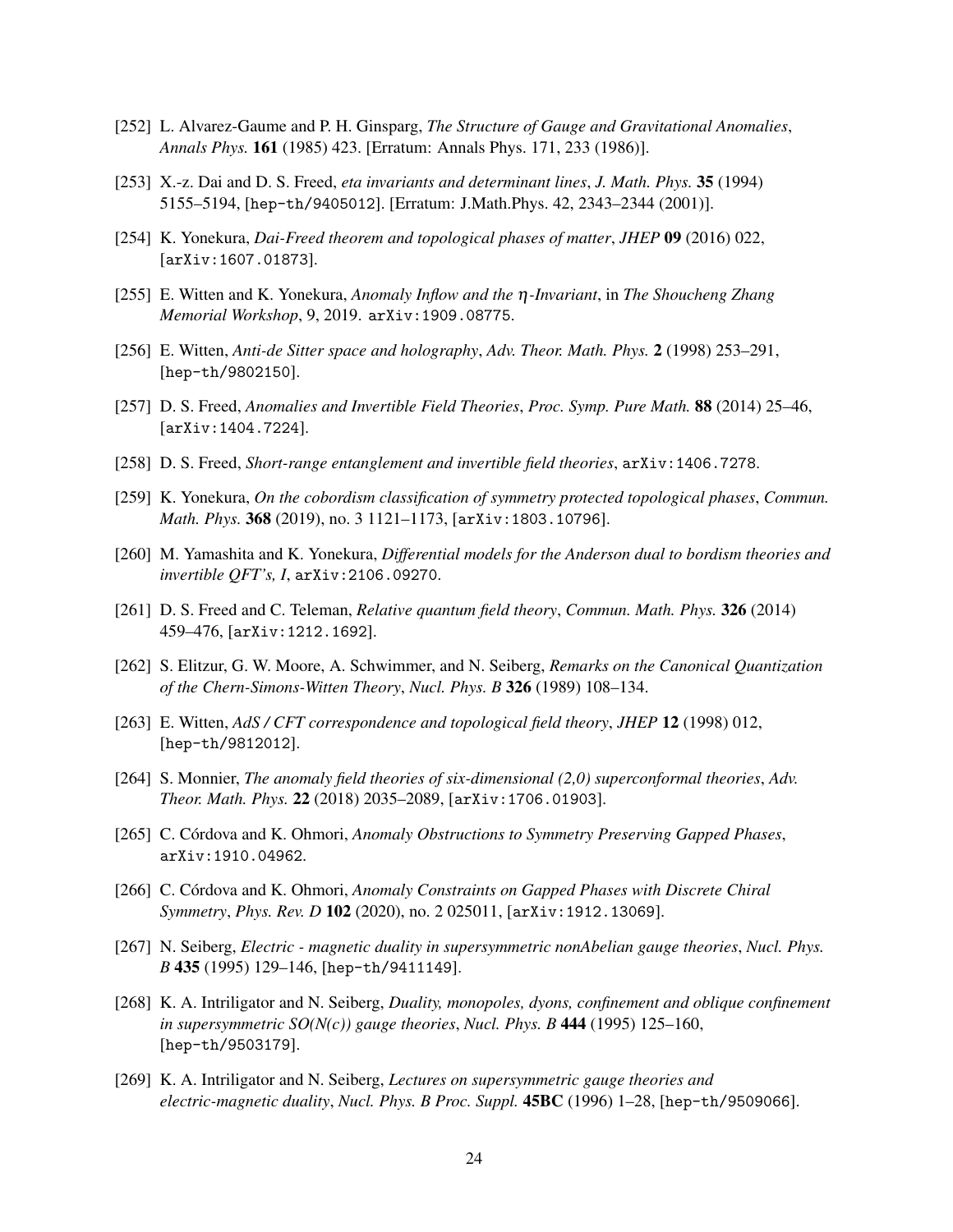- <span id="page-25-0"></span>[270] Y. Tachikawa and K. Yonekura, *On time-reversal anomaly of 2+1d topological phases*, *PTEP* 2017 (2017), no. 3 033B04, [arXiv:1610.07010].
- <span id="page-25-11"></span>[271] Y. Tachikawa and K. Yonekura, *More on time-reversal anomaly of 2+1d topological phases*, *Phys. Rev. Lett.* 119 (2017), no. 11 111603, [arXiv:1611.01601].
- [272] F. J. Burnell, *Anyon condensation and its applications*, *Ann. Rev. Condensed Matter Phys.* 9 (2018) 307–327, [arXiv:1706.04940].
- <span id="page-25-1"></span>[273] P.-S. Hsin and N. Seiberg, *Level/rank Duality and Chern-Simons-Matter Theories*, *JHEP* 09 (2016) 095, [arXiv:1607.07457].
- <span id="page-25-2"></span>[274] Y. Lee and Y. Tachikawa, *A study of time reversal symmetry of abelian anyons*, *JHEP* 07 (2018) 090, [arXiv:1805.02738].
- <span id="page-25-3"></span>[275] D. Delmastro and J. Gomis, *Symmetries of Abelian Chern-Simons Theories and Arithmetic*, *JHEP* 03 (2021) 006, [arXiv:1904.12884].
- <span id="page-25-4"></span>[276] O. Aharony, *Baryons, monopoles and dualities in Chern-Simons-matter theories*, *JHEP* 02 (2016) 093, [arXiv:1512.00161].
- <span id="page-25-5"></span>[277] O. Aharony, F. Benini, P.-S. Hsin, and N. Seiberg, *Chern-Simons-matter dualities with SO and USp gauge groups*, *JHEP* 02 (2017) 072, [arXiv:1611.07874].
- [278] F. Benini, P.-S. Hsin, and N. Seiberg, *Comments on global symmetries, anomalies, and duality in (2 + 1)d*, *JHEP* 04 (2017) 135, [arXiv:1702.07035].
- <span id="page-25-8"></span>[279] C. Córdova, P.-S. Hsin, and N. Seiberg, *Global Symmetries, Counterterms, and Duality in Chern-Simons Matter Theories with Orthogonal Gauge Groups*, *SciPost Phys.* 4 (2018), no. 4 021, [arXiv:1711.10008].
- [280] F. Benini, *Three-dimensional dualities with bosons and fermions*, *JHEP* 02 (2018) 068, [arXiv:1712.00020].
- <span id="page-25-9"></span>[281] C. Córdova, P.-S. Hsin, and N. Seiberg, *Time-Reversal Symmetry, Anomalies, and Dualities in (2+1)d*, *SciPost Phys.* 5 (2018), no. 1 006, [arXiv:1712.08639].
- [282] F. Benini and S. Benvenuti,  $\mathcal{N} = I$  QED in 2 + 1 dimensions: dualities and enhanced symmetries, *JHEP* 05 (2021) 176, [arXiv:1804.05707].
- <span id="page-25-10"></span>[283] C. Córdova, P.-S. Hsin, and K. Ohmori, *Exceptional Chern-Simons-Matter Dualities*, *SciPost Phys.* 7 (2019), no. 4 056, [arXiv:1812.11705].
- <span id="page-25-6"></span>[284] V. Bashmakov, J. Gomis, Z. Komargodski, and A. Sharon, *Phases of*  $\mathcal{N} = 1$  *theories in*  $2 + 1$ *dimensions*, *JHEP* 07 (2018) 123, [arXiv:1802.10130].
- <span id="page-25-7"></span>[285] D. S. Freed, Z. Komargodski, and N. Seiberg, *The Sum Over Topological Sectors and* θ *in the 2+1-Dimensional* CP<sup>1</sup> σ*-Model*, *Commun. Math. Phys.* 362 (2018), no. 1 167–183, [arXiv:1707.05448].
- [286] Z. Komargodski and N. Seiberg, *A symmetry breaking scenario for QCD*3, *JHEP* 01 (2018) 109, [arXiv:1706.08755].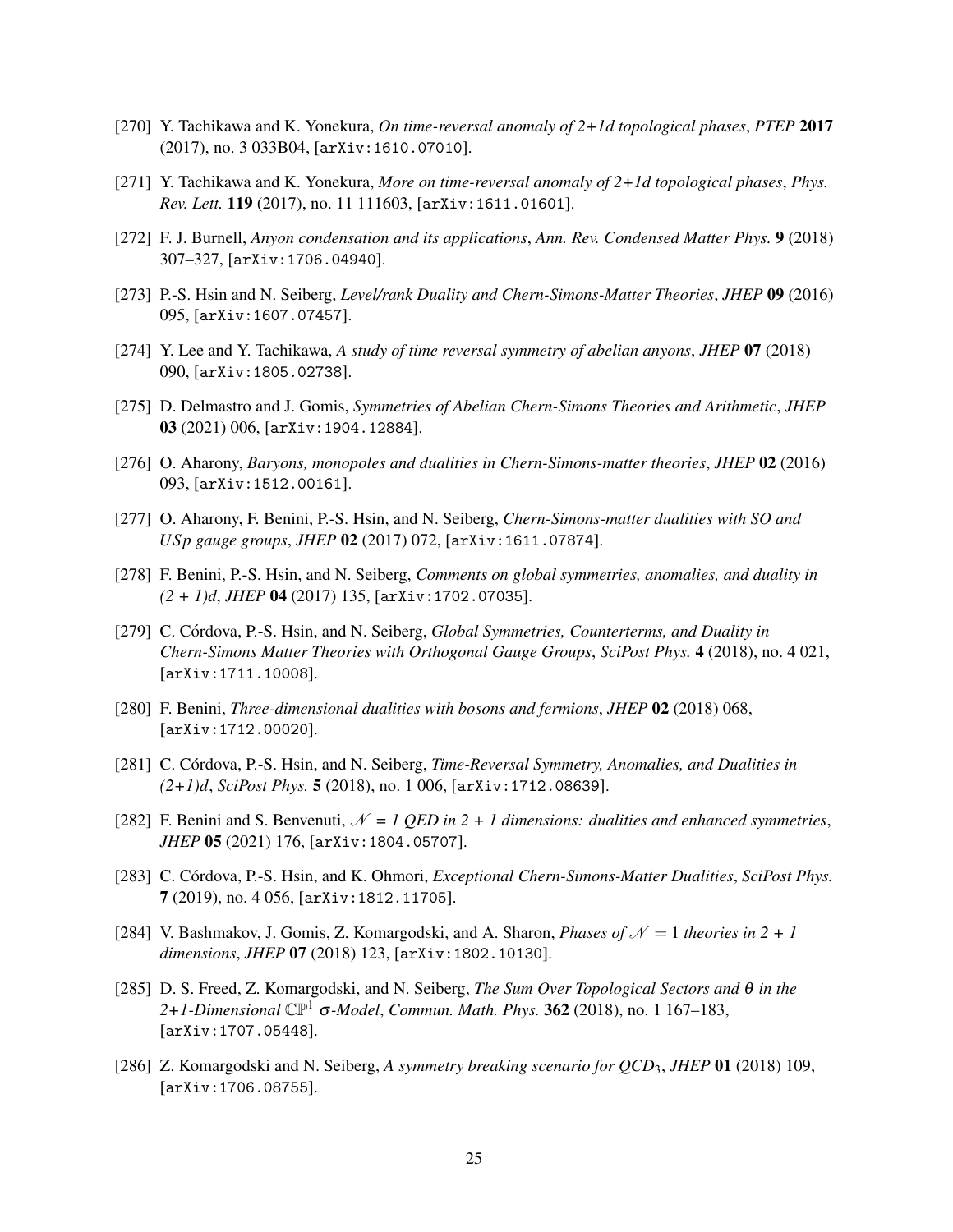- [287] Z. Komargodski, A. Sharon, R. Thorngren, and X. Zhou, *Comments on Abelian Higgs Models and Persistent Order*, *SciPost Phys.* 6 (2019), no. 1 003, [arXiv:1705.04786].
- <span id="page-26-0"></span>[288] J. Gomis, Z. Komargodski, and N. Seiberg, *Phases Of Adjoint QCD*<sup>3</sup> *And Dualities*, *SciPost Phys.* 5 (2018), no. 1 007, [arXiv:1710.03258].
- <span id="page-26-1"></span>[289] Z. Komargodski, T. Sulejmanpasic, and M. Ünsal, *Walls, anomalies, and deconfinement in quantum antiferromagnets*, *Phys. Rev. B* 97 (2018), no. 5 054418, [arXiv:1706.05731].
- <span id="page-26-2"></span>[290] C. Choi, D. Delmastro, J. Gomis, and Z. Komargodski, *Dynamics of QCD*<sup>3</sup> *with Rank-Two Quarks And Duality*, *JHEP* 03 (2020) 078, [arXiv:1810.07720].
- <span id="page-26-3"></span>[291] A. Armoni, T. T. Dumitrescu, G. Festuccia, and Z. Komargodski, *Metastable vacua in large-N QCD*3, *JHEP* 01 (2020) 004, [arXiv:1905.01797].
- <span id="page-26-4"></span>[292] P. Putrov, J. Wang, and S.-T. Yau, *Braiding Statistics and Link Invariants of Bosonic/Fermionic Topological Quantum Matter in 2+1 and 3+1 dimensions*, *Annals Phys.* 384 (2017) 254–287, [arXiv:1612.09298].
- [293] H. Shimizu and K. Yonekura, *Anomaly constraints on deconfinement and chiral phase transition*, *Phys. Rev. D* 97 (2018), no. 10 105011, [arXiv:1706.06104].
- [294] A. Cherman, S. Sen, M. Unsal, M. L. Wagman, and L. G. Yaffe, *Order parameters and color-flavor center symmetry in QCD*, *Phys. Rev. Lett.* 119 (2017), no. 22 222001, [arXiv:1706.05385].
- [295] I. n. Garc´ıa-Etxebarria and M. Montero, *Dai-Freed anomalies in particle physics*, *JHEP* 08 (2019) 003, [arXiv:1808.00009].
- [296] K. Aitken, A. Cherman, and M. Unsal, *Dihedral symmetry in SU(N) Yang-Mills theory*, *Phys. Rev. D* 100 (2019), no. 8 085004, [arXiv:1804.05845].
- [297] C. Córdova and T. T. Dumitrescu, *Candidate Phases for SU(2) Adjoint QCD<sub>4</sub> with Two Flavors from*  $N = 2$  *Supersymmetric Yang-Mills Theory*,  $\text{arXiv}:1806.09592$ .
- <span id="page-26-5"></span>[298] Z. Wan, J. Wang, and Y. Zheng, *New higher anomalies, SU(N) Yang–Mills gauge theory and* CPN−1 *sigma model*, *Annals Phys.* 414 (2020) 168074, [arXiv:1812.11968].
- <span id="page-26-6"></span>[299] K. Yonekura, *Anomaly matching in QCD thermal phase transition*, *JHEP* 05 (2019) 062, [arXiv:1901.08188].
- [300] J. Wang, Y.-Z. You, and Y. Zheng, *Gauge enhanced quantum criticality and time reversal deconfined domain wall: SU(2) Yang-Mills dynamics with topological terms*, *Phys. Rev. Res.* 2 (2020), no. 1 013189, [arXiv:1910.14664].
- [301] Z. Wan, J. Wang, and Y. Zheng, *Higher anomalies, higher symmetries, and cobordisms II: Lorentz symmetry extension and enriched bosonic / fermionic quantum gauge theory*, *Ann. Math. Sci. Appl.* 05 (2020), no. 2 171–257, [arXiv:1912.13504].
- [302] Z. Wan and J. Wang, *Higher anomalies, higher symmetries, and cobordisms III: QCD matter phases anew*, *Nucl. Phys. B* 957 (2020) 115016, [arXiv:1912.13514].
- [303] Z. Wan and J. Wang, *Beyond Standard Models and Grand Unifications: Anomalies, Topological Terms, and Dynamical Constraints via Cobordisms*, *JHEP* 07 (2020) 062, [arXiv:1910.14668].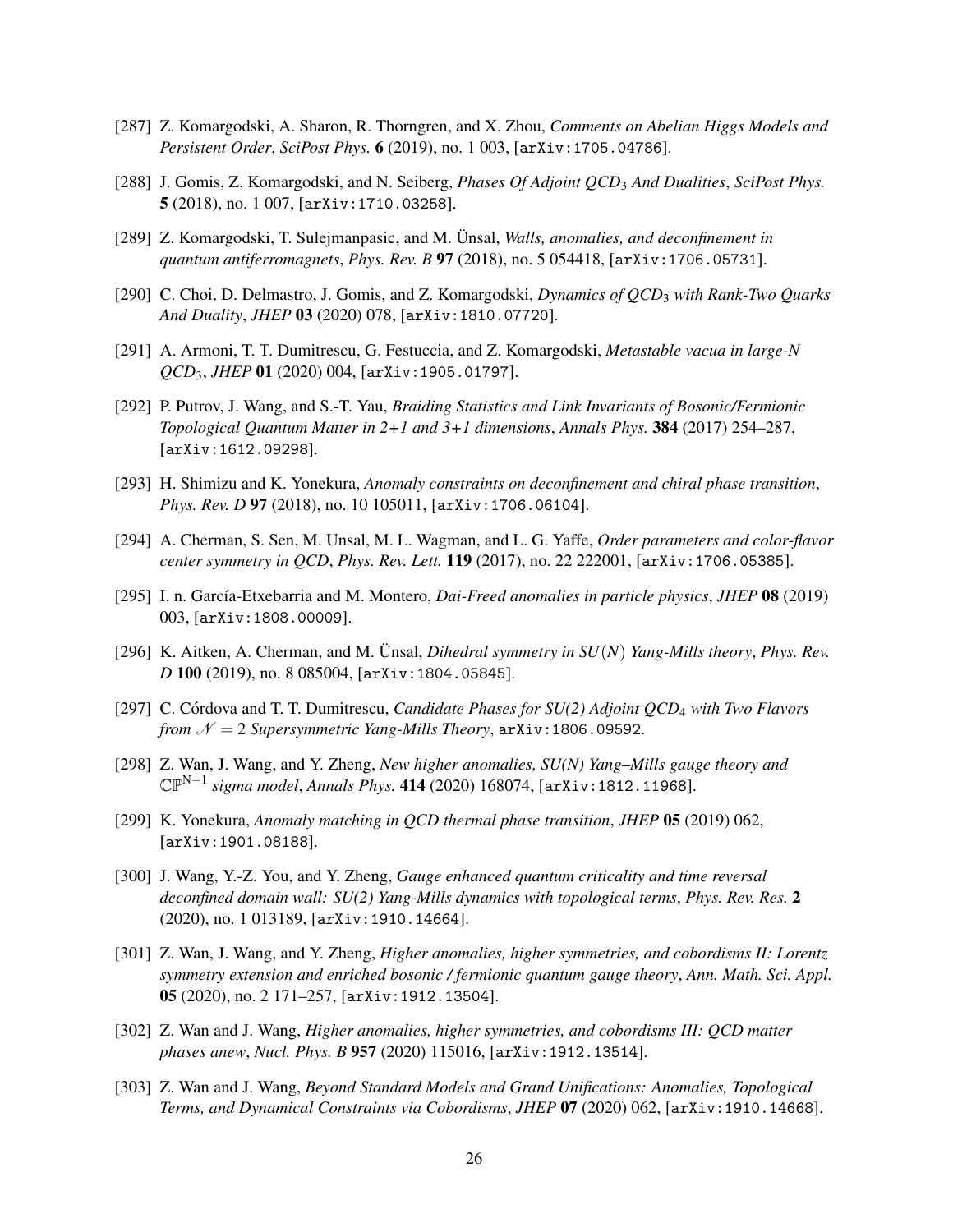- <span id="page-27-0"></span>[304] A. Cherman, T. Jacobson, S. Sen, and L. G. Yaffe, *Higgs-confinement phase transitions with fundamental representation matter*, *Phys. Rev. D* 102 (2020), no. 10 105021, [arXiv:2007.08539].
- <span id="page-27-1"></span>[305] E. Poppitz and F. D. Wandler, *Topological terms and anomaly matching in effective field theories* on  $\mathbb{R}^3 \times \mathbb{S}^1$ :. Part I. Abelian symmetries and intermediate scales, JHEP 01 (2021) 091, [arXiv:2009.14667].
- [306] M. M. Anber and S. Baker, *Natural inflation, strong dynamics, and the role of generalized anomalies*, *Phys. Rev. D* 102 (2020), no. 10 103515, [arXiv:2008.05491].
- [307] S. S. Razamat and D. Tong, *Gapped Chiral Fermions*, *Phys. Rev. X* 11 (2021), no. 1 011063, [arXiv:2009.05037].
- [308] M. M. Anber, *Condensates and anomaly cascade in vector-like theories*, *JHEP* 03 (2021) 191, [arXiv:2101.04132].
- [309] M. M. Anber, S. Hong, and M. Son, *New anomalies, TQFTs, and confinement in bosonic chiral gauge theories*, *JHEP* 02 (2022) 062, [arXiv:2109.03245].
- <span id="page-27-2"></span>[310] M. M. Anber and E. Poppitz, *Nonperturbative effects in the Standard Model with gauged 1-form symmetry*, *JHEP* 12 (2021) 055, [arXiv:2110.02981].
- <span id="page-27-3"></span>[311] M. Ünsal, TQFT at work for IR-renormalons, resurgence and Lefschetz decomposition, arXiv:2106.14971.
- <span id="page-27-4"></span>[312] A. A. Cox, E. Poppitz, and F. D. Wandler, *The mixed 0-form/1-form anomaly in Hilbert space: pouring the new wine into old bottles*, *JHEP* 10 (2021) 069, [arXiv:2106.11442].
- <span id="page-27-5"></span>[313] L. Bhardwaj, S. Giacomelli, M. Hübner, and S. Schäfer-Nameki, Relative Defects in Relative *Theories: Trapped Higher-Form Symmetries and Irregular Punctures in Class S*, arXiv:2201.00018.
- [314] J. Wang, Z. Wan, and Y.-Z. You, *Cobordism and Deformation Class of the Standard Model*, arXiv:2112.14765.
- [315] Y. Tanizaki and M. Ünsal, Center vortex and confinement in Yang-Mills theory and QCD with *anomaly-preserving compactifications*, *PTEP* 2022 (2022) 04, [arXiv:2201.06166].
- <span id="page-27-6"></span>[316] J. Wang and Y.-Z. You, *Symmetric Mass Generation*, arXiv:2204.14271.
- <span id="page-27-7"></span>[317] D. Gaiotto, Z. Komargodski, and N. Seiberg, *Time-reversal breaking in QCD*4*, walls, and dualities in 2 + 1 dimensions*, *JHEP* 01 (2018) 110, [arXiv:1708.06806].
- [318] V. Bashmakov, F. Benini, S. Benvenuti, and M. Bertolini, *Living on the walls of super-QCD*, *SciPost Phys.* 6 (2019), no. 4 044, [arXiv:1812.04645].
- [319] M. M. Anber and E. Poppitz, *Domain walls in high-T SU(N) super Yang-Mills theory and QCD(adj)*, *JHEP* 05 (2019) 151, [arXiv:1811.10642].
- [320] A. A. Cox, E. Poppitz, and S. S. Y. Wong, *Domain walls and deconfinement: a semiclassical picture of discrete anomaly inflow*, *JHEP* 12 (2019) 011, [arXiv:1909.10979].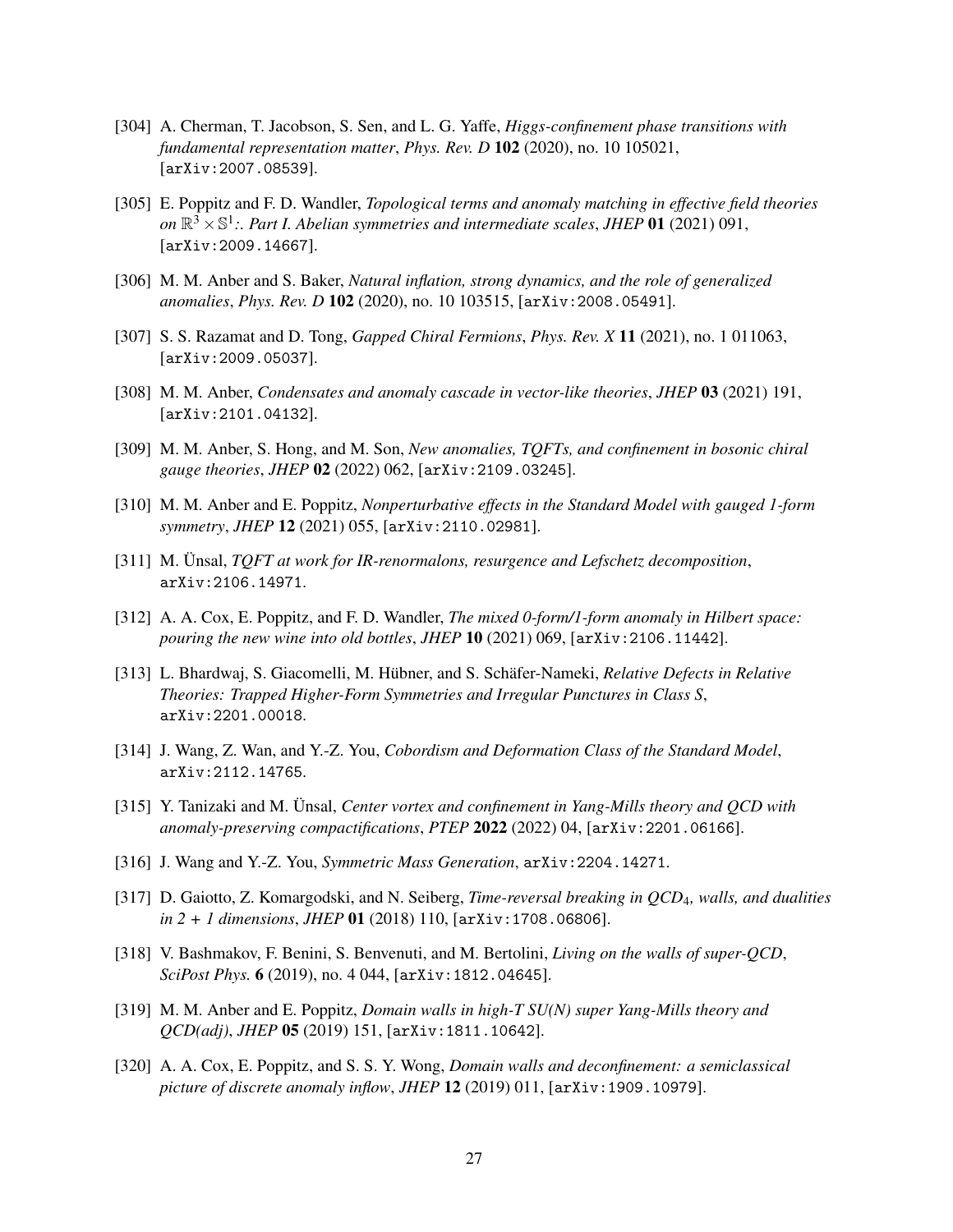- [321] M. M. Anber and E. Poppitz, *Deconfinement on axion domain walls*, *JHEP* 03 (2020) 124, [arXiv:2001.03631].
- <span id="page-28-0"></span>[322] D. Delmastro and J. Gomis, *Domain walls in*  $4d\mathcal{N} = 1$  SYM, JHEP 03 (2021) 259, [arXiv:2004.11395].
- <span id="page-28-1"></span>[323] I. n. García-Etxebarria, H. Hayashi, K. Ohmori, Y. Tachikawa, and K. Yonekura, 8d gauge *anomalies and the topological Green-Schwarz mechanism*, *JHEP* 11 (2017) 177, [arXiv:1710.04218].
- [324] J. Wang, X.-G. Wen, and E. Witten, *Symmetric Gapped Interfaces of SPT and SET States: Systematic Constructions*, *Phys. Rev. X* 8 (2018), no. 3 031048, [arXiv:1705.06728].
- [325] Z. Wan and J. Wang, *Adjoint QCD*4*, Deconfined Critical Phenomena, Symmetry-Enriched Topological Quantum Field Theory, and Higher Symmetry-Extension*, *Phys. Rev. D* 99 (2019), no. 6 065013, [arXiv:1812.11955].
- [326] J. Wang, K. Ohmori, P. Putrov, Y. Zheng, Z. Wan, M. Guo, H. Lin, P. Gao, and S.-T. Yau, *Tunneling Topological Vacua via Extended Operators: (Spin-)TQFT Spectra and Boundary Deconfinement in Various Dimensions*, *PTEP* 2018 (2018), no. 5 053A01, [arXiv:1801.05416].
- <span id="page-28-2"></span>[327] R. Kobayashi, K. Ohmori, and Y. Tachikawa, *On gapped boundaries for SPT phases beyond group cohomology*, *JHEP* 11 (2019) 131, [arXiv:1905.05391].
- <span id="page-28-3"></span>[328] R. Thorngren, *Topological quantum field theory, symmetry breaking, and finite gauge theory in 3+1D*, *Phys. Rev. B* 101 (2020), no. 24 245160, [arXiv:2001.11938].
- <span id="page-28-4"></span>[329] F. Albertini, M. Del Zotto, I. n. García Etxebarria, and S. S. Hosseini, *Higher Form Symmetries and M-theory*, *JHEP* 12 (2020) 203, [arXiv:2005.12831].
- <span id="page-28-5"></span>[330] F. Apruzzi, M. van Beest, D. S. W. Gould, and S. Schäfer-Nameki, *Holography, 1-form symmetries, and confinement*, *Phys. Rev. D* 104 (2021), no. 6 066005, [arXiv:2104.12764].
- <span id="page-28-6"></span>[331] M. Hubner, D. R. Morrison, S. Schafer-Nameki, and Y.-N. Wang, *Generalized Symmetries in F-theory and the Topology of Elliptic Fibrations*, arXiv:2203.10022.
- <span id="page-28-7"></span>[332] J. J. Heckman, C. Lawrie, L. Lin, H. Y. Zhang, and G. Zoccarato, *6d SCFTs, Center-Flavor Symmetries, and Stiefel–Whitney Compactifications*, arXiv:2205.03411.
- <span id="page-28-8"></span>[333] C. Córdova, T. T. Dumitrescu, and K. Intriligator, *Multiplets of Superconformal Symmetry in Diverse Dimensions*, *JHEP* 03 (2019) 163, [arXiv:1612.00809].
- <span id="page-28-9"></span>[334] I. Bah and E. Nardoni, *Structure of Anomalies of 4d SCFTs from M5-branes, and Anomaly Inflow*, *JHEP* 03 (2019) 024, [arXiv:1803.00136].
- [335] I. Bah, F. Bonetti, R. Minasian, and E. Nardoni, *Class* S *Anomalies from M-theory Inflow*, *Phys. Rev. D* 99 (2019), no. 8 086020, [arXiv:1812.04016].
- <span id="page-28-10"></span>[336] I. Bah, F. Bonetti, R. Minasian, and P. Weck, *Anomaly Inflow Methods for SCFT Constructions in Type IIB*, *JHEP* 02 (2021) 116, [arXiv:2002.10466].
- <span id="page-28-11"></span>[337] L. Bhardwaj, M. Hubner, and S. Schafer-Nameki, *1-form Symmetries of 4d N=2 Class S Theories*, *SciPost Phys.* 11 (2021) 096, [arXiv:2102.01693].